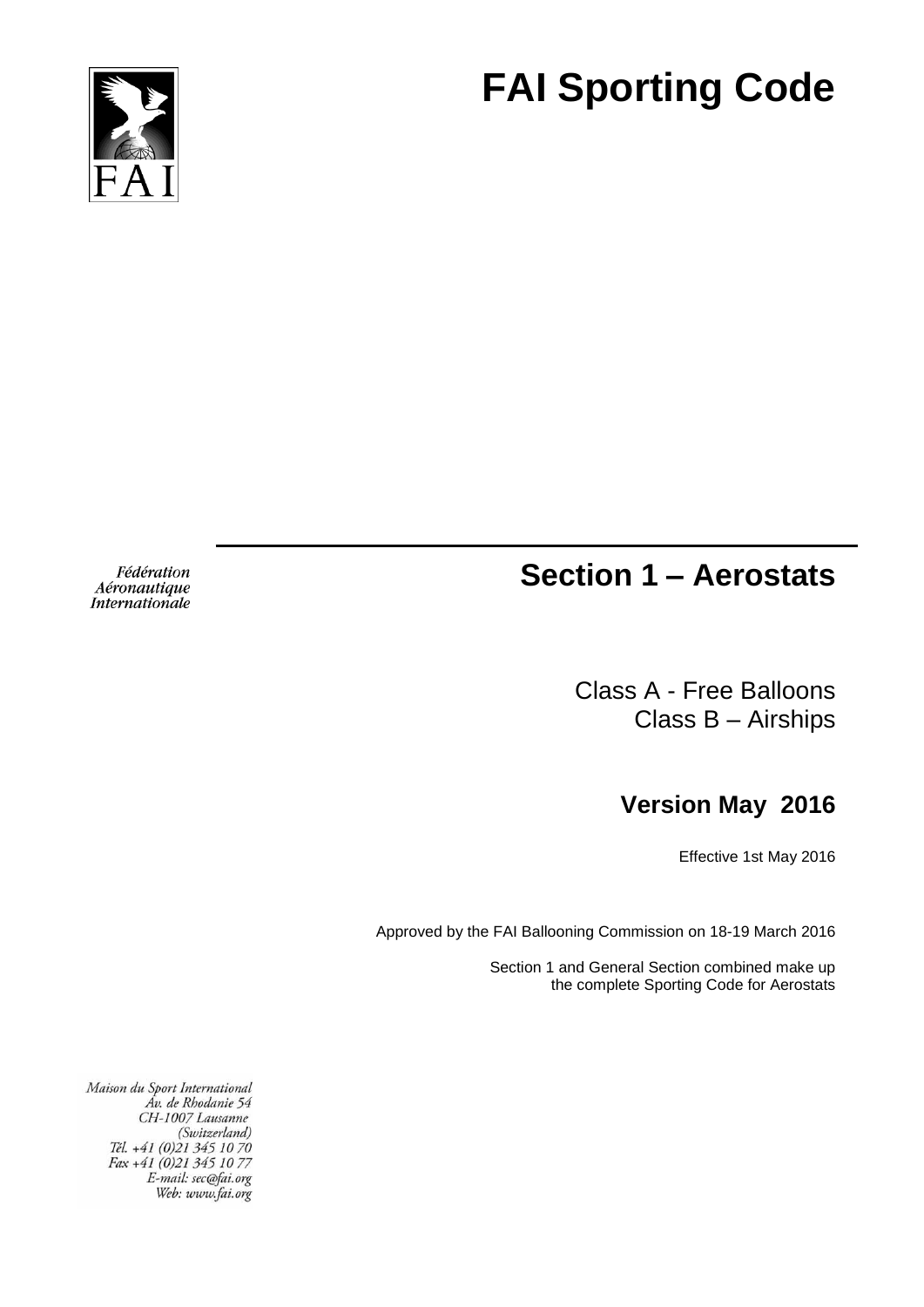## **FEDERATION AERONAUTIQUE INTERNATIONALE Maison du Sport International, Av. de Rhodanie 54, CH-1007 Lausanne, Switzerland**

#### Copyright 2013

All rights reserved. Copyright in this document is owned by the Fédération Aéronautique Internationale (FAI). Any person acting on behalf of the FAI or one of its Members is hereby authorized to copy, print, and distribute this document, subject to the following conditions:

#### **1. The document may be used for information only and may not be exploited for commercial purposes.**

**2. Any copy of this document or portion thereof must include this copyright notice.**

Note that any product, process or technology described in the document may be the subject of other Intellectual Property rights reserved by the Fédération Aéronautique Internationale or other entities and is not licensed hereunder.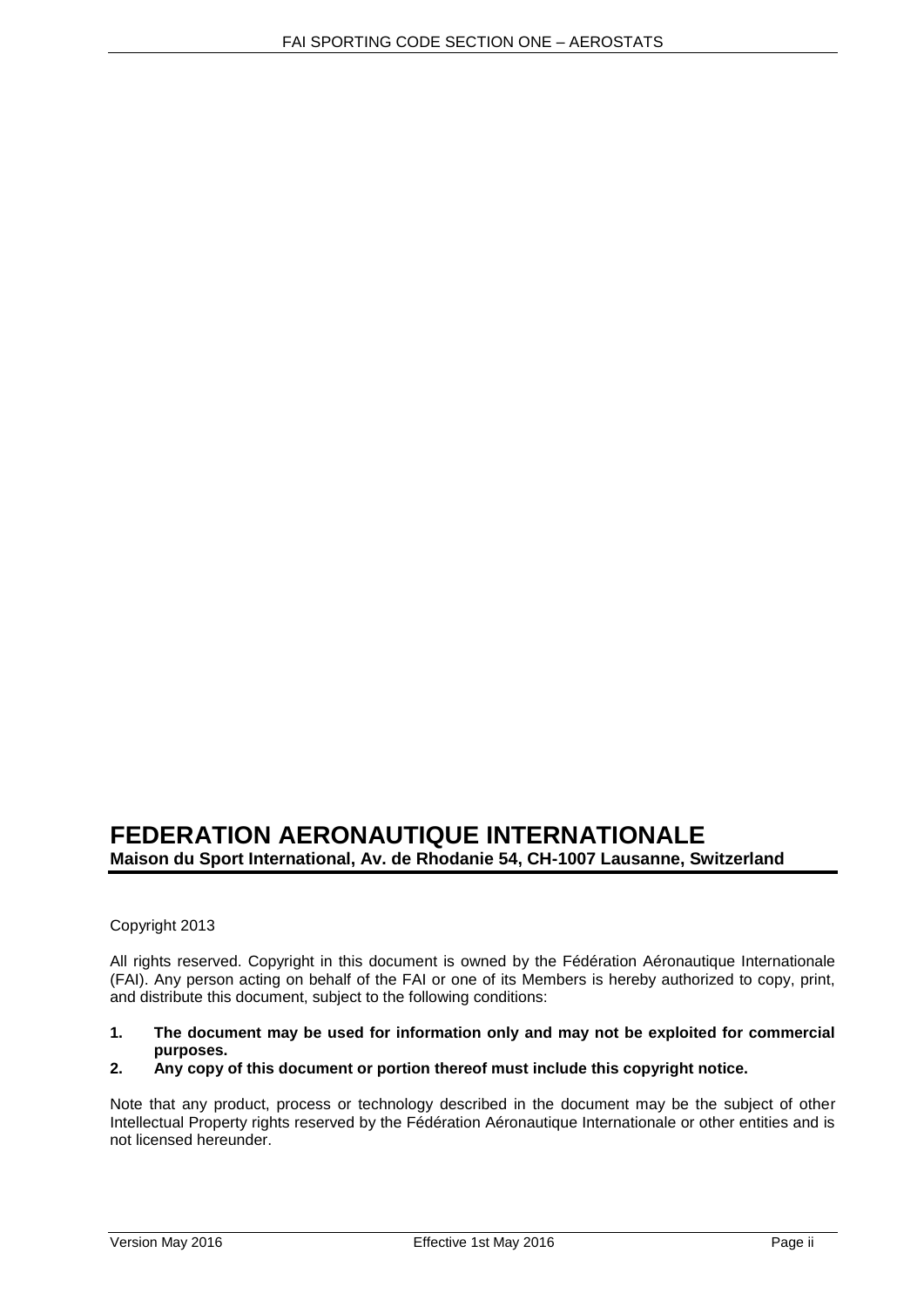## **RIGHTS TO FAI INTERNATIONAL SPORTING EVENTS**

All international sporting events organized wholly or partly under the rules of the Fédération Aéronautique Internationale (FAI) Sporting Codei are termed *FAI International Sporting Events*ii . Under the FAI Statutes<sup>iii</sup>, FAI owns and controls all rights relating to FAI International Sporting Events. FAI Members<sup>iv</sup> shall, within their national territories<sup>v</sup>, enforce FAI ownership of FAI International Sporting Events and require them to be registered in the FAI Sporting Calendar<sup>vi</sup>.

Permission and authority to exploit any rights to any commercial activity at such events, including but not limited to advertising at or for such events, use of the event name or logo for merchandising purposes and use of any sound and/or image, whether recorded electronically or otherwise or transmitted in real time, must be sought by way of prior agreement with FAI. This includes specifically all rights to the use of any material, electronic or other, that forms part of any method or system for judging, scoring, performance evaluation or information utilised in any FAI International Sporting Event<sup>vii</sup>.

Each FAI Air Sport Commission vill is authorized to negotiate prior agreements on behalf of FAI with FAI Members or other entities as appropriate, of the transfer of all or parts of the rights to any FAI International Sporting Event (except World Air Games eventsix) which is organized wholly or partly under the Sporting Code section<sup>x</sup> for which that Commission is responsible<sup>xi</sup>. Any such transfer of rights shall be by "Organizer Agreement"<sup>Xii</sup> as specified in the current FAI Bylaws Chapter 1, para 1.2 "Rules for Transfer of Rights to FAI International Sporting Events".

Any person or legal entity which accepts the responsibility for organising an FAI Sporting Event, whether or not by written agreement, in doing so also accepts the proprietary rights of FAI as stated above. Where no formal transfer of rights has been established, FAI retains all rights to the event. Regardless of any agreement or transfer of rights, FAI shall have, free of charge for its own archival and/or promotional use, full access to any sound and/or visual images of any FAI Sporting Event, and always reserves itself the right to have any and all parts of any event recorded, filmed and/or photographed for such use, without charge.

 $\overline{a}$ 

i FAI Statutes, Chapter 1, para. 1.6

ii FAI Sporting Code, General Section, Chapter 4, para 4.1.2.

iii FAI Statutes, Chapter 1, para 1.8.1

iv FAI Statutes, Chapter 2, para 2.1.1; 2.4.2; 2.5.2 and 2.7.2

v FAI Bylaws, Chapter 1, para 1.2.1

vi FAI Statutes, Chapter 2, para 2.4.2.2.5,

vii FAI Bylaws, Chapter 1, para 1.2.3

viii FAI Statutes, Chapter 5, para 5.1.1; 5.5 and 5.6

ix FAI Sporting Code, General Section, Chapter 4, para 4.1.5

x FAI Sporting Code, General Section, Chapter 1, para 1.2. and Chapter 2, para 2.2

xi FAI Statutes, Chapter 5, para 5.6.3

xii FAI Bylaws, Chapter 1, para 1.2.2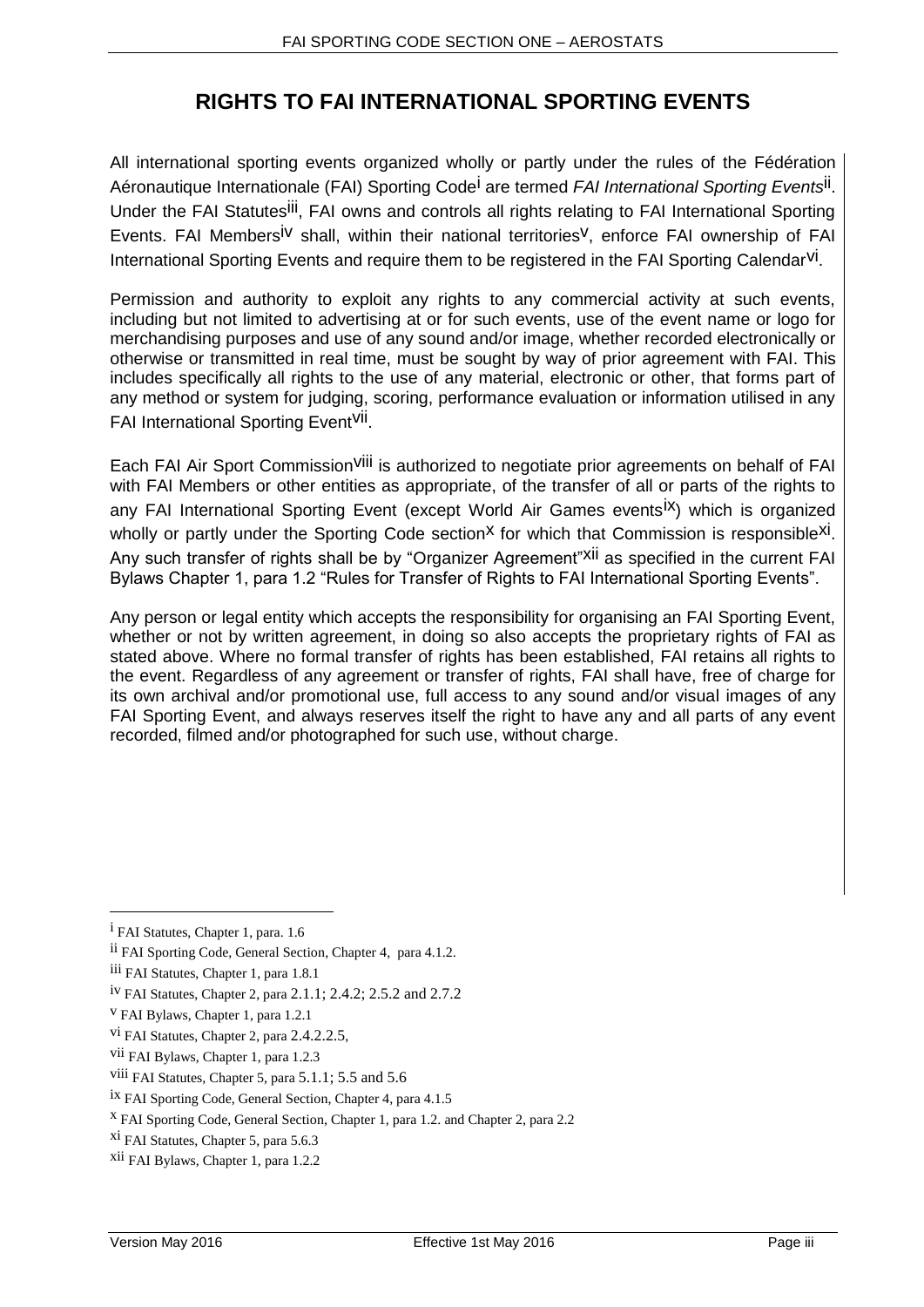## INTENTIONALLY LEFT BLANK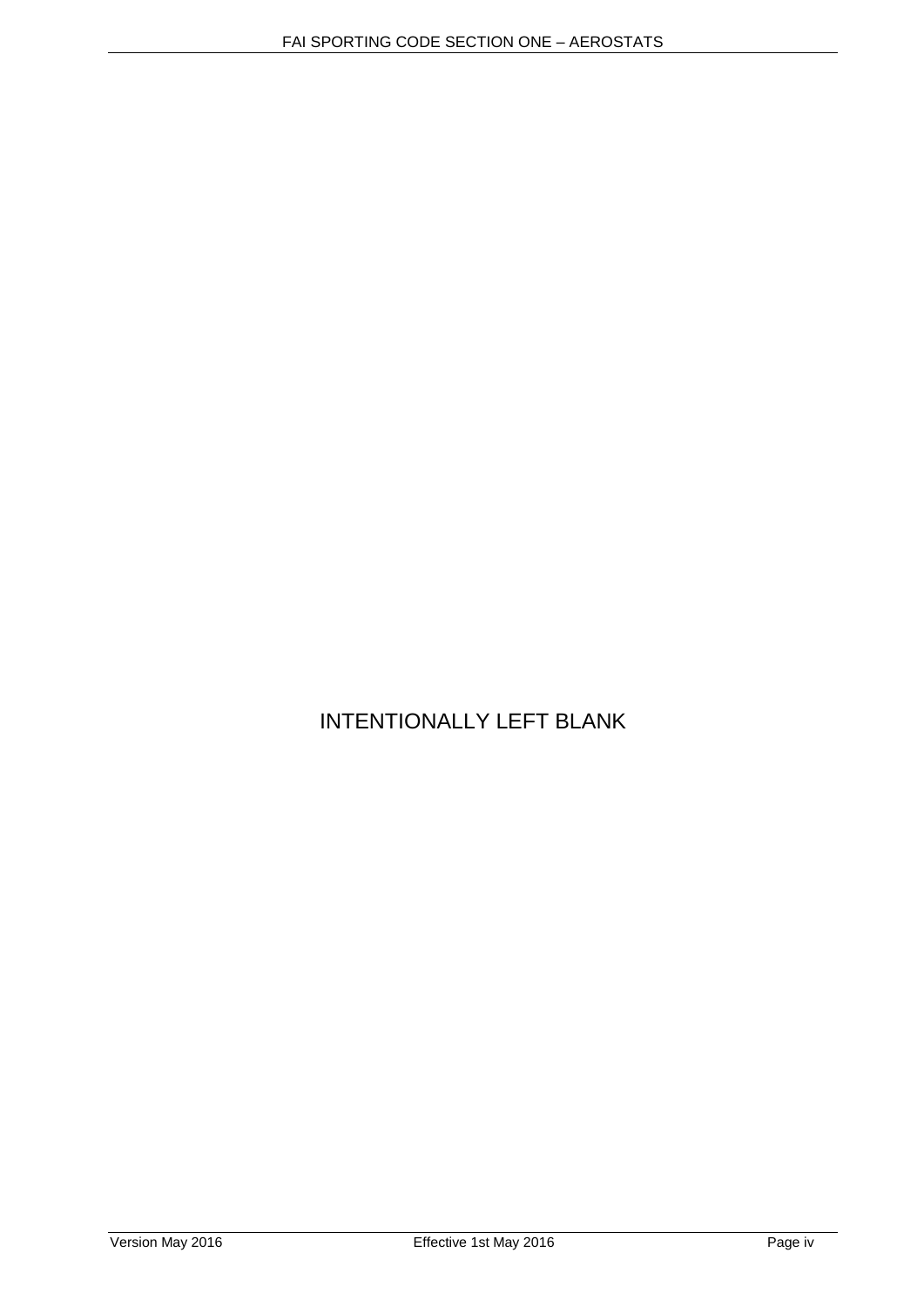## **AMENDMENTS**

#### **I. AUTHORITY**

The Sporting Code SECTION 1 - AEROSTATS may be amended by the FAI BALLOONING COMMISSION (CIA)

#### **II. EFFECTIVE DATE**

Amendments to the Sporting Code SECTION 1 shall come into force on January  $1<sup>st</sup>$ , unless a different date is decided by the CIA or its Bureau.

#### **III. PUBLICATION**

#### a. SPORTING CODE

The Sporting Code SECTION 1 - AEROSTATS shall be published by the FAI as a downloadable document on the FAI website. A printed version may also be published. The document on the FAI website is deemed to be the latest up to date version of the Sporting Code Section 1 and shall serve as a reference document in all cases.

#### b. SPORTING CODE VERSION IDENTIFICATION

| - Top center of page         | : FAI SPORTING CODE SECTION 1 - AEROSTATS |
|------------------------------|-------------------------------------------|
| - Bottom left corner of page | : VERSION                                 |

The version shall indicate the month and year when the document becomes effective. The version shall change with any published change to the Sporting Code Section 1.

- Bottom center of page : EFFECTIVE DATE
	- Bottom right corner of page : SPORTING CODE PAGE NUMBER

#### **IV. AMENDMENTS**

Should amendments be required to the published version of the Sporting Code, a new version will be issued and published on the FAI website, as authorised by the CIA or its Bureau. Changes from the previous version are marked with a vertical line in the margin. Amendments shall be published on numbered pages and in chronological order in an "Amendments Appendix" to the Sporting Code – Section 1.

#### **V. SPORTING CODE DOCUMENTS UPDATING AND MAINTENANCE**

NACs should advertise or distribute all documents pertaining to the Sporting Code SECTION 1 - AEROSTATS to all known holders of this Sporting Code within their responsibilities, and to their NATIONAL BALLOON FEDERATIONS and affiliated members.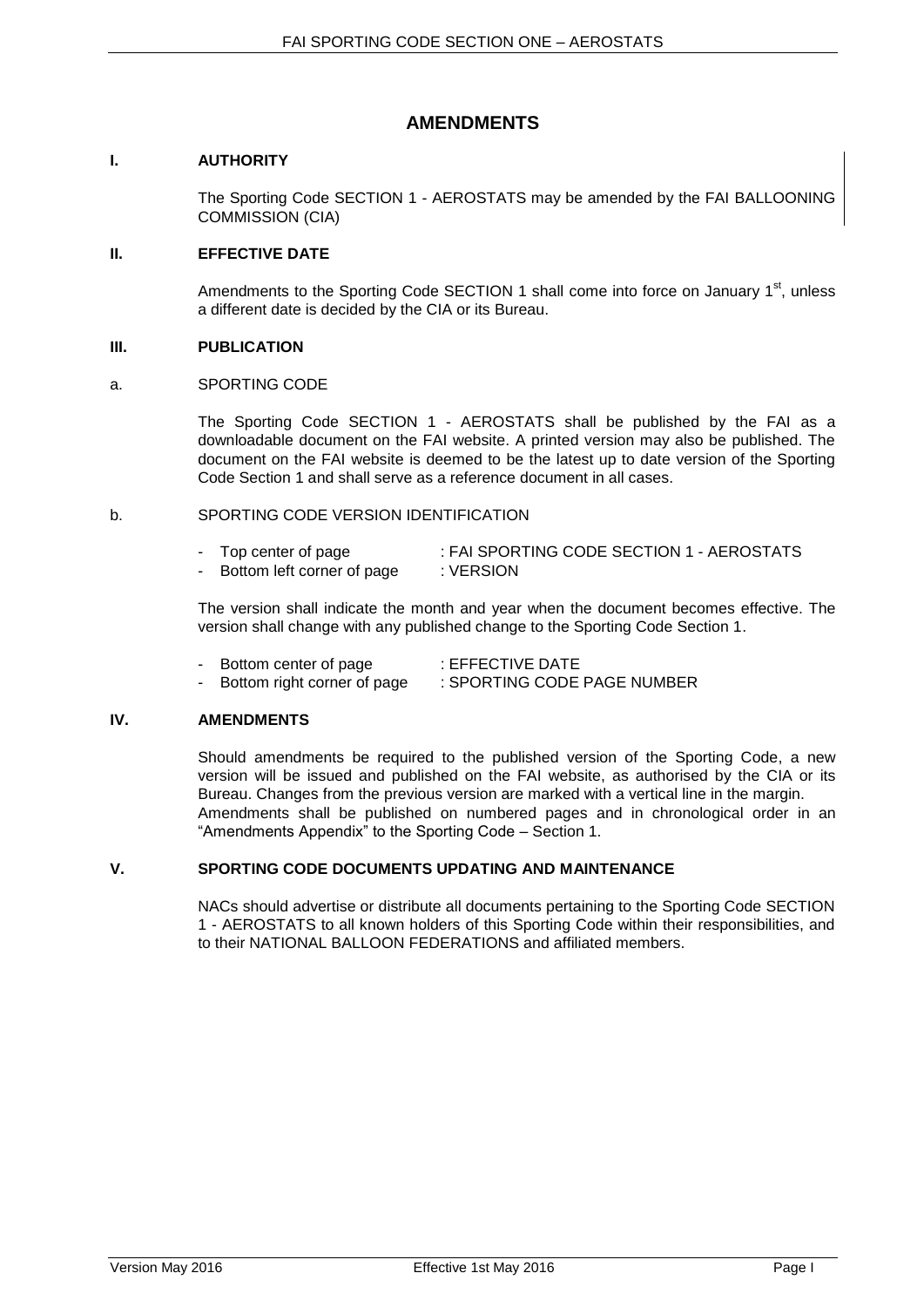## VI. AMENDMENTS RECORD

#### **Prior to March 2008:**

| <b>VERSION</b> | AMENDMENT                  | <b>EFFECTIVE</b> | <b>DATE</b>                | <b>DATE</b>                 | AMENDED BY                                                        |
|----------------|----------------------------|------------------|----------------------------|-----------------------------|-------------------------------------------------------------------|
| <b>NUMBER</b>  | <b>NUMBER</b>              | <b>DATE</b>      | <b>RECEIVED</b>            | <b>AMENDED</b>              |                                                                   |
| 1.93           |                            | 01.01.93         |                            |                             |                                                                   |
|                | 1/03.93                    | 01.01.94         | 13.12.93                   | 13.12.93                    | <b>FAI Secretariat</b><br>Included in<br>Version 1.95             |
|                | 1/03.94                    | 01.01.95         | No separate<br>publication | <b>With Version</b><br>1.95 | <b>FAI Secretariat</b><br>Included in<br>Version 1.95             |
| 1.95           |                            | 01.01.95         |                            |                             |                                                                   |
| 1.95           | 1/03.95                    | 01.01.96         |                            |                             |                                                                   |
| 1.98           | Amendments not<br>numbered | 01.01.98         | 18.12.97                   | 18.12.97                    | CIA Rules SC                                                      |
| 2.03           | Amendments not<br>numbered | 01.01.03         |                            |                             | All amendments<br>Approved since<br>March 1998<br>included        |
| 3.08           | Amendments not<br>numbered | 01.01.2008       |                            |                             | All amendments<br>Approved since<br><b>March 2003</b><br>included |
|                |                            |                  |                            |                             |                                                                   |

#### **After March 2008:**

| <b>VERSION</b>      | <b>AMENDMENT</b><br><b>NUMBER</b> | <b>EFFECTIVE</b><br><b>DATE</b> | <b>DATE</b><br><b>PUBLISHED</b> |
|---------------------|-----------------------------------|---------------------------------|---------------------------------|
| <b>April 2008</b>   |                                   | April 1st, 2008                 | April 1st, 2008                 |
| January<br>2010     |                                   | January $1st$ , 2010            | January $1st$ , 2010            |
| January<br>$2011 *$ |                                   | January $1^{st}$ , 2011 *       | January $1^{st}$ , 2011 *       |
| May 2012            |                                   | May 1st, 2012                   | May 1st, 2012                   |
| June 2013           |                                   | June7th, 2013                   | June $7^{th}$ , 2013            |
| October<br>2013     |                                   | October 28,2013                 | October 28, 2013                |
| March<br>2014       |                                   | March 21, 2014                  | May 26, 2014                    |
| May 2015            |                                   | May 15, 2015                    | May 15, 2014                    |
| May 2016            |                                   | May 1, 2016                     | May 1, 2016                     |
|                     |                                   |                                 |                                 |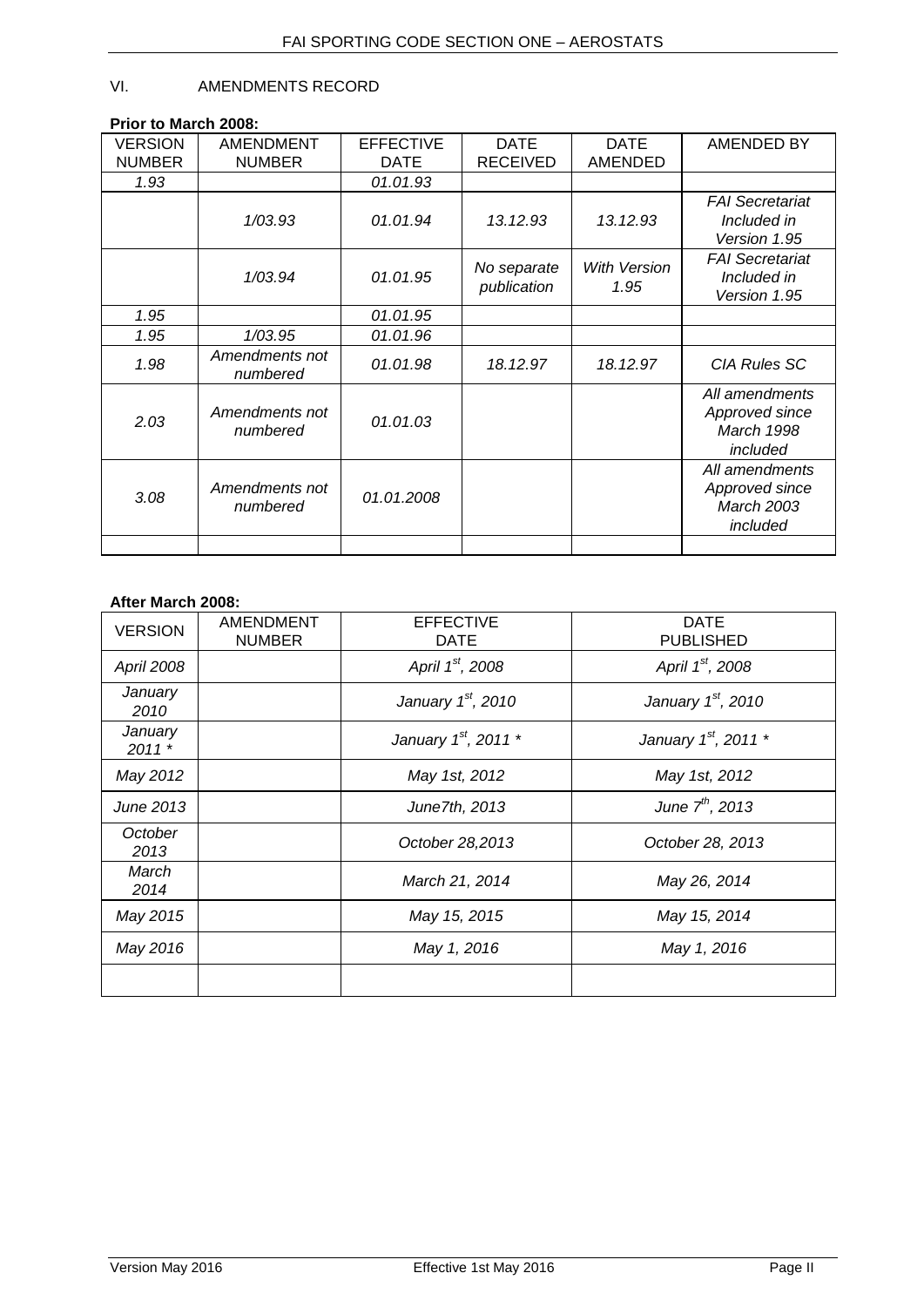## **TABLE OF CONTENTS**

| <b>TABLE OF CONTENTS</b>                                                              |                                                                                    |                                                                                                                                                                                                                                                                                                                                       |  |  |
|---------------------------------------------------------------------------------------|------------------------------------------------------------------------------------|---------------------------------------------------------------------------------------------------------------------------------------------------------------------------------------------------------------------------------------------------------------------------------------------------------------------------------------|--|--|
| <b>PAGE</b>                                                                           | <b>PARA</b>                                                                        | <b>SUBJECT</b>                                                                                                                                                                                                                                                                                                                        |  |  |
| ij.<br>iij                                                                            |                                                                                    | <b>FAI COPYRIGHT</b><br>RIGHTS TO FAI INTERNATIONAL EVENTS                                                                                                                                                                                                                                                                            |  |  |
| L<br>$\mathbf{II}$<br>$III - VI$                                                      |                                                                                    | <b>AMENDMENTS</b><br><b>AMENDMENTS RECORDS</b><br>TABLE OF CONTENTS                                                                                                                                                                                                                                                                   |  |  |
| <b>CHAPTER 1 - GENERAL</b>                                                            |                                                                                    |                                                                                                                                                                                                                                                                                                                                       |  |  |
| 1<br>1<br>1<br>1                                                                      | 1.1<br>1.2<br>1.3<br>1.4                                                           | <b>SCOPE</b><br>LANGUAGE<br><b>CHARGES</b><br><b>BEHAVIOUR</b>                                                                                                                                                                                                                                                                        |  |  |
| <b>CHAPTER 2 - CLASSIFICATION</b>                                                     |                                                                                    |                                                                                                                                                                                                                                                                                                                                       |  |  |
| 2<br>$\overline{2}$<br>$\overline{2}$<br>$\overline{c}$<br>3<br>3<br>3<br>4<br>4<br>4 | 2.1<br>2.1.1<br>2.1.2<br>2.1.3<br>2.1.4<br>2.2<br>2.2.1<br>2.2.2<br>2.2.3<br>2.2.4 | <b>CLASS A: FREE BALLOONS</b><br>SUB-CLASSES IN CLASS A<br><b>SUB-CLASS SIZE CATEGORIES</b><br>DETERMINATION OF CUBIC CAPACITY<br><b>EQUIVALENCE OF GASES</b><br><b>CLASS B: AIRSHIP or DIRIGIBLE</b><br>SUB-CLASSES IN CLASS B<br><b>SUB-CLASS SIZE CATEGORIES</b><br>DETERMINATION OF CUBIC CAPACITY<br><b>EQUIVALENCE OF GASES</b> |  |  |
| <b>CHAPTER 3 - DEFINITIONS</b>                                                        |                                                                                    |                                                                                                                                                                                                                                                                                                                                       |  |  |
| 5<br>5<br>5<br>5<br>5<br>5<br>5<br>5<br>5                                             | 3.1<br>3.2<br>3.3<br>3.4<br>3.5<br>3.6<br>3.7<br>3.8<br>3.9                        | <b>FLIGHT</b><br><b>AIRBORNE</b><br><b>TAKE-OFF</b><br><b>LANDING</b><br>POSITION CHECK POINT<br>UNCOMPLETED FLIGHT PERFORMANCE<br><b>FLIGHT CREW</b><br><b>DISTANCE</b><br><b>ALTITUDE</b>                                                                                                                                           |  |  |
| <b>CHAPTER 4 - WORLD RECORDS</b>                                                      |                                                                                    |                                                                                                                                                                                                                                                                                                                                       |  |  |
| 6<br>$\,6\,$<br>$\,6\,$<br>$\,6$<br>6                                                 | 4.1<br>4.2<br>4.3<br>4.4<br>4.5                                                    | <b>RECORD CATEGORIES</b><br><b>RECORDS IN CLASS A</b><br><b>RECORDS IN CLASS B</b><br>ABSOLUTE RECORDS<br>RECORDS BROKEN IN OTHER CATEGORIES                                                                                                                                                                                          |  |  |

- 6 4.6 DIFFERENCE BETWEEN CONSECUTIVE RECORDS<br>6 4.7 GENERAL RULES **GENERAL RULES** 6 4.7.1 OUTSIDE HELP 7 4.7.2 AIR LAW AND REGULATIONS<br>7 4.7.3 ACCURACY 7 4.7.3 ACCURACY<br>7 4.7.4 RECORD CL 7 4.7.4 RECORD CLAIM PROCEDURE<br>7 4.8 SPECIAL RULES
- 7 4.8 SPECIAL RULES<br>7 4.8.1 ALTITUDE RECO 7 4.8.1 ALTITUDE RECORDS<br>7 4.8.2 DISTANCE RECORDS
- 4.8.2 DISTANCE RECORDS<br>4.8.3 AROUND THE WORLD 8 4.8.3 AROUND THE WORLD RECORDS 8 4.8.4 DEFINITIONS AND EXPLANATIONS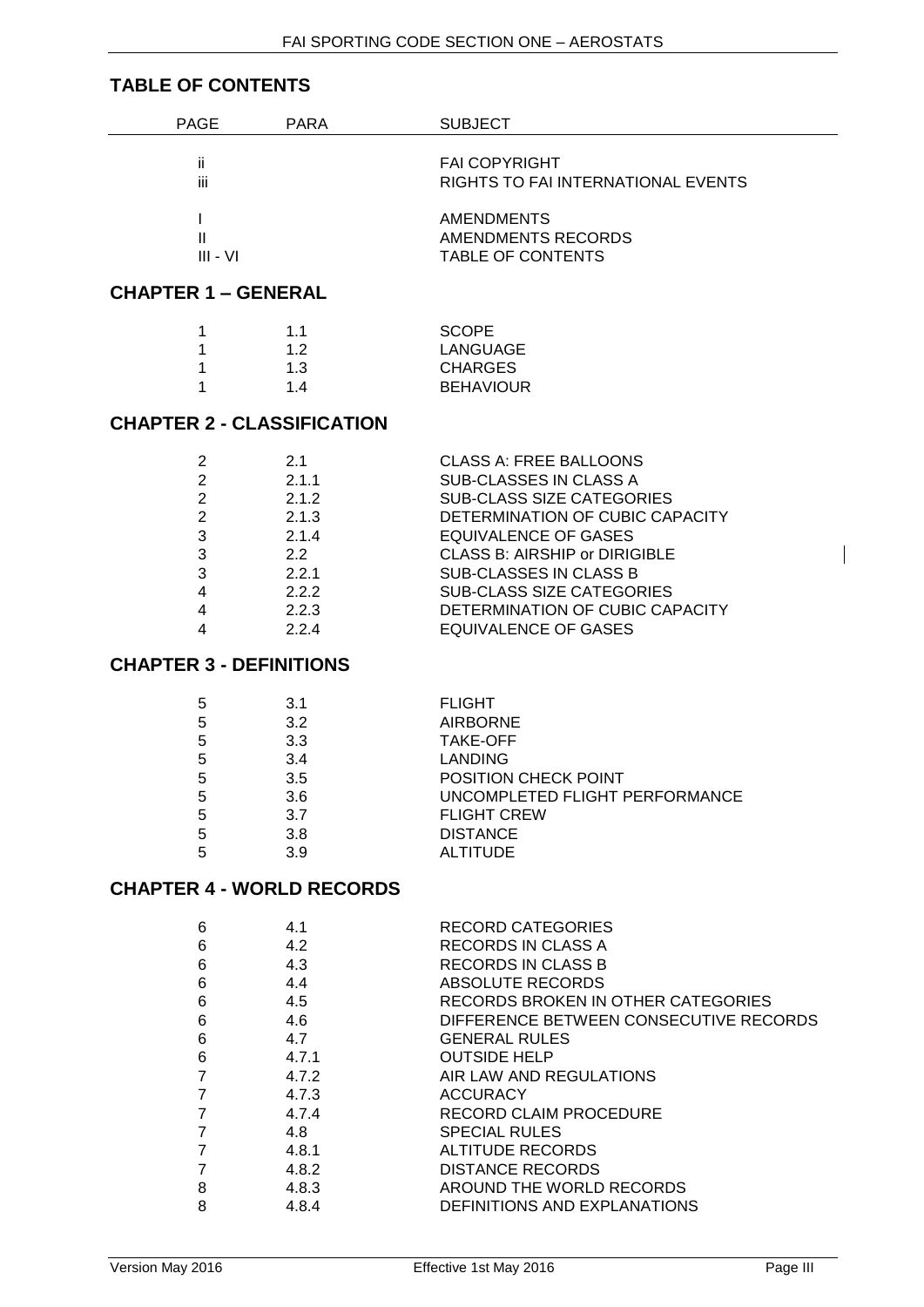| <b>PAGE</b> | PARA | <b>SUBJECT</b> |                                                   |
|-------------|------|----------------|---------------------------------------------------|
|             |      |                |                                                   |
|             | 8    | 4.8.5          | <b>DURATION RECORDS</b>                           |
|             | 9    | 4.8.6          | SPEED RECORDS FOR AIRSHIPS                        |
|             |      |                | <b>CHAPTER 5 - FIRST CATEGORY SPORTING EVENTS</b> |
|             | 10   | 5.1            | <b>INTRODUCTION</b>                               |
|             | 10   | 5.2            | <b>OBJECTIVES</b>                                 |
|             | 10   | 5.3            | <b>AUTHORITY</b>                                  |
|             | 10   | 5.3.1          | ORGANISATION BY NAC                               |
|             | 10   | 5.3.2          | PERIOD BETWEEN WORLD CHAMPIONSHIPS                |
|             | 10   | 5.3.3          | PERIOD BETWEEN CONTINENTAL CHAMPIONSHIPS          |
|             | 10   | 5.3.4          | <b>BIDDING PROCESS</b>                            |
|             | 11   | 5.4            | CHANGES TO APPROVED EVENT PARTICULARS             |
|             | 11   | 5.5            | <b>ELIGIBILITY</b>                                |
|             | 11   | 5.5.1          | <b>RIGHT TO PARTICIPATE</b>                       |
|             | 11   | 5.5.2          | ORGANISERS INVITATIONS                            |
|             | 11   | 5.5.3          | AEROSTAT REGISTRATION AND AIRWORTHINESS           |
|             | 11   | 5.5.4          | AEROSTATS CARRYING ADVERTISING                    |
|             | 12   | 5.5.5          | <b>CHANGE OF COMPETITOR</b>                       |
|             | 12   | 5.5.6          | <b>RETURN OF ENTRY FEE</b>                        |
|             | 12   | 5.6            | <b>INVITATION AND ENTRY PROCEDURES</b>            |
|             | 12   | 5.6.1          | INITIAL INVITATION TO NAC                         |
|             | 12   | 5.6.2          | <b>EVENT INFORMATION</b>                          |
|             | 13   | 5.6.3          | <b>COMPETITOR INVITATION PROCEDURE</b>            |
|             | 13   | 5.6.4          | <b>ENTRY CONDITIONS</b>                           |
|             | 14   | 5.6.5          | <b>DEADLINES</b>                                  |
|             | 14   | 5.6.6          | PROCEDURES FOR CHAMPIONSHIP ENTRANTS              |
|             |      |                | <b>WHO FAIL TO APPEAR</b>                         |
|             | 15   | 5.7            | RULES FOR FIRST CATEGORY SPORTING EVENTS          |
|             | 15   | 5.7.1          | PUBLICATION OF RULES                              |
|             | 15   | 5.7.2          | <b>MODEL EVENT RULES</b>                          |
|             | 15   | 5.7.3          | APPROVAL OF RULES                                 |
|             | 15   | 5.7.4          | <b>DISTRIBUTION OF RULES</b>                      |
|             | 15   | 5.8            | <b>DEFINITION OF CHAMPION</b>                     |
|             | 15   | 5.8.1          | <b>WINNING COMPETITOR</b>                         |
|             | 15   | 5.8.2          | <b>TEAM COMPETITION</b>                           |
|             | 15   | 5.8.3          | MINIMUM NUMBER OF TASKS AND FLIGHTS               |
|             | 15   | 5.9            | OPERATIONAL REGULATIONS                           |
|             | 15   | 5.9.1          | <b>VALID TASK</b>                                 |
|             | 15   | 5.9.2          | <b>AUTOMATIC FLIGHT CONTROLS</b>                  |
|             | 15   | 5.9.3          | <b>WEIGHTING OF SCORING</b>                       |
|             | 15   | 5.9.4          | PUBLICATION OF RESULTS                            |
|             | 16   | 5.10           | <b>INTERNATIONAL JURY</b>                         |
|             | 16   | 5.10.1         | PRESIDENT OF JURY                                 |
|             | 16   | 5.10.2         | <b>JURY MEMBERS</b>                               |
|             | 16   | 5.10.3         | <b>JURY HANDBOOK</b>                              |
|             | 16   | 5.11           | <b>OPERATIONAL OFFICIALS</b>                      |
|             | 16   | 5.11.1         | <b>SAFETY OFFICER</b>                             |
|             | 16   | 5.12           | <b>COMPETITION OBSERVERS</b>                      |

## **CHAPTER 6 - THE COUPE AERONAUTIQUE GORDON BENNETT**

| 17 | <b>FAI CONTROL</b>                       |
|----|------------------------------------------|
| 17 | REFERENCE TO REGULATIONS AND MODEL RULES |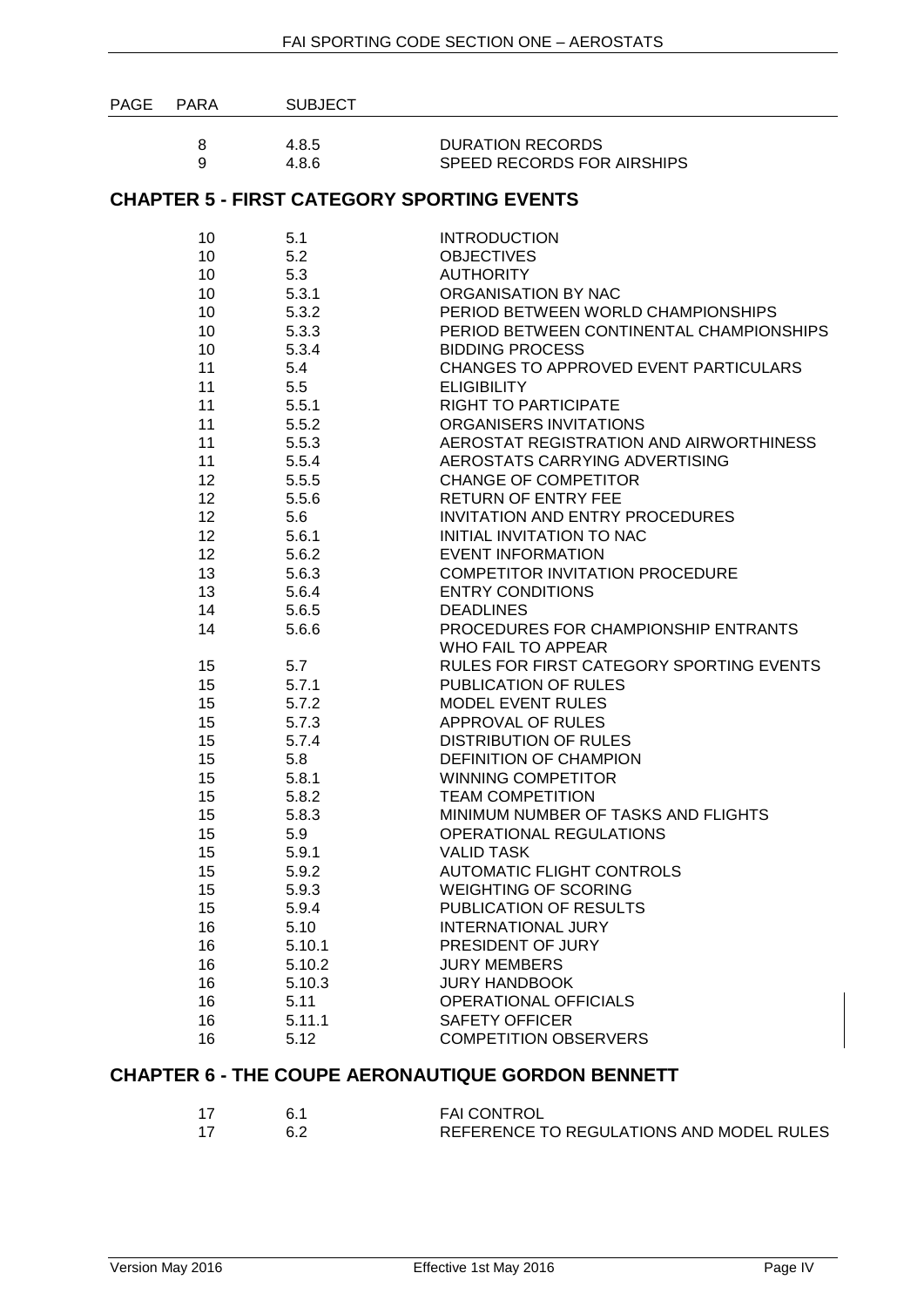## **CHAPTER 7 - OTHER FAI AIR SPORT ACTIVITIES**

PAGE PARA SUBJECT

| 18 | 7.1      | CIA SPORTING EVENT               |
|----|----------|----------------------------------|
| 18 | 7.1.1    | <b>DEFINITIONS</b>               |
| 18 | 7.1.2    | <b>OBJECTIVES</b>                |
| 18 | 7.1.3    | <b>AUTHORITY</b>                 |
| 18 | 7.1.4    | <b>SANCTION APPLICATIONS</b>     |
| 18 | 7.1.5    | <b>QUALIFICATION</b>             |
| 19 | 7.1.6    | <b>CANCELLATION</b>              |
| 19 | 7.1.7    | <b>ELIGIBILITY</b>               |
| 19 | 7.1.8    | RESPONSIBILITY OF THE ENTRANT    |
| 19 | 7.1.9    | <b>INVITATIONAL DEADLINES</b>    |
| 19 | 7.1.10   | <b>RETURN OF ENTRY FEES</b>      |
| 19 | 7.1.11   | RESULTS AND PRIZE GIVING         |
| 20 | 7.1.12   | RULES FOR CIA SPORTING EVENTS    |
| 20 | 7.1.13   | <b>DEFINITION OF WINNER</b>      |
| 20 | 7.1.14   | <b>OPERATIONAL REGULATIONS</b>   |
| 20 | 7.1.15   | OFFICIALS IN CIA SPORTING EVENTS |
| 20 | 7.1.15.1 | THE JURY                         |
| 20 | 7.1.15.2 | <b>OPERATIONAL OFFICIALS</b>     |
| 21 | 7.1.16   | THE SAFETY OFFICER               |

## **CHAPTER 8 - CIA PROFICIENCY CERTIFICATES AND SPORTING BADGES**

| 22 | 8.1   | <b>CIA PROFICIENCY CERTIFICATES</b>    |
|----|-------|----------------------------------------|
| 22 | 8.2   | CIA SPORTING BADGES                    |
| 22 | 8.2.1 | <b>QUALIFICATIONS AND REQUIREMENTS</b> |
| 22 | 8.2.2 | <b>GENERAL CONDITIONS</b>              |
| 23 | 8.2.3 | SPECIAL CONDITIONS                     |
| 23 | 8.2.4 | DEFINITIONS AND CONTROL                |
| 23 | 8.2.5 | <b>CLAIM PROCEDURES</b>                |
|    |       |                                        |

## **ANNEX 1 BALLOON AND AIRSHIP RECORD CLAIMS**

## **CONTROLLING OFFICIAL OBSERVER'S CHECKLIST FOR RECORD FLIGHTS**

- A. BEFORE THE ATTEMPT
- B. ON THE DAY
- 25 TAKE-OFF
- 25 FLIGHT
- 26 LANDING

#### C. AFTER THE EVENT

D. THE RECORDS HOMOLOGATION FILE

## **BALLOON AND AIRSHIP RECORD CLAIM FORMS**

- 28 FORM 1 RECORD CLAIM FORM<br>29 FORM 2 CERTIFICATE OF BALL
- FORM 2 CERTIFICATE OF BALLOON OR AIRSHIP PARTICULARS
- FORM 3 DEPARTURE CERTIFICATE
- FORM 4 INSTALLATION OF BAROGRAPH
- FORM 5 LANDING CERTIFICATE
- FORM 6 REMOVAL OF BAROGRAPH

## **ANNEX 2 CALCULATION OF GEOMETRIC ALTITUDE FROM BAROMETRIC ALTITUDE**

| З | UNITS OF MEASUREMENT<br><b>INSTRUMENTS</b><br>METEOROLOGICAL INFORMATION |
|---|--------------------------------------------------------------------------|
|   |                                                                          |
|   |                                                                          |
|   | ADJUSTMENT OF CLAIMED ALTITUDE                                           |
| h | ASSISTANCE                                                               |
|   |                                                                          |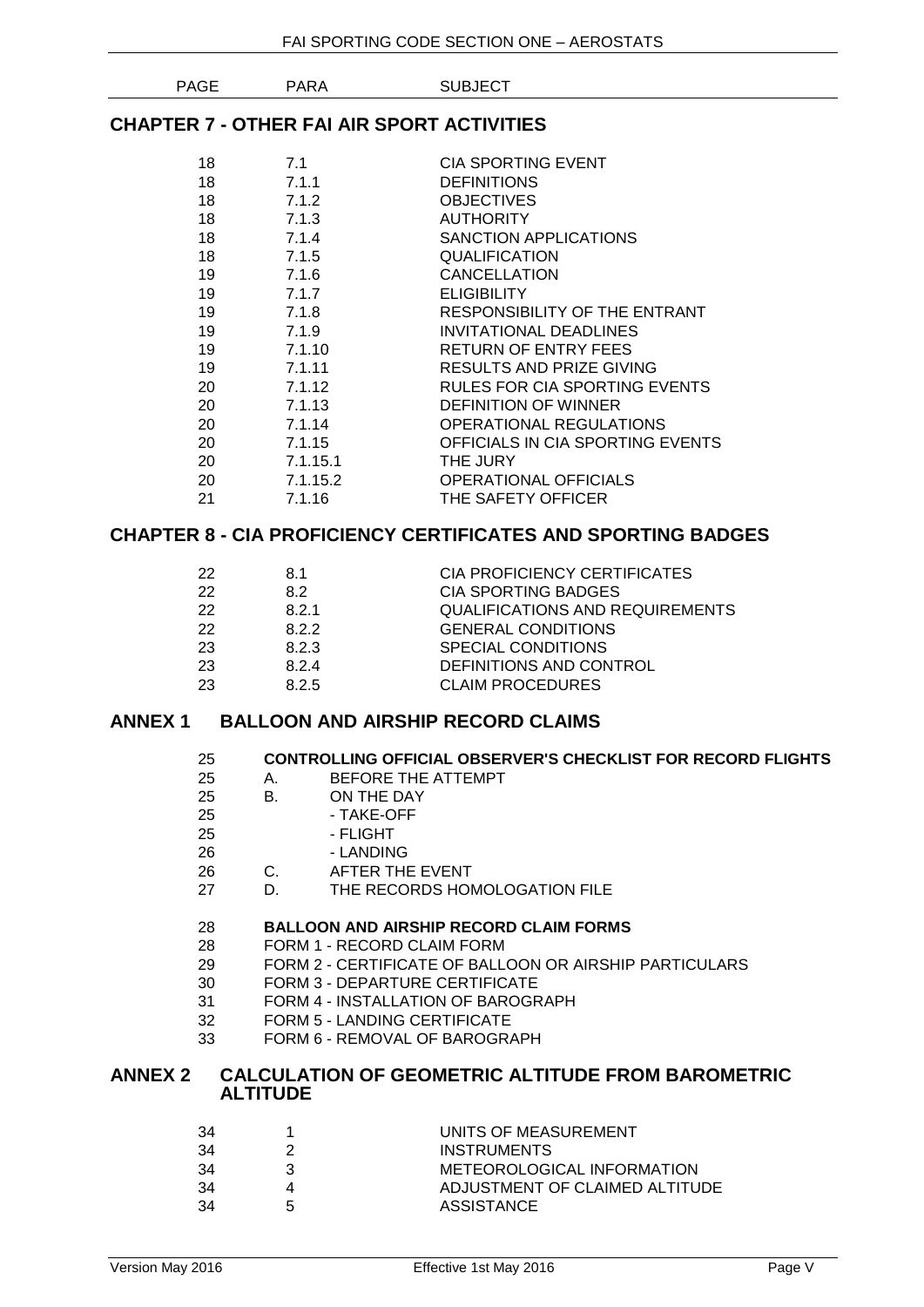| <b>PAGE</b>                                                                                                                      | <b>PARA</b>                                                                                                                                                                  |                              | <b>SUBJECT</b>                                                                                                                                                                                                                                                                                                                                                                                                                                                                                                                                                                      |
|----------------------------------------------------------------------------------------------------------------------------------|------------------------------------------------------------------------------------------------------------------------------------------------------------------------------|------------------------------|-------------------------------------------------------------------------------------------------------------------------------------------------------------------------------------------------------------------------------------------------------------------------------------------------------------------------------------------------------------------------------------------------------------------------------------------------------------------------------------------------------------------------------------------------------------------------------------|
| <b>ANNEX 3</b>                                                                                                                   |                                                                                                                                                                              |                              | <b>GENERAL RULES FOR FIRST CATEGORY SPORTING EVENTS</b>                                                                                                                                                                                                                                                                                                                                                                                                                                                                                                                             |
| 35<br>35<br>35<br>35<br>35<br>35<br>35<br>35<br>36<br>37                                                                         | 1<br>$\overline{2}$<br>3<br>4<br>5<br>6<br>$\overline{7}$<br>8<br>9                                                                                                          | <b>INTRODUCTION</b>          | SPORTING CODE REFERENCES<br><b>SCOPE</b><br><b>SANCTION</b><br><b>RESPONSIBILITY</b><br><b>CONDUCT</b><br><b>DISHONESTY</b><br><b>GENERAL BRIEFING</b><br><b>COMPLAINTS</b><br><b>PROTESTS</b><br><b>RESULTS</b>                                                                                                                                                                                                                                                                                                                                                                    |
| ANNEX 4                                                                                                                          |                                                                                                                                                                              | <b>DISTANCE CALCULATIONS</b> |                                                                                                                                                                                                                                                                                                                                                                                                                                                                                                                                                                                     |
| 38<br>38<br>38<br>38<br>39<br>39                                                                                                 | 1<br>$\overline{2}$<br>3<br>$\overline{4}$<br>4.1<br>5                                                                                                                       |                              | <b>REFERENCE</b><br><b>METHOD</b><br><b>PC-BASED PROGRAMS</b><br>GEODETIC DATUMS USED FOR LAT AND LONG<br><b>FIGURES</b><br><b>SUBMISSION TO FAI</b><br>WHEN EXACT DISTANCE IS NOT CRITICAL                                                                                                                                                                                                                                                                                                                                                                                         |
| <b>ANNEX 5</b>                                                                                                                   |                                                                                                                                                                              |                              | PENALTIES AND DISQUALIFICATIONS                                                                                                                                                                                                                                                                                                                                                                                                                                                                                                                                                     |
| 40<br>40<br>40<br>40<br>40                                                                                                       | 1<br>$\overline{2}$<br>3<br>4<br>5                                                                                                                                           |                              | <b>TECHNICAL INFRINGEMENTS</b><br><b>SERIOUS INFRINGEMENTS</b><br>UNSPORTING BEHAVIOUR<br><b>PUBLICATION</b><br>SURRENDER OF SPORTING LICENCE                                                                                                                                                                                                                                                                                                                                                                                                                                       |
| ANNEX 6                                                                                                                          |                                                                                                                                                                              |                              | <b>BALLOON AND AIRSHIP RECORD VERIFICATION</b>                                                                                                                                                                                                                                                                                                                                                                                                                                                                                                                                      |
| 41<br>41<br>41<br>41<br>41<br>41<br>42<br>42<br>42<br>42<br>42<br>43<br>43<br>43<br>43<br>43<br>44<br>44<br>44<br>44<br>44<br>45 | 1<br>$1.1$<br>1.1.1<br>1.1.2<br>1.2<br>1.3<br>1.3.1<br>1.3.2<br>1.4<br>2.1<br>2.2<br>2.3<br>2.4<br>3<br>$\overline{4}$<br>5<br>6<br>$\overline{7}$<br>7.1<br>7.2<br>7.3<br>8 |                              | <b>GENERAL</b><br>OFFICIAL OBSERVERS<br><b>ORGANISING NAC</b><br>RECORD ATTEMPTS IN OTHER COUNTRIES<br><b>ACCURACY AND MARGINS OF ERROR</b><br><b>GPS</b><br><b>CEP</b><br><b>SBAS AUGUMENTATION</b><br><b>BALLAST</b><br><b>TAKE OFF</b><br><b>LANDING</b><br>AIRBORNE GROUND CONTACT<br><b>RECORDING OF FLIGHT</b><br><b>DURATION FLIGHTS</b><br><b>DISTANCE FLIGHTS</b><br><b>ALTITUDE FLIGHTS</b><br><b>SPEED FLIGHTS</b><br>ROUND THE WORLD AND VERY LONG DISTANCES<br>AND DURATION<br><b>DURATION</b><br><b>DISTANCE</b><br>AROUND-THE-WORLD RECORD<br>UNITS AND MEASUREMENTS |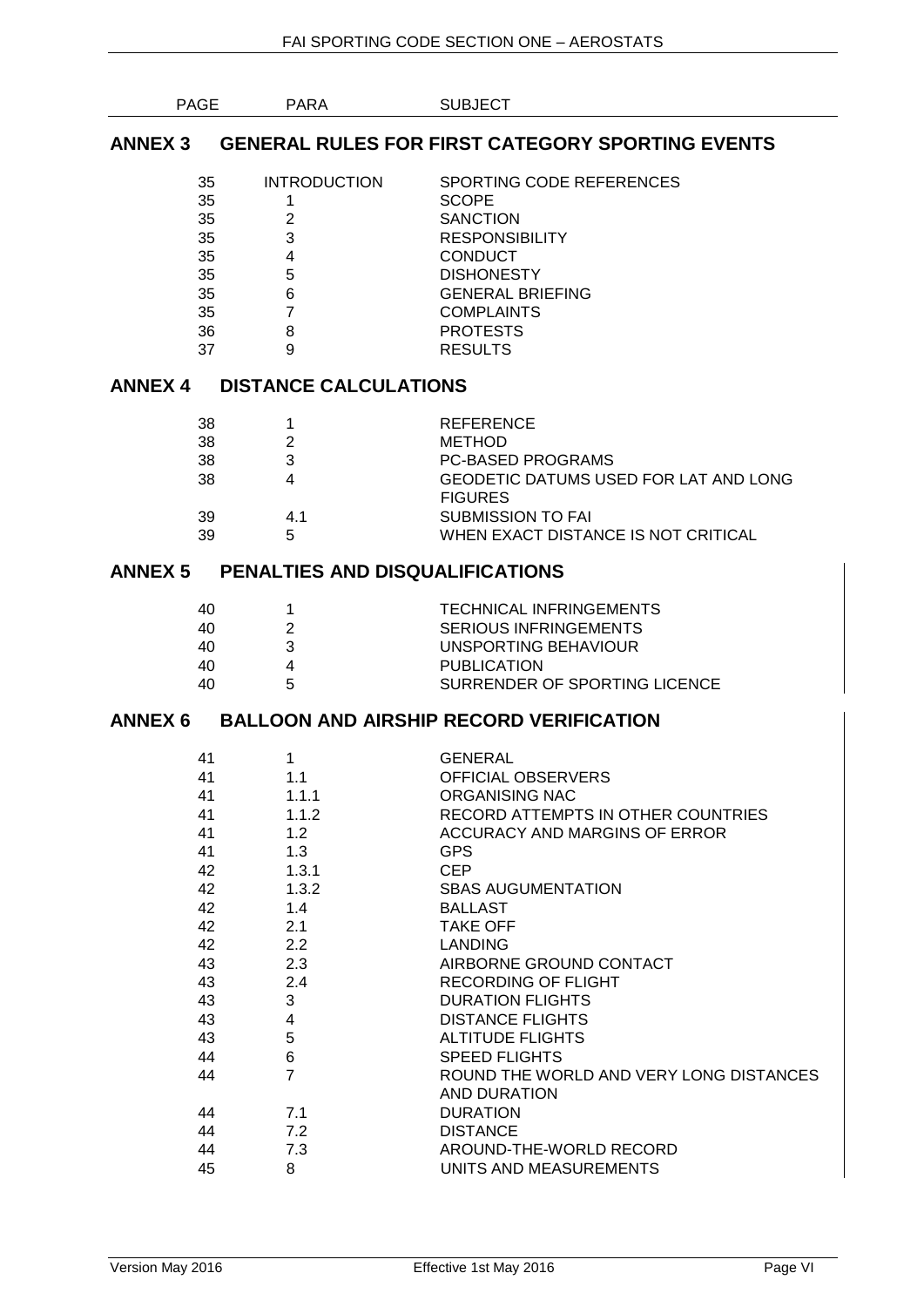#### **CHAPTER 1 - GENERAL**

#### **1.1 SCOPE**

In combination with the General Section, this Section- of the Sporting Code provides for the international encouragement and control of sporting activities involving free balloons and airships.

## **1.2 LANGUAGE**

In case of dispute, the English text shall prevail.

#### **1.3 CHARGES**

Charges levied by NACs or delegated bodies for championship entrance, record homologation, or sporting badge issue shall be kept low where possible. Charges should in no case exceed the justifiable direct cost of the event concerned.

#### **1.4 BEHAVIOUR**

All participants, officials and organizers in sporting activities shall behave in a respectful, fair and sportsmanlike manner.

## **END OF CHAPTER 1**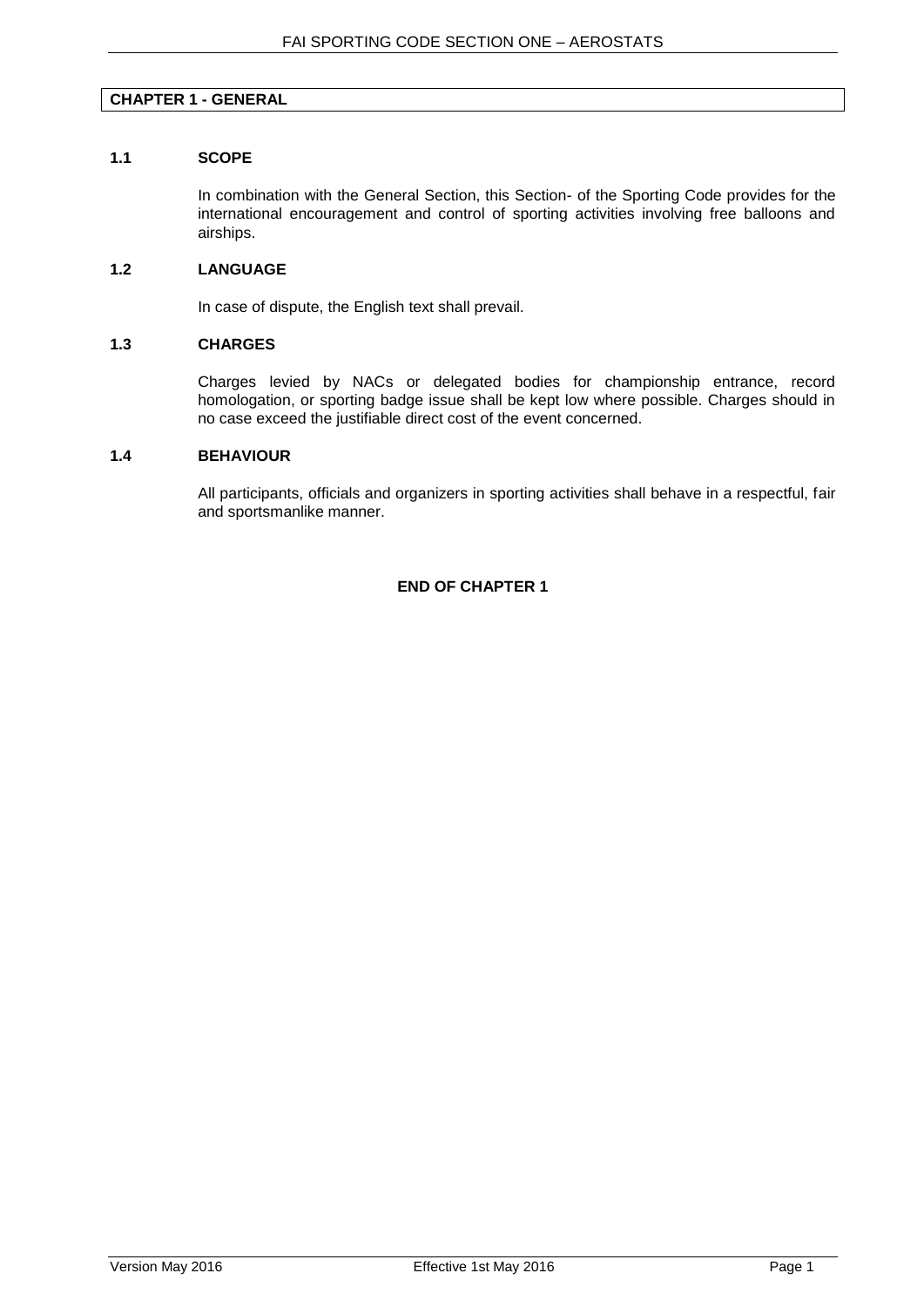#### **CHAPTER 2 - CLASSIFICATION**

#### **2.1 CLASS A: FREE BALLOONS**

**2.1.1** Class A, - An aerostat, supported statically in the air, with no means of propulsion by any power source.

> Free balloons shall be divided into five sub-classes, each containing 15 categories according to size. The sub-classes are the following:

- 2.1.1.1 Sub-class AA: Free balloons, not equipped with an airborne heater, which obtain their buoyancy from a lighter-than-air gas, without pressurisation of the envelope.
- 2.1.1.2 Sub-class AX: Free balloons which obtain their buoyancy solely as a result of heating air. The envelope may contain no gases other than air and the normal products of combustion.
- 2.1.1.3 Sub-class AM: Free balloons which use both a lighter-than-air gas and an airborne heater, without pressurisation of any envelope.
- 2.1.1.4 Sub-class AS: Free balloons which use a lighter-than-air gas and are designed to allow sufficient pressurisation of the envelope to affect performance substantially.
- 2.1.1.5 Sub-class AT: Free balloons not falling into subclasses AA, AX, AM or AS. A free balloon which obtains its buoyancy as a result of heating air using solar and/or external radiation sources only may be included in this sub-class*.*

#### **2.1.2 SUB-CLASS SIZE CATEGORIES**

For each sub-class the size categories are the following:

| 250 $m3$ and less        |                     | $AA-1$      | $AX-1$  | AM-1    | $AS-1$  | $AT-1$          |
|--------------------------|---------------------|-------------|---------|---------|---------|-----------------|
| 250 $m3$ to              | $400 \text{ m}^3$   | $AA-2$      | $AX-2$  | $AM-2$  | $AS-2$  | $AT-2$          |
| 400 $m^3$ to             | $600 \text{ m}^3$   | $AA-3$      | $AX-3$  | $AM-3$  | $AS-3$  | $AT-3$          |
| $600 \text{ m}^3$ to     | 900 $m3$            | $AA-4$      | $AX-4$  | $AM-4$  | $AS-4$  | AT <sub>4</sub> |
| 900 $m^3$ to             | 1 200 $m^3$         | AA-5        | $AX-5$  | $AM-5$  | $AS-5$  | $AT-5$          |
| 1 200 $m^3$ to           | 1 600 $m^3$         | AA-6        | $AX-6$  | AM-6    | $AS-6$  | $AT-6$          |
| 1 600 $\text{m}^3$ to    | 2 200 $m^3$         | <b>AA-7</b> | $AX-7$  | AM-7    | $AS-7$  | $AT-7$          |
| 2 200 $m^3$ to           | 3 000 $m^3$         | AA-8        | $AX-8$  | AM-8    | $AS-8$  | $AT-8$          |
| 3 000 $\text{m}^3$ to    | 4 000 $m^3$         | $AA-9$      | $AX-9$  | $AM-9$  | $AS-9$  | $AT-9$          |
| 4.000 $\text{m}^3$ to    | 6 000 $m^3$         | AA-10       | $AX-10$ | AM-10   | AS-10   | AT-10           |
| 6.000 $\text{m}^3$ to    | 9 000 $m^3$         | AA-11       | $AX-11$ | AM-11   | AS-11   | AT-11           |
| 9 000 $m^3$ to           | 12 000 $m^3$        | AA-12       | $AX-12$ | AM-12   | AS-12   | AT-12           |
| 12 000 $\mathrm{m}^3$ to | 16 000 $m^3$        | AA-13       | $AX-13$ | $AM-13$ | $AS-13$ | AT-13           |
| 16 000 $\text{m}^3$ to   | $22000 \text{ m}^3$ | AA-14       | $AX-14$ | AM-14   | AS-14   | AT-14           |
| Above                    | 22 000 $m^3$        | AA-15       | $AX-15$ | AM-15   | AS-15   | AT-15           |
|                          |                     |             |         |         |         |                 |

#### **2.1.3 DETERMINATION OF CUBIC CAPACITY**

The cubic capacity of a free balloon shall be calculated from the geometric form of every part of the balloon system when it has the greatest volume which it can achieve in flight without elastic extension. If the material of the balloon has sufficient elasticity that the actual volume achieved in flight would affect the size category, then that volume must be used. The volume shall be determined in figures rounded to the nearest cubic metre.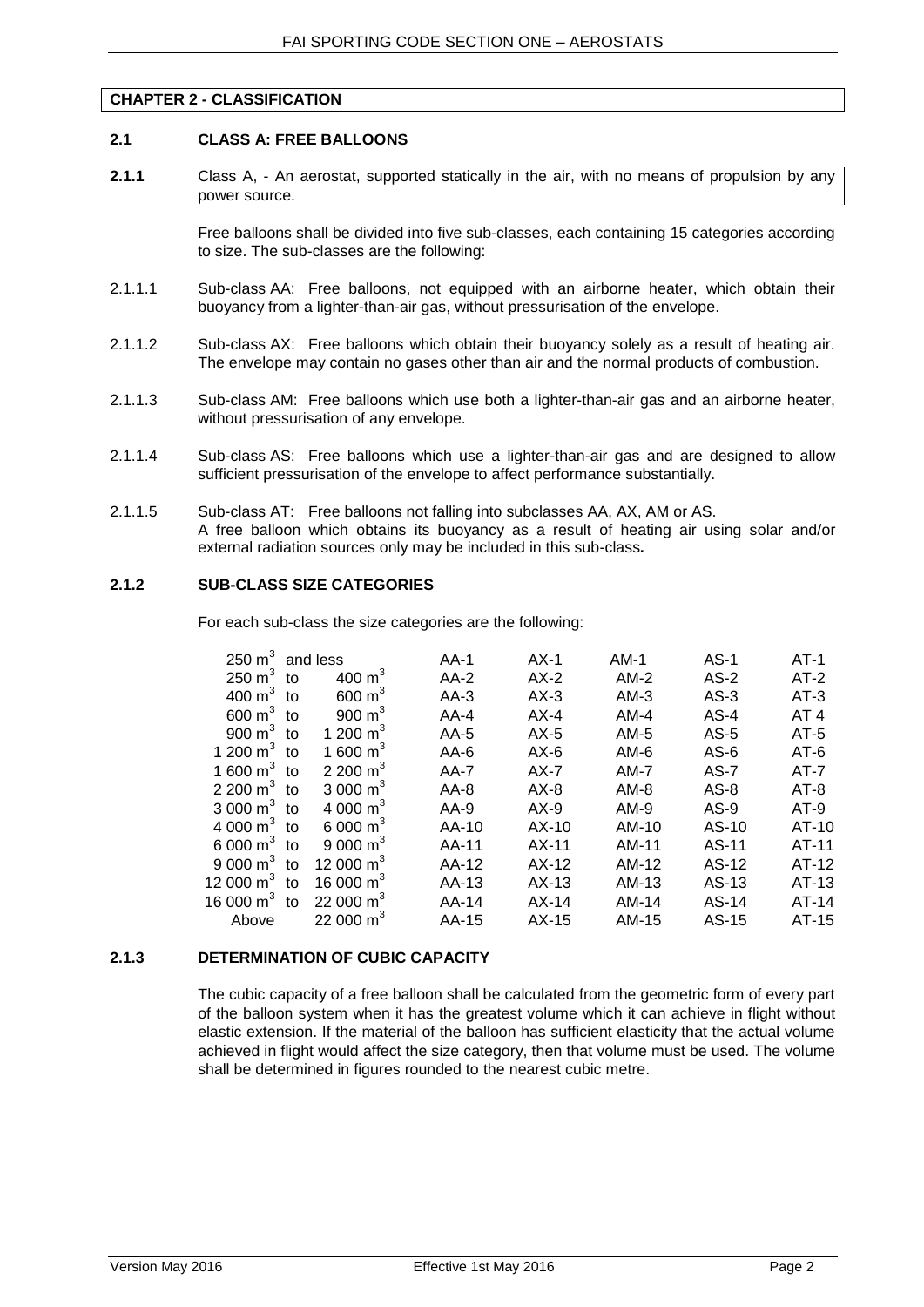#### **2.1.4 EQUIVALENCE OF GASES**

In sub-class AA only, the geometric volume shall be multiplied by a factor proportional to the lift of the gas to obtain an adjusted volume before determining the category. The factors to be used are:

| Hydrogen (H <sub>2</sub> ): | 1.5507 |
|-----------------------------|--------|
| Helium (He):                | 1.4363 |
| Ammonia (NH <sub>3</sub> ): | 0.6867 |

*[Historical Note: The factors result from a calculation designed to bring all sub-class AA balloons into an equivalency*  with balloons inflated with coal gas having a lift of 0.7 kg/m<sup>3</sup>, together with a special tolerance of up to +5% of *volume. Ref. Edition of January 1998.]*

For any other gas, or any mixture of gases, the factor to be used will be

L / 0.735

where L is its lifting force in kilograms per cubic metre at 15 degrees C and 1013.25 hPa.

To determine L for mixtures of pure gases, the following theoretical lifting forces (kg/m<sup>3</sup>) shall be used:

| 1.13976 |
|---------|
| 1.05571 |
| 0.50474 |
|         |

#### **2.2 CLASS B: AIRSHIP or DIRIGIBLE**

2.2.1 Class B - An aerostat, equipped with means of propulsion and steering.

Airships shall be divided into four sub-classes each containing ten categories according to size. The sub-classes are the following:

- 2.2.1.1 Sub-class BA: Airships which obtain at least 75% of their static lift from a lighter-than-air gas.
- 2.2.1.2 Sub-class BX: Airships which obtain their static buoyancy solely as a result of heating air. The envelope may contain no gases other than air and the normal products of combustion.
- 2.2.1.3 Sub-class BM: Airships which obtain their static buoyancy both from a lighter-than-air gas and the heating of air and gas by an airborne heater.
- 2.2.1.4 Sub-class BT: All other airships, including those in which more than 25% of the lift is obtained from the thrust of the power source.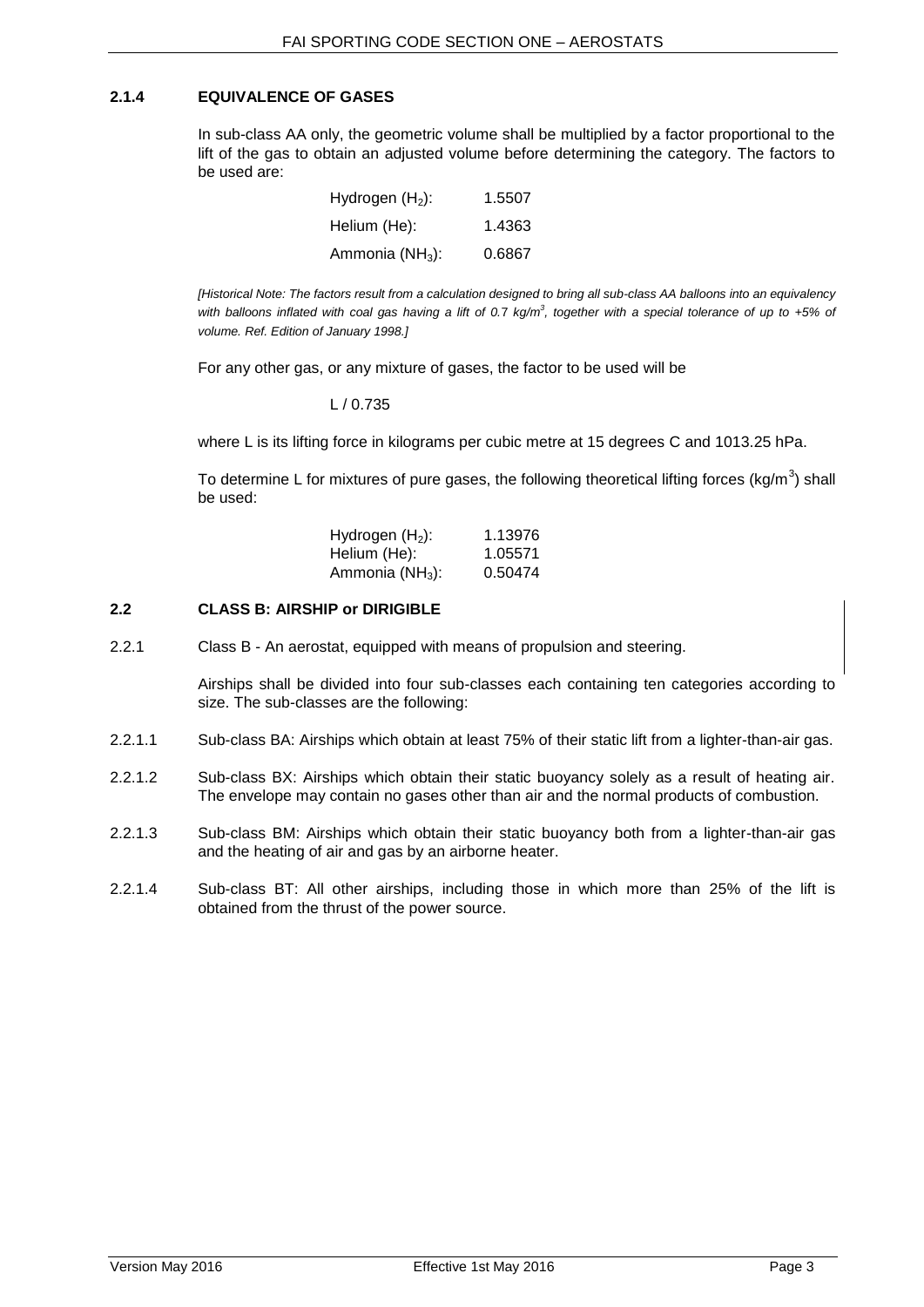## **2.2.2 SUB-CLASS SIZE CATEGORIES**

For each sub-class the size categories are the following:

|                         |    | 400 $m3$ and less            | <b>BA-1</b>  | $BX-1$       | <b>BM-1</b>  | $BT-1$          |
|-------------------------|----|------------------------------|--------------|--------------|--------------|-----------------|
| 400 $m3$                | to | 900 $m3$                     | <b>BA-2</b>  | <b>BX-2</b>  | <b>BM-2</b>  | <b>BT-2</b>     |
| 900 $m3$                | to | 1 600 $m^3$                  | <b>BA-3</b>  | $BX-3$       | BM-3         | BT-3            |
| 1 600 $m^3$             | to | 3 000 $m^3$                  | <b>BA-4</b>  | $BX-4$       | <b>BM-4</b>  | BT <sub>4</sub> |
| 3 000 $m^3$             | to | 6 000 $m^3$                  | <b>BA-5</b>  | <b>BX-5</b>  | <b>BM-5</b>  | <b>BT-5</b>     |
| 6 000 $\textsf{m}^{3}$  | to | 12 000 $m^3$                 | BA-6         | $BX-6$       | BM-6         | BT-6            |
| 12 000 $\text{m}^3$     | to | 25 000 $m3$                  | <b>BA-7</b>  | <b>BX-7</b>  | <b>BM-7</b>  | <b>BT-7</b>     |
| 25 000 $\mathsf{m}^3$   | to | 50 000 $m^3$                 | <b>BA-8</b>  | <b>BX-8</b>  | BM-8         | BT-8            |
| 50 000 $\textsf{m}^{3}$ | to | 100 000 $\mathrm{m}^3$       | <b>BA-9</b>  | <b>BX-9</b>  | <b>BM-9</b>  | <b>BT-9</b>     |
|                         |    | Above 100 000 m <sup>3</sup> | <b>BA-10</b> | <b>BX-10</b> | <b>BM-10</b> | <b>BT-10</b>    |

### **2.2.3 DETERMINATION OF CUBIC CAPACITY**

The cubic capacity of an airship shall be calculated from the geometric form of the lifting gas containers when they have the greatest volume which they can achieve in flight without elastic extension. If the material of the containers has sufficient elasticity that the actual volume achieved in flight would affect the size category, then that volume must be used. The volume shall be determined in figures rounded to the nearest cubic metre.

#### **2.2.4 EQUIVALENCE OF GASES**

No equivalence factors are used in class B.

### **END OF CHAPTER 2**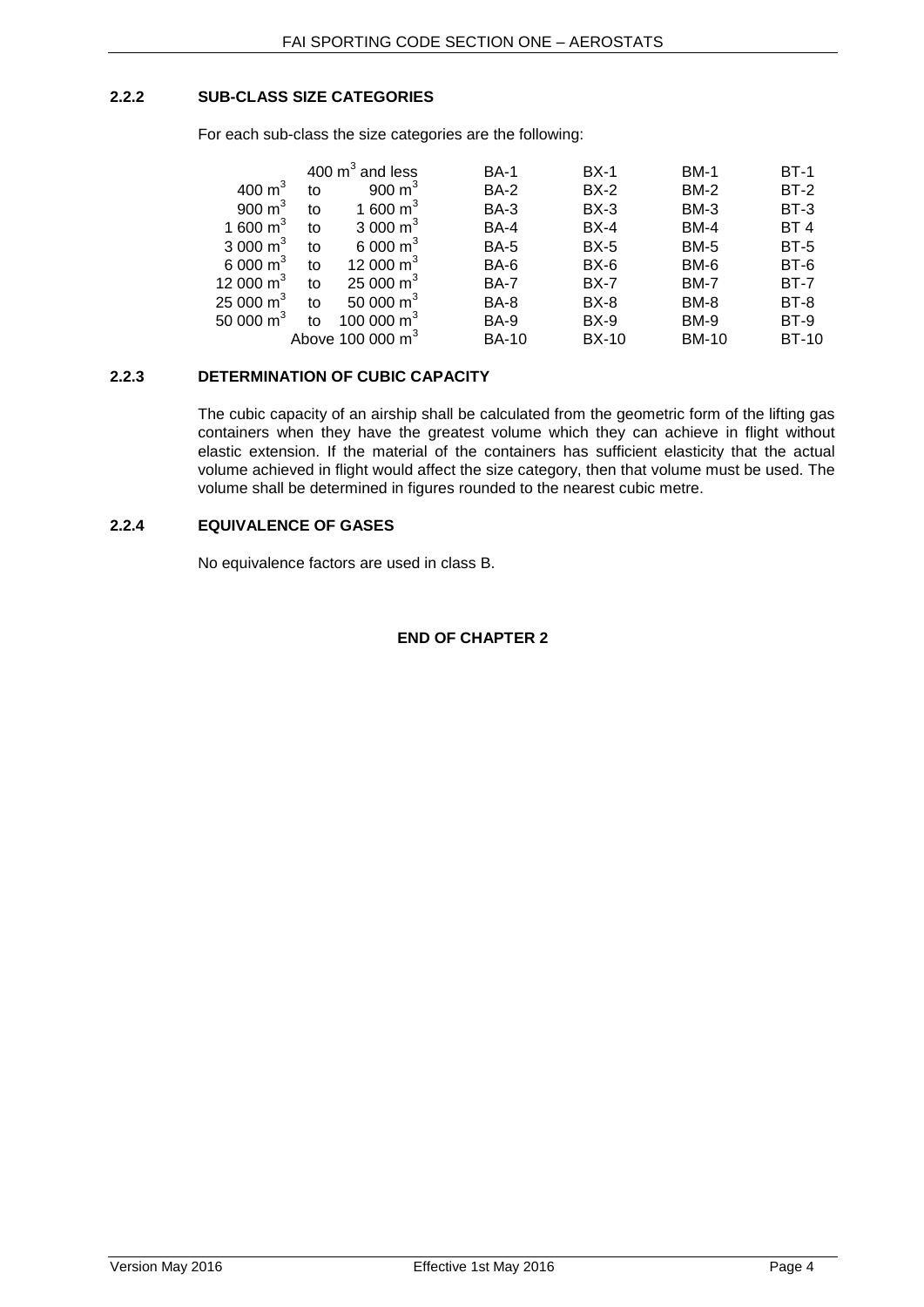#### **CHAPTER 3 - DEFINITIONS**

#### **3.1 FLIGHT**

An event which starts at take-off and ends with a landing of an aerostat.

#### **3.2 AIRBORNE**

An aerostat is airborne when its envelope, gondola, crew and all substantial parts of its equipment and payload have no contact with the ground or water surface or anything attached or resting on the ground or water. An aerostat is considered to remain airborne during momentary ground or water contact and when a trail rope is in contact with the ground or water, unless the aerostat is moored, towed, carried or assisted by outside physical help.

#### **3.3 TAKE-OFF**

The point in position and time at which an aerostat first becomes airborne.

#### **3.4 LANDING**

The point in position and time at which the aerostat first ceases to be airborne.

#### **3.5 POSITION CHECK POINT**

An identifiable point reached during a flight, where it can be proved the balloon passed over or through, but not necessarily declared before flight.

#### **3.6 UNCOMPLETED FLIGHT PERFORMANCE**

A record flight is deemed to be uncompleted if during the flight performance any of the following items occur:

- An accident occurs resulting in the death of any member of the crew within 48 hours of termination of the flight;
- the pilot in command leaves the aerostat:
- any part of the aerostat is jettisoned which results in loss of control.

#### **3.7 FLIGHT CREW**

Persons taking an active part in the control of an aerostat during flight.

#### **3.8 DISTANCE**

Unless otherwise specified, the distance between two points is the length of the shortest great circle arc joining their co-ordinates on the "FAI Sphere", a spherical surface of 6371 kilometres radius. It is thus independent of the actual shape of the earth. Methods of calculation are given in Annex 4.

#### **3.9 ALTITUDE**

Unless otherwise specified, altitude is the geometric height above mean sea level as defined by the national survey of the relevant country. Pressure altitudes must be adjusted for pressure at the surface and temperatures at the surface and aloft. Geopotential units of height are not used. Methods of calculation are given in Annex 2.

#### **END OF CHAPTER 3**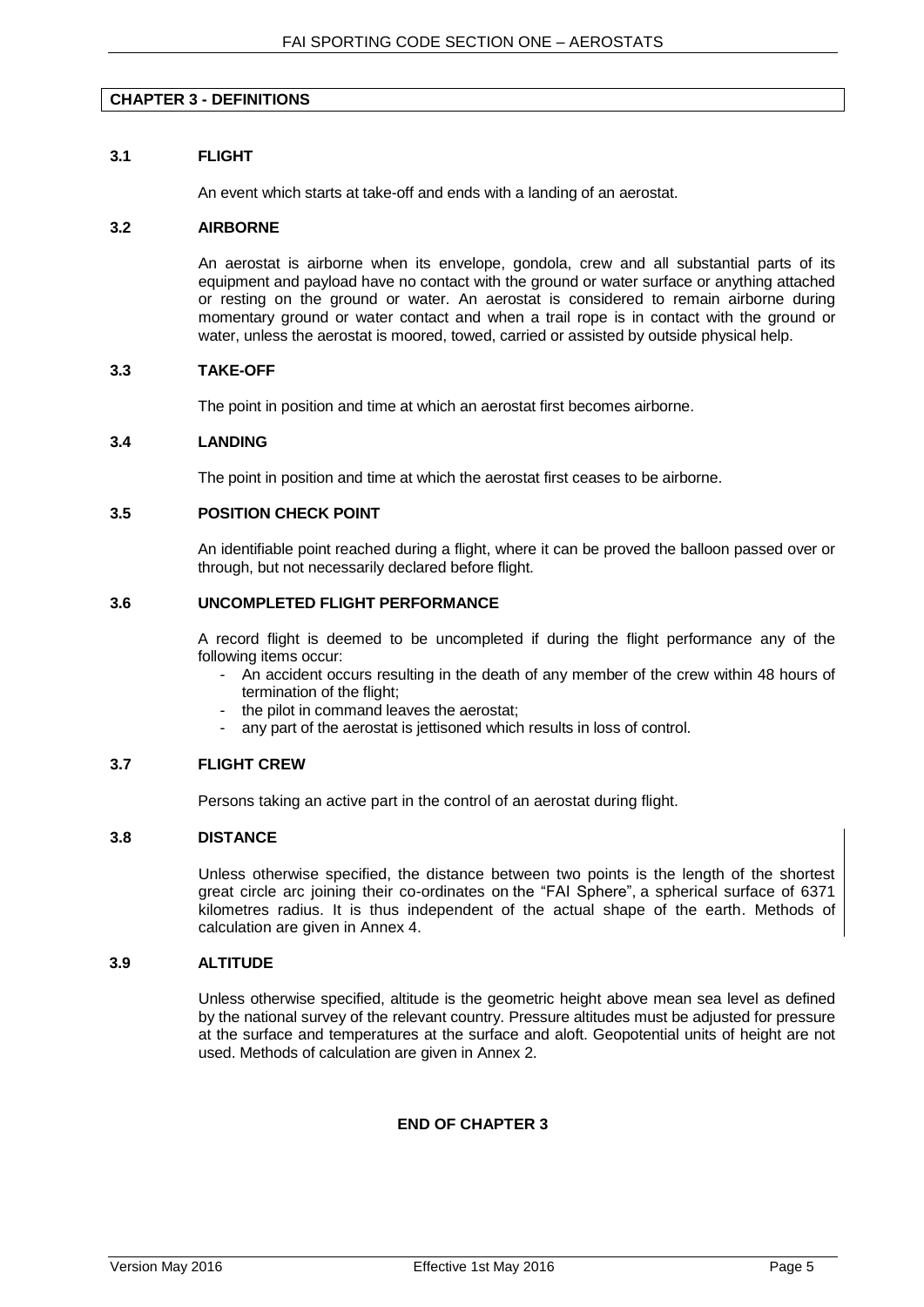#### **CHAPTER 4 – WORLD RECORDS**

#### **4.1 RECORD CATEGORIES**

There shall be two categories of records in each size category:

| <b>GENERAL CATEGORY:</b> | The best performance achieved.                                                              |
|--------------------------|---------------------------------------------------------------------------------------------|
| <b>FEMALE CATEGORY:</b>  | The best performance achieved by a woman.<br>In this category all occupants must be female. |

#### **4.2 RECORDS IN CLASS A**

Each of the size categories in the sub-classes shall be subject of the following records:

- **Altitude**
- **Distance**
- **Duration**
- Shortest time around the World

#### **4.3 RECORDS IN CLASS B**

Each of the size categories in the sub-classes shall be subject of the following records:

- Altitude
- Distance
- **Duration**
- **Speed**
- Shortest time around the World

#### **4.4 ABSOLUTE RECORDS**

The best records listed in 4.2 and 4.3 regardless of size and sub-class shall be considered as absolute records for classes A an B and listed separately.

#### **4.5 RECORDS BROKEN AS A RESULT OF PERFORMANCES IN OTHER CATEGORIES**

A record will be broken when a pilot accomplishes a better performance in an aerostat belonging to an equal or inferior size category in the same sub-class.

#### **4.6 DIFFERENCE BETWEEN TWO CONSECUTIVE RECORDS**

A new record must improve the preceding one by at least the following percentages:

| Distance, Duration and Shortest time: | 1 %   |
|---------------------------------------|-------|
| Altitude and Speed:                   | $3\%$ |

#### **4.7 GENERAL RULES**

Reference is made to General Section Chapter 7

#### **4.7.1 OUTSIDE HELP**

It is prohibited, after the take-off and before the landing, to take on board fuel, lifting gas, or any other physical supply provided by helpers external to the aircraft.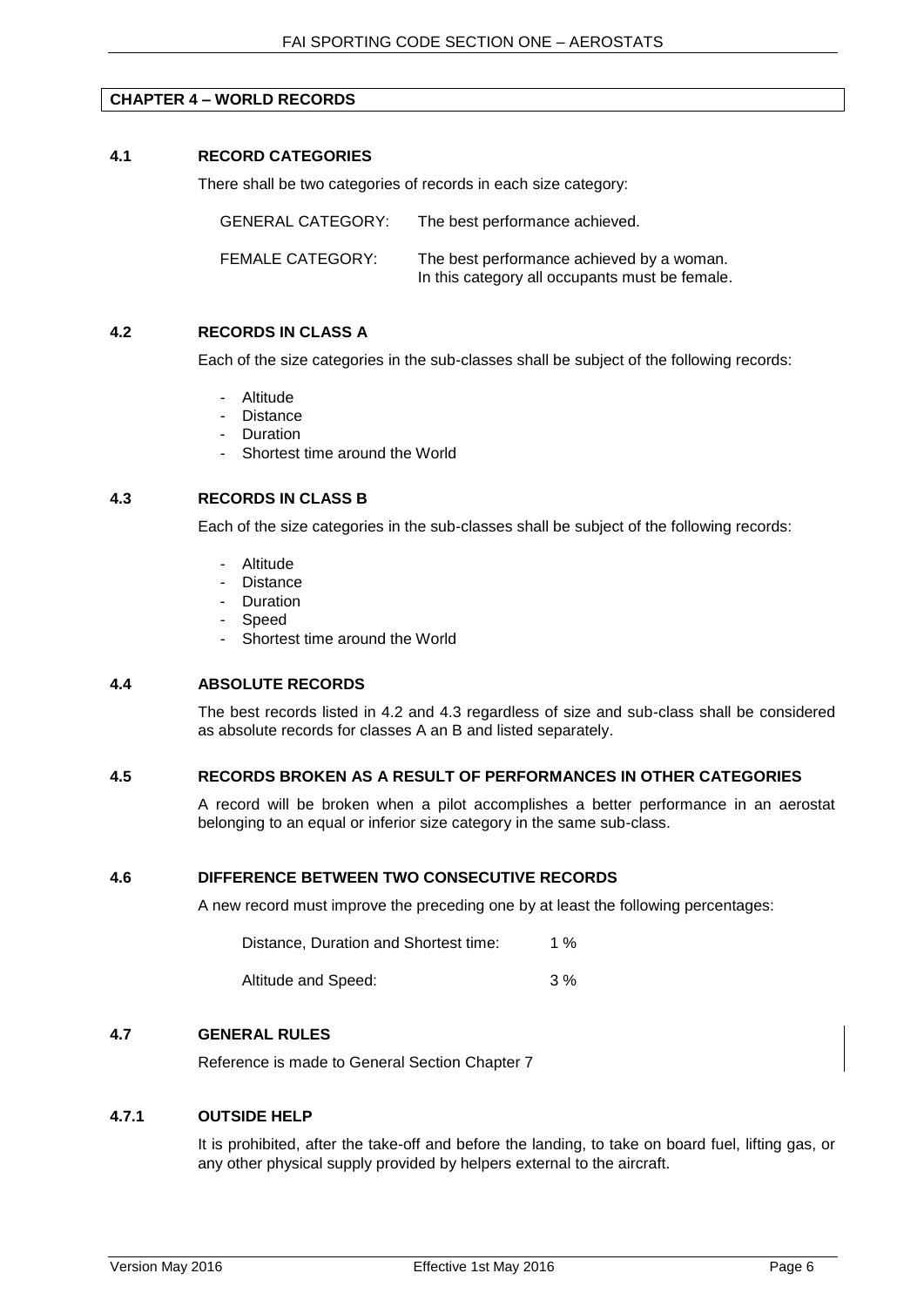#### **4.7.2 AIR LAW AND REGULATIONS**

Violations in laws or regulations may disqualify the offender in all FAI events. A conviction for an infringement of aviation law during a record attempt will invalidate the record, if the infringement made a substantial contribution to the achievement.

#### **4.7.3 ACCURACY**

4.7.3.1 A performance shall, if possible, be determined with the following overall margins of error:

| Altitude: | +/- 1%                              |
|-----------|-------------------------------------|
| Distance: | $+/-$ 1% or 500 m whichever is less |
| Time:     | $+/- 0.1\%$                         |
| Speed:    | $+/- 1\%$                           |

- 4.7.3.2 If the overall margin of error in the determination of the performance is greater than those specified in 4.7.3.1, the value at the least advantageous limit of the actual error range shall be used.
- 4.7.3.3 Measurements: A performance shall not be certified with a higher precision than the technologies used to determine it.

#### **4.7.4 RECORD CLAIM PROCEDURE**

- 4.7.4.1 The CIA shall publish STANDARD RECORD CLAIM FORMS (ANNEXE 1) for records listed in paragraphs 4.2 and 4.3. Use of the standard record claim form is compulsory for every world record claim, and is strongly recommended for national record claims. Each NAC shall make the standard record claim forms available to their members.
- 4.7.4.2 World record claims shall be sent to FAI who will send a copy to the CIA for verification and certification. The CIA may, at its discretion, delegate to a sub-committee its authority to verify these claims for subsequent certification by the CIA or its bureau, and by the FAI Secretary General.
- 4.7.4.3 Except for copies of certificates and licenses, the language used in the claim dossier shall be English. Limitations in the validity of certificates and licenses shall be translated into English.

#### **4.8 SPECIAL RULES**

#### **4.8.1 ALTITUDE RECORDS**

- 4.8.1.1 The gain of height above take-off position must be at least 50% of the altitude claimed.
- 4.8.1.2 The flight performance shall be from take-off to landing

#### **4.8.2 DISTANCE RECORDS**

- 4.8.2.1 Normally the distance certified shall be the great circle distance between the take-off point and the landing point during a single flight, regardless of the real distance covered by the aerostat. If a pilot claims a record using multiple legs, the following rules apply:
- 4.8.2.1.1 The distance certified shall be the sum of great circle distances between consecutive position check points along the flight path. The take-off and landing points are check points.
- 4.8.2.1.2 The distance between any two consecutive position check points must be not less than 3185.5 km (half earth radius), and the average such distance must be not less than 6371 km (earth radius).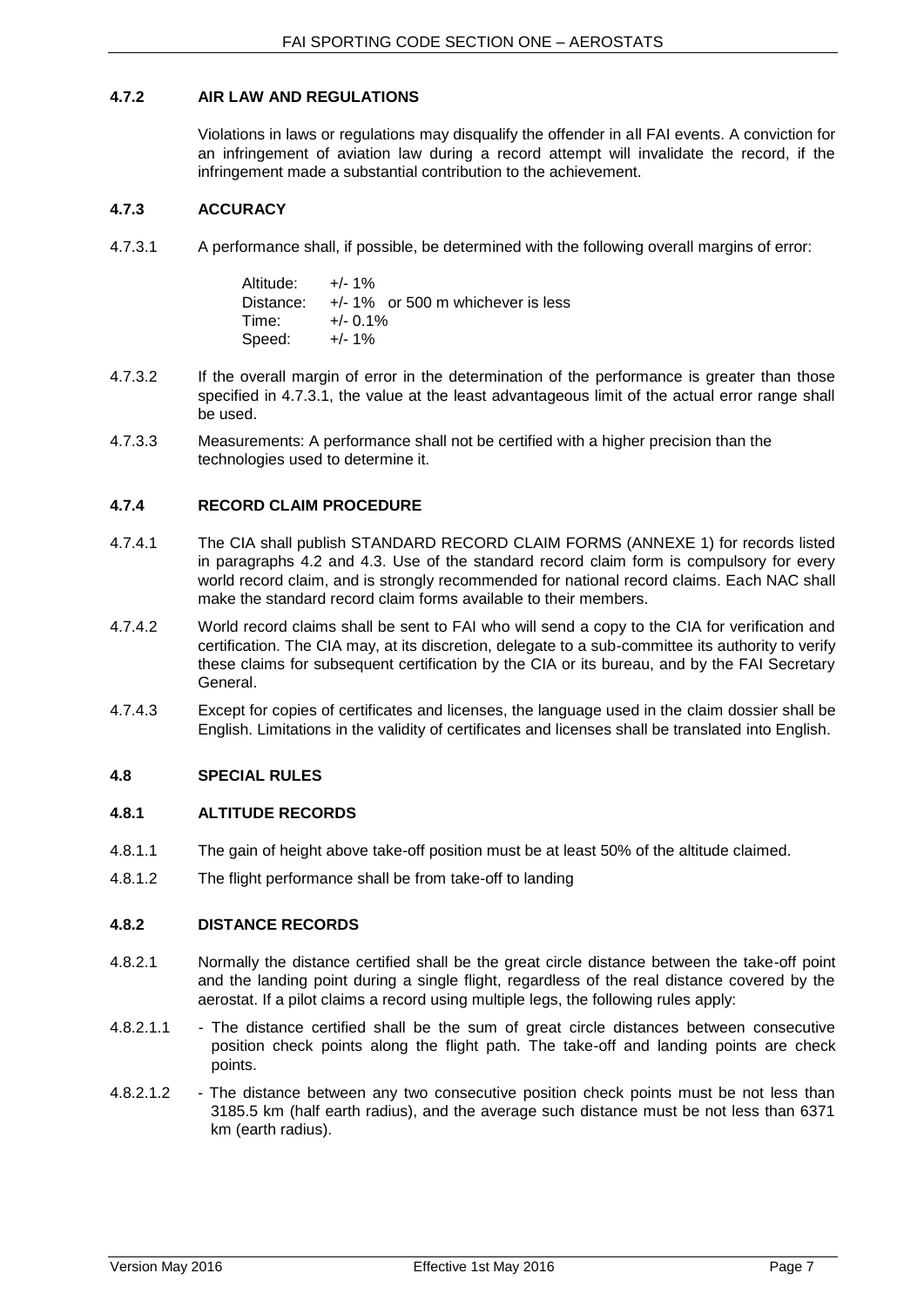#### **4.8.3. AROUND-THE-WORLD RECORDS**

- 4.8.3.1 The record shall be the shortest time around the World in a single flight.
- 4.8.3.2 After the flight the pilot must choose:
	- i) a selection of position check points which need not be the same as those which are selected to claim a distance record under 4.8.2 and need not conform to its distance limits.
	- ii) Two circular caps on the surface of the earth. The radius of each cap must be 3335.85 km (30 degrees of great circle arc), and each cap must enclose one of the poles, not necessarily at its centre.
	- iii) A meridian which shall be the Start and Finish Line
- 4.8.3.3 The position check points and the great circle arcs joining successive check points must lie outside both circular caps, although parts of the flight may pass inside. The track must cross all meridians after crossing the Start line and before crossing the Finish line.
- 4.8.3.4 The start time is the time of the last check point at or before crossing the start line, and the finish time is the time of the first check point at or after crossing the finish line.
- 4.8.3.5 The around-the-world record is established when the aerostat crosses the finish line.

#### **4.8.4 DEFINITIONS AND EXPLANATIONS**

4.8.4.1 A typical arrangement of requirements of 4.8.3 is shown in the diagram. The cap must enclose the pole and the great circle arcs joining the check points must pass outside it. The actual track of the aerostat must cut all meridians, but may pass inside the cap.



4.8.4.2 A check point is an identifiable point where it can be proved the balloon passed over or through. If many check points are available those used for calculation may be selected according to rules 4.8.2 and 4.8.3 to the applicant's best advantage.

#### **4.8.5 DURATION RECORDS**

The record shall be for the greatest time between take-off and landing during a single flight.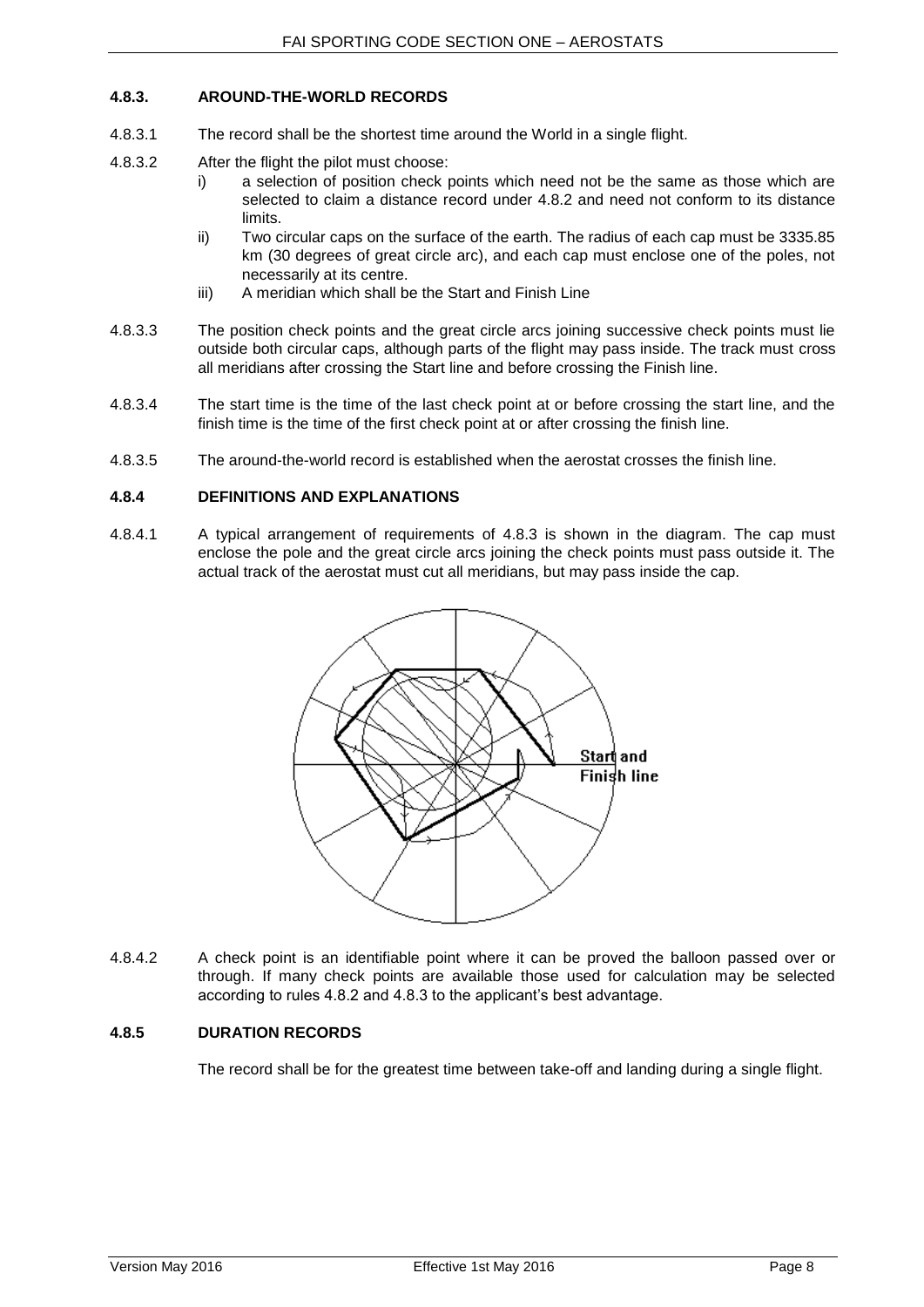## **4.8.6 SPEED RECORDS FOR AIRSHIPS**

- 4.8.6.1 The record shall be for speed over a straight 1 km course at restricted altitude.
- 4.8.6.2 The start and finish lines shall be at right angles to the course centre line, extending to a maximum of 100m on each side of it.
- 4.8.6.3 Heights shall be measured from the highest point of the starting line to the gondola. Heights and altitudes in paragraph 4.8.6 need not be corrected for temperatures according to Annex 2.
- 4.8.6.4 The airship shall fly over the course once in each direction and the speed adopted shall be the average of the two speeds rounding to the third significant digit. If more than two runs are made in the same flight, any two consecutive runs may count. not more than ten minutes may elapse between crossing the finish line and crossing the starting line in the next run.
- 4.8.6.5 The course shall have a clear approach at each end, 250m in length. Both the course and the approaches shall be clearly identified. The height over the course and approaches shall be below 500m but without ground contact. The maximum height and minimum height reached while over the course and approaches during the attempt shall not differ by more than 200m. The maximum altitude during the flight shall not exceed 900m.

## **END OF CHAPTER 4**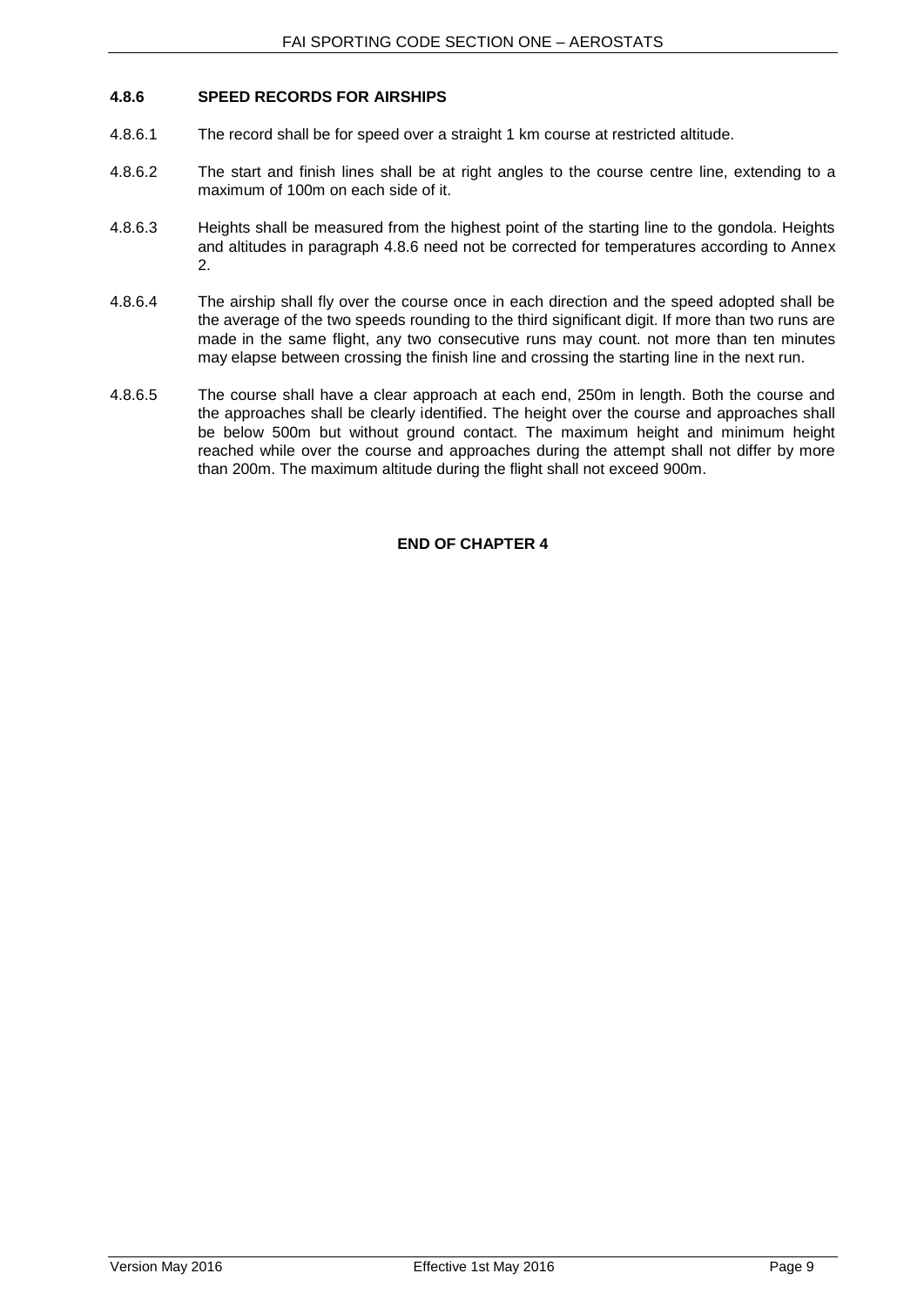#### **CHAPTER 5 - FIRST CATEGORY SPORTING EVENTS**

#### **5.1 INTRODUCTION**

This chapter sets out the framework for:

WORLD CHAMPIONSHIPS (GS 4.1.4) CONTINENTAL REGIONAL CHAMPIONSHIPS (GS 4.1.3.1 & 4.1.3.2) INTERNATIONAL SPORTING EVENTS (GS 4.1.2)

- 5.1.1 Sporting Events in class A and class B may belong to either of the following categories of Sporting Events:
	- General, with no gender or age limitation;
	- Female, where all persons on board of the aerostat, except for competition officials, must be female,
	- Junior, where all persons on board of the aerostat, except for competition officials, must be aged less than 27 years the year of the event
- 5.1.2 Unless an article refers specifically to an age or gender category, or either World, Continental Regional or Special International Sporting Event, it applies to all.

#### **5.2 OBJECTIVES**

The objectives of a First Category Sporting Event are to:

- Determine the Champion Pilot, or two Champion Pilots in the case of a World Gas Balloon Championship;
- to stimulate the development of aerostation by an international comparison of performance of pilots and aerostats;
- to reinforce friendship amongst aeronauts of all nations.

#### **5.3 AUTHORITY**

- 5.3.1 A First Category Sporting Event shall be organised in accordance with this Section and the General Section of the Sporting Code of the FAI by, or on behalf of, a NAC affiliated to the FAI.
- 5.3.2 World Championships in the same sub-class, age or gender category shall not be held closer to each other than approximately two years.
- 5.3.3 Continental Regional Championships in the same sub-class, age or gender category shall not be held more than once a year on the same continent.
- 5.3.4 Intentions to bid and bids from an NAC to organise a First Category Sporting Event must be presented in the standardised CIA format published in the CIA Bidding Check-list and timetable, and shall be subject to the following bidding process:
- 5.3.4.1 World or Continental Regional Championship:

Intentions to bid must be received by the CIA at least 60 days before the date fixed for the CIA meeting three calendar years before the year scheduled for the Event. They shall be included in the Agenda of that meeting. Exceptionally, and only if the CIA has received less than 2 intentions to bid in accordance with the three year deadline, the CIA may accept intentions to bid up to 60 days before the date fixed for the CIA meeting two calendar years before the year scheduled for the event. Intentions to bid shall not be accepted more than six years before the year of the event. The letters of intent, supported by a letter of recommendation from the bidders' NAC, shall be presented to the CIA meeting by the bidding NACs' respective CIA delegates and be recorded in the meeting minutes. The letters of intent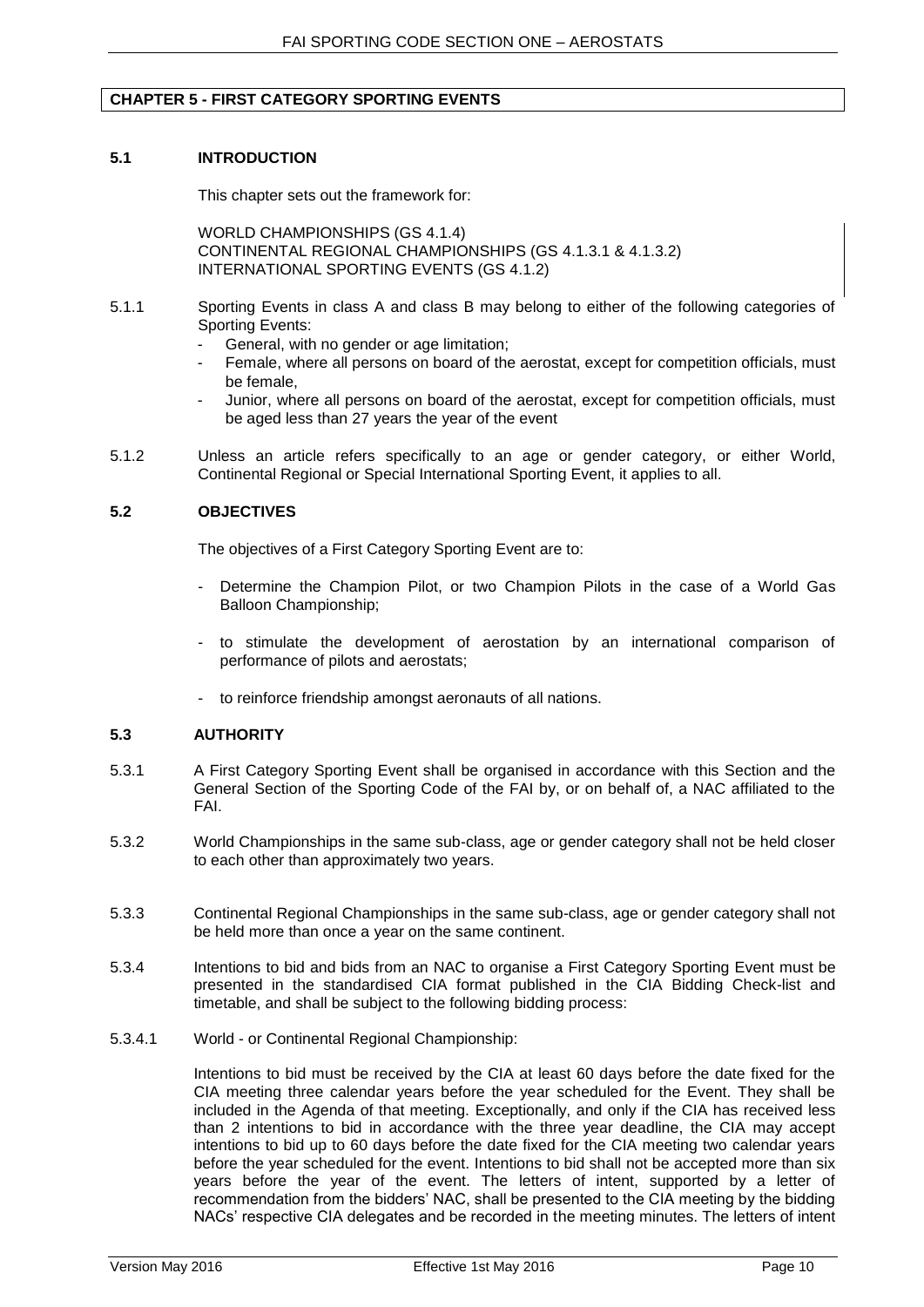must contain the following information:

- The title, dates and place of the event,
- the organiser's name, coordinates and qualifications,
- the maximum total number of competitors the organiser is prepared to accommodate,
- the equal number of competitors to be invited from each eligible NAC,
- the organiser's policy on entry-fees,
- 5.3.4.2 Test Events shall be compulsory for World and Continental Championships unless the Organizer has recent and equivalent CAT1 experience.
	- Test Event information must be available on the Sanction Application for it to be accepted
	- If no test-event is planned, justification for not holding the test-event must be clearly explained on the Sanction Application
	- No Sanction Fee will be required for the organizing of a Test Event for Worlds and Continental Championships and must be run at a minimum per the requirements of a CIA Sporting Event
	- At minimum the Jury President must be nominated by CIA and all reports from the event must be sent to CIA
- 5.3.4.3. Ensuing bids, supported by the complete bid files and the FAI/CIA Organiser Agreement signed by the organizing NAC and the Organiser, must be presented to the CIA Plenary meeting two calendar years before the year scheduled for the Event, unless these time limits are changed by the CIA under special circumstances Bid presentations shall be included in the Agenda of that meeting, and the bidding NACs' respective CIA delegates shall present the bids to the CIA meeting. Bids shall be considered by this meeting and the CIA is empowered to accept or reject such bids.

Voting by the Plenary to award the organisation of World- or Continental Championships shall be by secret ballot and simple majority.

5.3.4.4 Other First Category Sporting Events:

Bids must be received by the CIA at least 60 days before the date fixed for the CIA meeting the year scheduled for the Event, unless these time limits are changed by the CIA under special circumstances They shall be included in the Agenda of that meeting. The bidding NACs' respective CIA delegates shall present the bids to the CIA meeting, supported by the complete bid files and the FAI/CIA Organiser Agreement signed by the organising NAC and the Organiser. Bids shall be considered by this meeting and the CIA is empowered to accept or reject such bids.

#### **5.4 CHANGES TO APPROVED EVENT PARTICULARS**

The organiser may not change or otherwise modify any of the event particulars approved and sanctioned by the CIA except by CIA authorization.

#### **5.5. ELIGIBILITY**

- 5.5.1 A First Category Sporting Event is open to all NACs which have met their obligations to the FAI. In the case of a Continental Regional Championship (CRC) it is open to all these NACs in that region, but the organising NAC may issue invitations to compete to other NACs, but not for the title of Continental Regional Champion.
- 5.5.2 Organisers may invite on a personal basis, in accordance with the Sporting Code General Section Chapter4, a limited number of individuals who do not otherwise have an opportunity to participate.
- 5.5.3 Aerostats flown in a First Category Sporting Event must have current certificates of registration and airworthiness, or in place of the latter, an equivalent document from the recognised authority of the country concerned. The organisers are empowered to reject any aerostat which in their opinion is not of a reasonable standard of airworthiness.
- 5.5.4 Aerostats carrying advertising shall in all respects be treated equally with other balloons.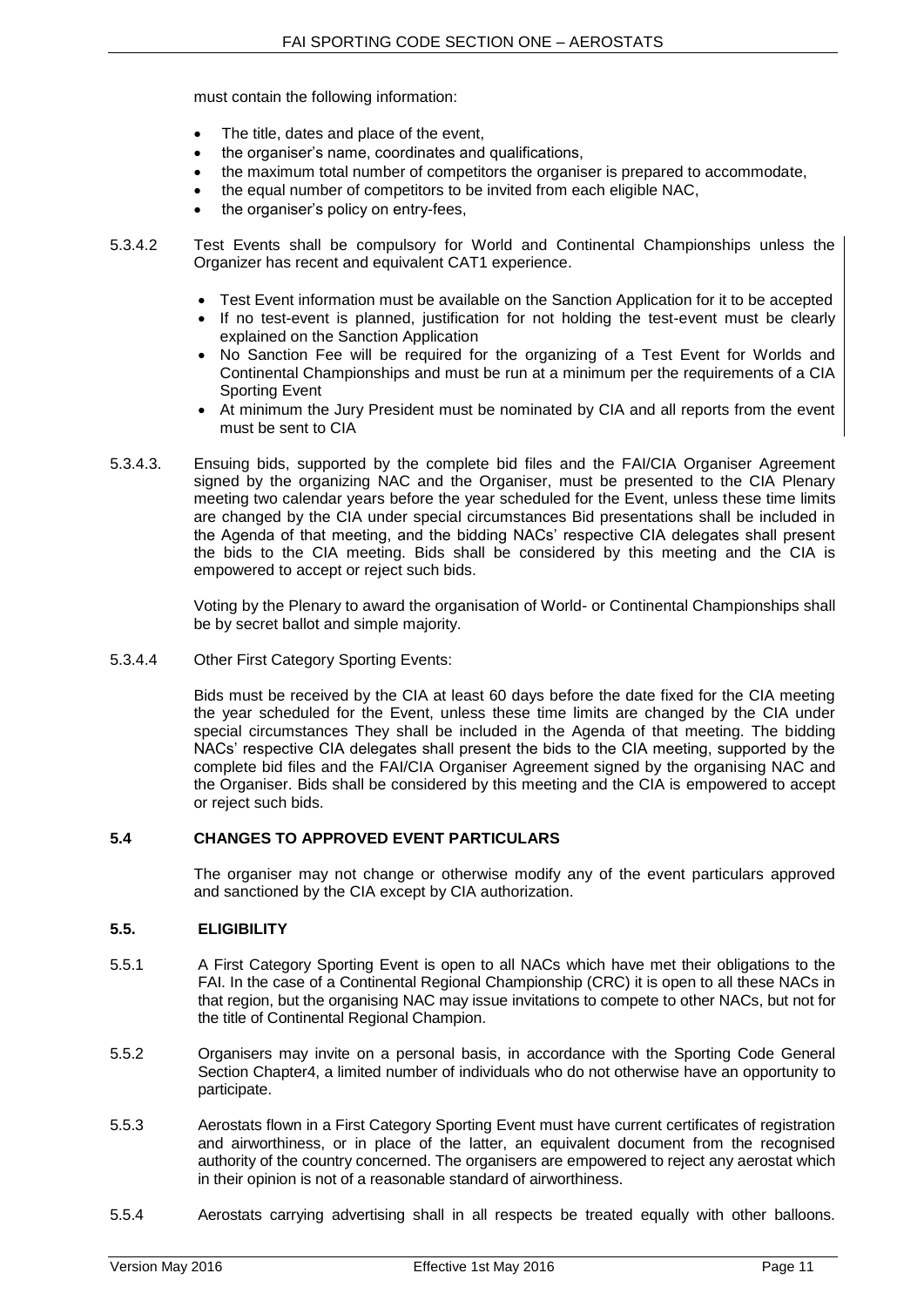However, the organisers may in the entry conditions reserve the right to advertising on the basket only.

- 5.5.5 After the beginning of the GENERAL BRIEFING of a First Category Sporting Event, no change of competitor or entrant is permitted.
- 5.5.6 RETURN OF ENTRY FEES
- 5.5.6.1 If the contest does not take place, is cancelled or stopped except for reasons of force majeure, entry fees shall be returned in full by the organizing NAC.
- 5.5.6.2 A competitor who or a team which withdraws from an event after having had their entry accepted may be entitled to a full or partial refund of the entry fees paid, in accordance with criteria established by the CIA.

#### **5.6 INVITATION AND ENTRY PROCEDURES FOR WORLD- AND CONTINENTAL REGIONAL CHAMPIONSHIPS**

- 5.6.1 INITIAL INVITATION TO NAC
- 5.6.1.1 The organising NAC must issue initial invitations to participate to all eligible NACs. Copies of all invitations must be sent to the respective National Balloon Federations and CIA delegates, where these exist, for information.
- 5.6.1.2 The organising NAC shall issue an invitation for an equal number of at least two competitors to each eligible NAC.
- 5.6.1.3 Only the initial invitation must be sent by the organising NAC to eligible NACs, all further documents pertaining to the initial invitation may be addressed directly by the organisers to the nominated participants.
- 5.6.1.4 Nomination of Entrants Each NAC wishing to enter a World or Continental Regional Championship shall nominate its own entrants by the time limit for entry published in the invitation.
- 5.6.1.5 Invitation of current Medal Holders
	- The World Championship Gold, Silver and Bronze medal holders shall be directly invited by the organisers of the next World Championship.
	- The Continental Championship Gold, Silver and Bronze medal holders shall be directly invited by the organisers of the next Continental Championship.
	- The Junior World Championship Gold medal holder shall be directly invited by the organisers of the next Junior World Championship and by the organisers of the next World Championship in the following year
	- The Junior Continental Championship Gold medal holder shall be directly invited by the organisers of the next Junior Continental Championship and by the organisers of the next Continental Championship In the following year.
	- The Women World Championship Gold medal holder shall be directly invited by the organisers of the next Women World Championship and by the organisers of the next World Championship in the following year.
	- The Women Continental Championship Gold medal holder shall be directly invited by the organisers of the next Women Continental Championship and by the organisers of the next Continental Championship in the following year.

## 5.6.2 EVENT INFORMATION

The following information must be given to all eligible NACs with the initial invitation: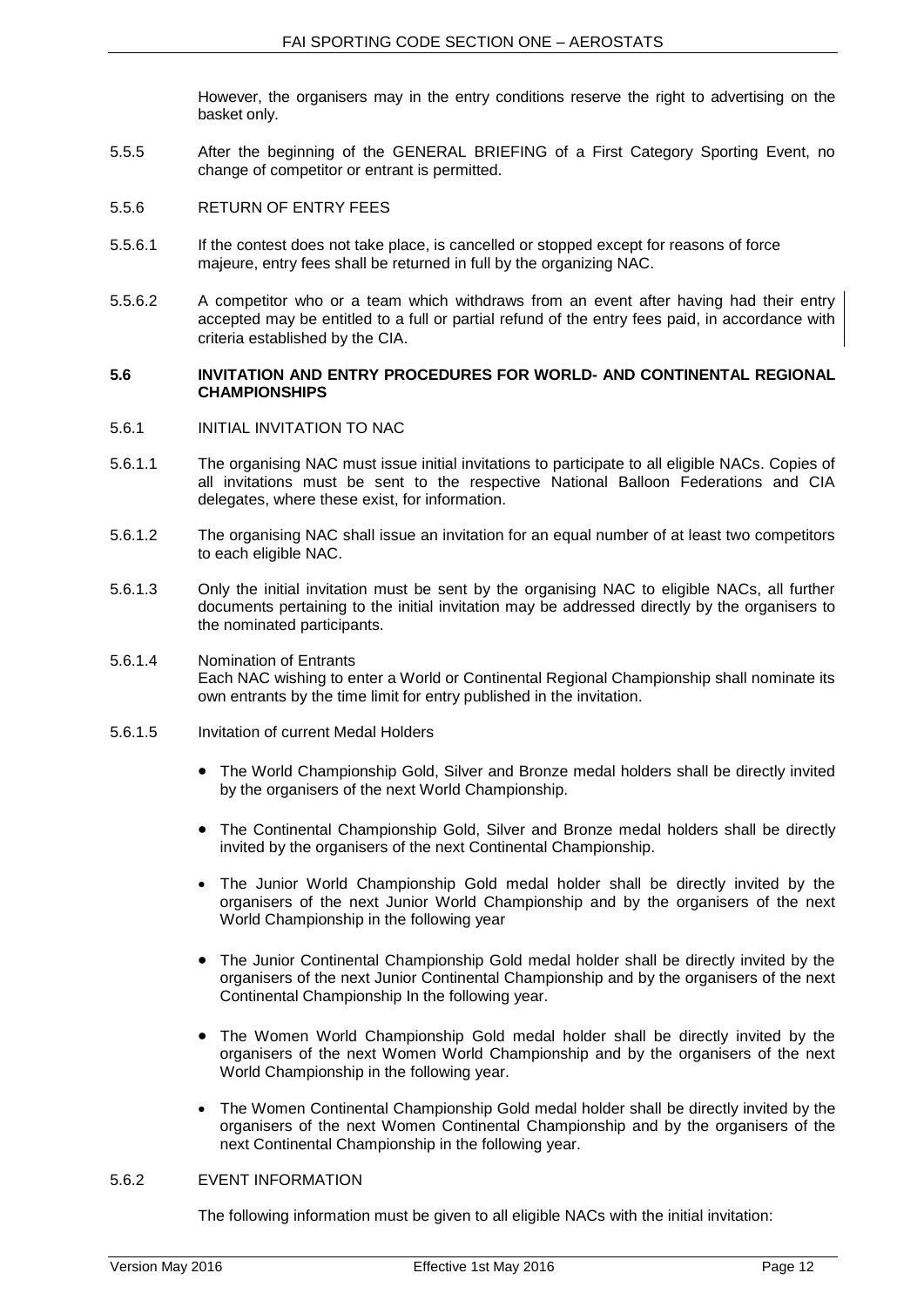#### **Competitor numbers**:

- Number of eligible NACs invited,
- Number of pilots invited per NAC,
- Number of medal holders invited,
- Maximum total number of competitors,

#### **Entry-fee**:

- amount,
- what is included
- currency,
- refund policy

#### **Deadlines**:

- NACs acceptance,
- First round of invitations,
- Second round of invitations
- 60 / 45 day limit (World Championships / Continental Championships)

#### 5.6.3 COMPETITOR INVITATION PROCEDURE

#### 5.6.3.1 **Round 1**

After the deadline for NACs to accept their invitation to compete, invitations shall be sent out to nominated pilots up to the maximum number per eligible NAC as given in the Event Information.

#### 5.6.3.2. **Round 2**

After the closing date for Round 1 additional invitations will be sent out. A pilot may only qualify for the second round of invitations provided their NAC has responded within the time limits and have taken up all their initial invitations. Invitations for Round 2 shall be in accordance with the Ranking Method and up to the maximum allowed for the event.

#### 5.6.3.3 **Round 3**

Following a request by the organiser to the CIA, a further round of invitations may be sent out as in Round 2.

Invitations will follow on from where Round 2 ended.

Invitations will only be sent out up to the maximum total number of competitors the organiser is prepared to accommodate.

Invitations will not be accepted later than 60 days for World Championships and 45 days for Continental Championships before the start of the event.

#### 5.6.4 ENTRY CONDITIONS

#### 5.6.4.1 Pilots-in-Command

Pilots-in-command shall have been authorized to act as pilot-in-command of the sub-class of aerostat for which the first category event is held. At least twelve months prior to the start of the event. Each pilot-in-command shall have accumulated at least 50 hours as pilot-incommand of aerostats of the sub-class by the closing entry date, except for the junior events where it shall be at the start of the general briefing.

These experience criteria may only be modified by the CIA for a specific subclass of aerostat, under special circumstances claimed by the organising NAC.

#### 5.6.4.2 Ranking Method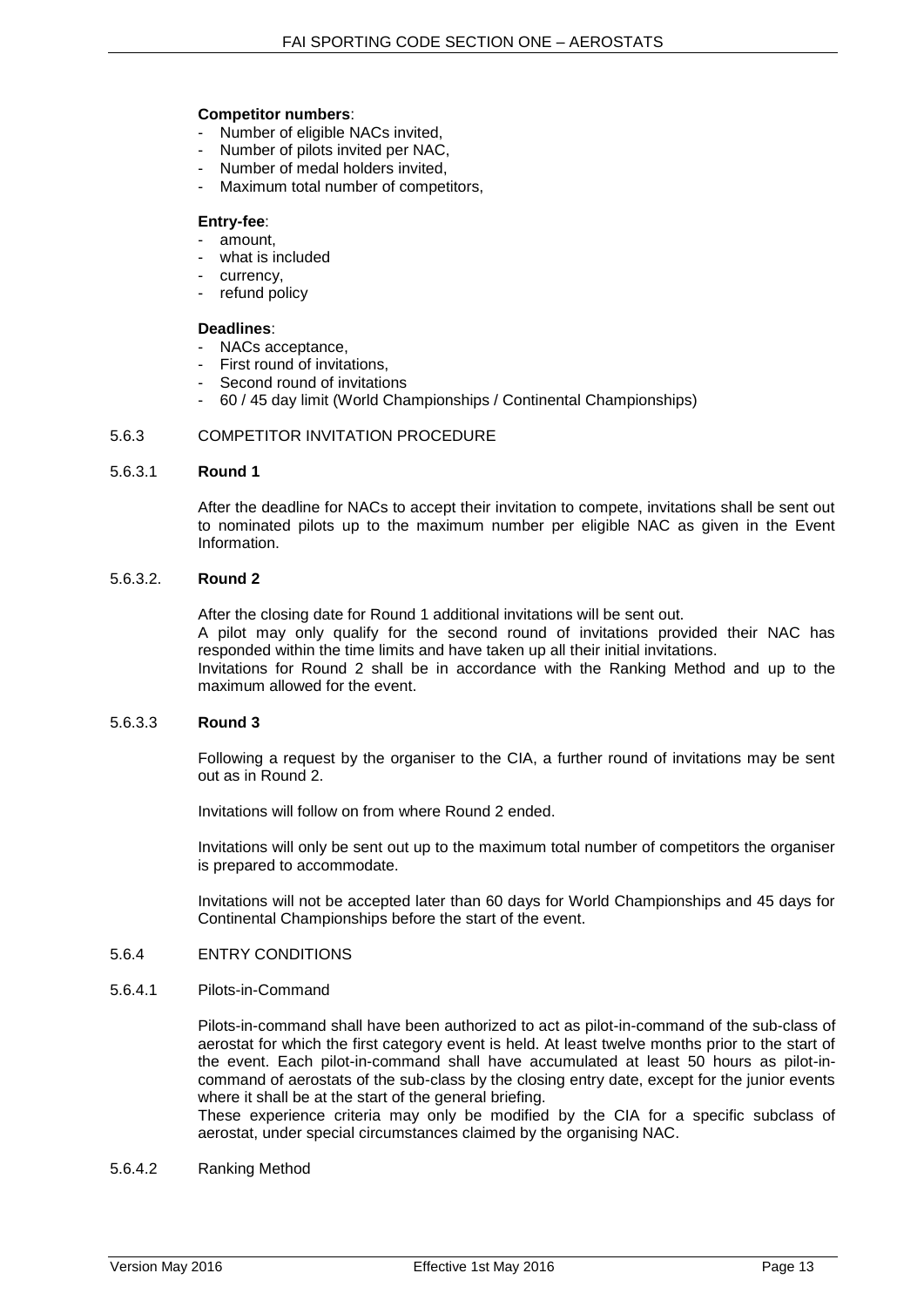The number of additional invitations to each eligible NAC shall be determined by the results of the previous similar event. Additional places will be allocated according to each NAC's ranking positions and in the same order as in the final results of this event.

#### 5.6.4.3 Limitation

No NAC shall have more competitors than 10% of the total number of competitors the organiser is prepared to accommodate. The current medal holders, invited under rule 5.6.1.5 are not included in this limit.

#### 5.6.5 DEADLINES

#### 5.6.5.1 Closing Dates

The invitation of pilots for all rounds shall have their own closing dates for return of entry forms and payment of entry fee.

Organisers, NACs and entrants must adhere to published closing dates for entry.

5.6.5.2 Standby List

If an NAC fails to respond by the proper deadline or if an entrant fails to fulfil his obligations, the NAC or the entrant in question may lose their respective right to enter, but may be kept on a standby list should vacancies appear.

Competitors on the standby list will be offered places should they become available after Rounds 1 & 2.

Closing dates for entries for pilots on the Standby list will be absolutely no later than the 60 / 45 day limit before the event.

#### 5.6.6 PROCEDURES FOR CHAMPIONSHIP ENTRANTS WHO FAIL TO APPEAR

5.6.6.1 An entrant who fails to appear at an FAI World Air Games, World or Continental Regional Championship events is defined as an entrant who is absent at the time of the roll call of the General Briefing of the event, without giving valid reason of force majeure (see note) after the time limits stated in 5.6.2, and has not been replaced by another competitor from the same NAC. An absent entrant shall be qualified "No-Show" only by decision of the International Jury.

*Note: The event proposed as force majeure must pass three tests:*

- *1. Externality: The entrant must have nothing to do with the event's happening*
- *2. Unpredictability: If the event could have been foreseen, the entrant is obligated to have prepared for it. Being unprepared for a predictable event leaves the entrant responsible. Lack of resources (equipment, finances, crew, and time) is a typical example of things that can be prepared against, and cannot therefore constitute a valid reason.*
- *3. Unpreventable: The consequences of the event must have been unpreventable (illness is only acceptable if the entrant can prove that his physical condition would have prevented him to exercise his pilot licence privileges during the event).*
- 5.6.6.2. After the roll-call of the General Briefing and before publication of the official final entry list, the event director shall inform the Jury President of any entrant absent at the time of the roll call of the General Briefing of the event. The Jury must consider all available case-relevant information before qualifying an entrant as a "No-Show". The Jury's decision must be recorded in a written declaration to be published on the official notice board. A "No-Show" decision must be forwarded by the event director to the NAC concerned without delay.
- 5.6.6.3 A no-show entrant shall be prominently mentioned as such on the official entry list published after the General Briefing, or in case of a declared "No-Show", after the Jury's decision. He shall not be qualified as a competitor and shall not be considered in the ranking calculations.
- 5.6.6.4 A no-show entrant shall be disqualified from participating in any FAI Category 1 event for the rest of that year and an additional period of two calendar years. For the next event of the same type, a no-show's NAC will have its entitlement to entries reduced by the number of its noshows in the previous event.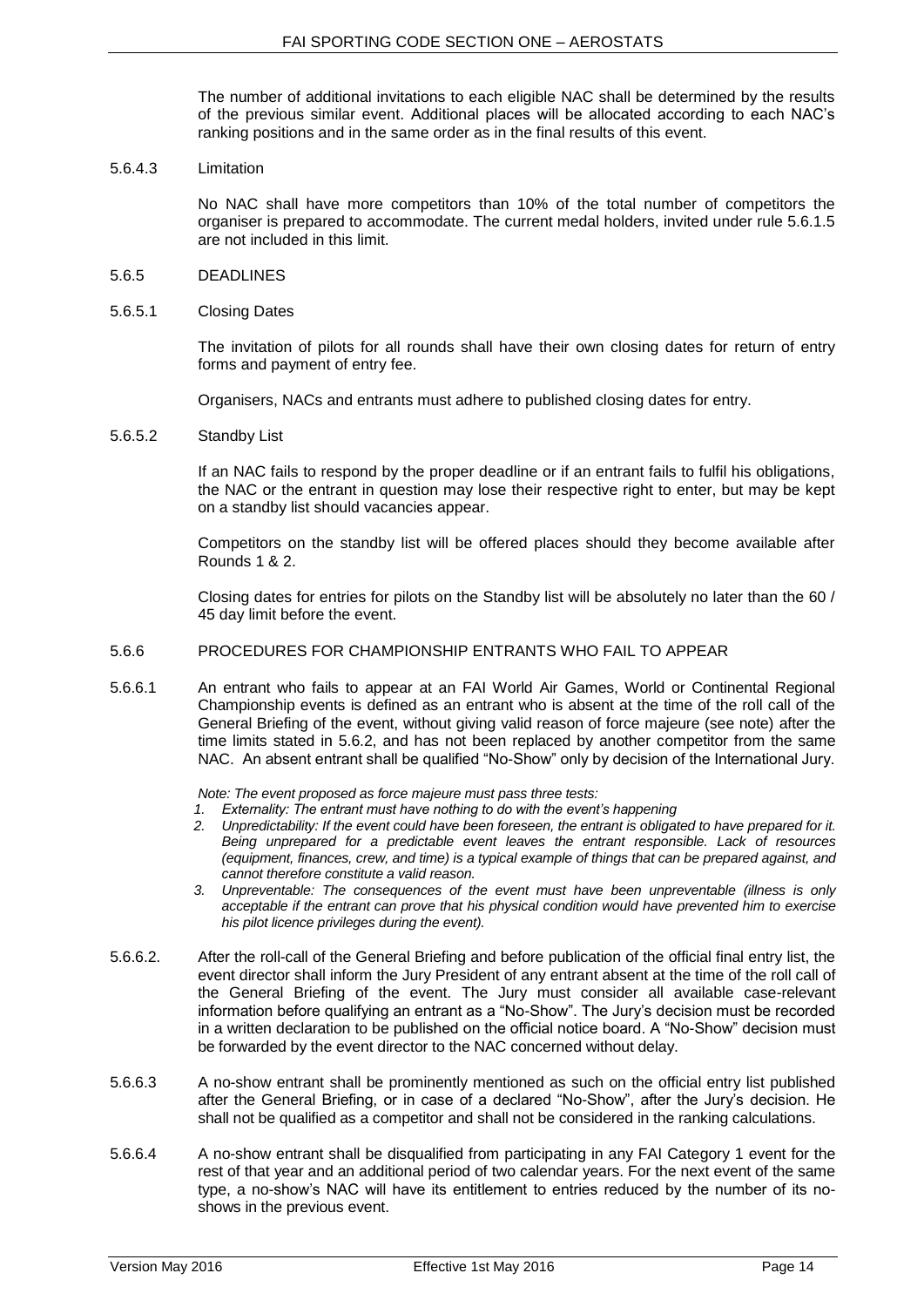## **5.7 REGULATIONS FOR FIRST CATEGORY SPORTING EVENTS**

- 5.7.1 With reference to the Sporting Code General Section 4.9.1, regulations governing First Category Events in classes A and B shall be published by the CIA and must be used for the control of all such events.
- 5.7.1.1 The GENERAL RULES common to all sub-classes A and B, and to all types of events, shall be published by the CIA in ANNEX 3 to the Section One of the Sporting Code. They shall be reprinted in the MODEL EVENT RULES published by the CIA and in the EVENT RULES for the respective events. They must not be modified.
- 5.7.1.2 The COMPETITION RULES for any sub-class in classes A and B, and for any type of event, shall be published by the CIA in the MODEL EVENT RULES. They shall not conflict with the rules in the Sporting Code, shall be reprinted in the EVENT RULES for the respective events and must not be modified, except where variations, proposed options or local particulars are specifically allowed in the MODEL EVENT RULES.
- 5.7.2 The MODEL EVENT RULES must be used by the organisers of Category One Sporting Events to write the respective EVENT RULES. Proposed EVENT RULES, together with the final information on the organisational structure and entry fee must be received by the CIA at least 60 days before the date fixed for the last CIA meeting before the event, unless this time limit is waived by the CIA or its Bureau under special circumstances.
- 5.7.3 The Event Rules must be approved by the CIA. The CIA may at its discretion delegate to a subcommittee its authority to consider these rules for subsequent approval by the CIA or its Bureau. In this case organisers must circulate copies of proposed rules to the members of the subcommittee.
- 5.7.4 Event Rules that are approved must be distributed by the organiser to each entrant and official not later than three months before the start of the event.

#### **5.8 DEFINITION OF CHAMPION**

- 5.8.1 The winning competitor(s) shall be the competitor(s) with the highest aggregate score at the end of the Event.
- 5.8.2 Team competition may be allowed upon decision by the CIA for each event.
- 5.8.3 To be recognised as a First Category Sporting Event and for a Champion to be declared, at least three tasks must have been completed on not less than two separate flights, unless the CIA has decided otherwise for a specific event.

#### **5.9 OPERATIONAL REGULATIONS**

- 5.9.1 A valid task is one in which all entered competitors were given a fair opportunity to make a valid take-off, unless they had withdrawn or had been disqualified.
- 5.9.2 For First Category Sporting Events in class A, any device designed to act as an automatic flight control is prohibited, regardless of the specific nature of the device.
- 5.9.3 The scoring system shall not deliberately weigh the scores of one Championship task over another, and should tend to produce a similar points-spread in each task. Tasks shall, as far as possible, be designed not to favour any specific size category of aerostat.
- 5.9.4 The results of each task shall be published with the minimum of delay at a place to be notified to the competitors at the briefing on the opening day of the Event.
- 5.9.4.1 All result sheets shall be marked with at least the following information: Event name, task date, task sequence number, task name and rules and official publication time.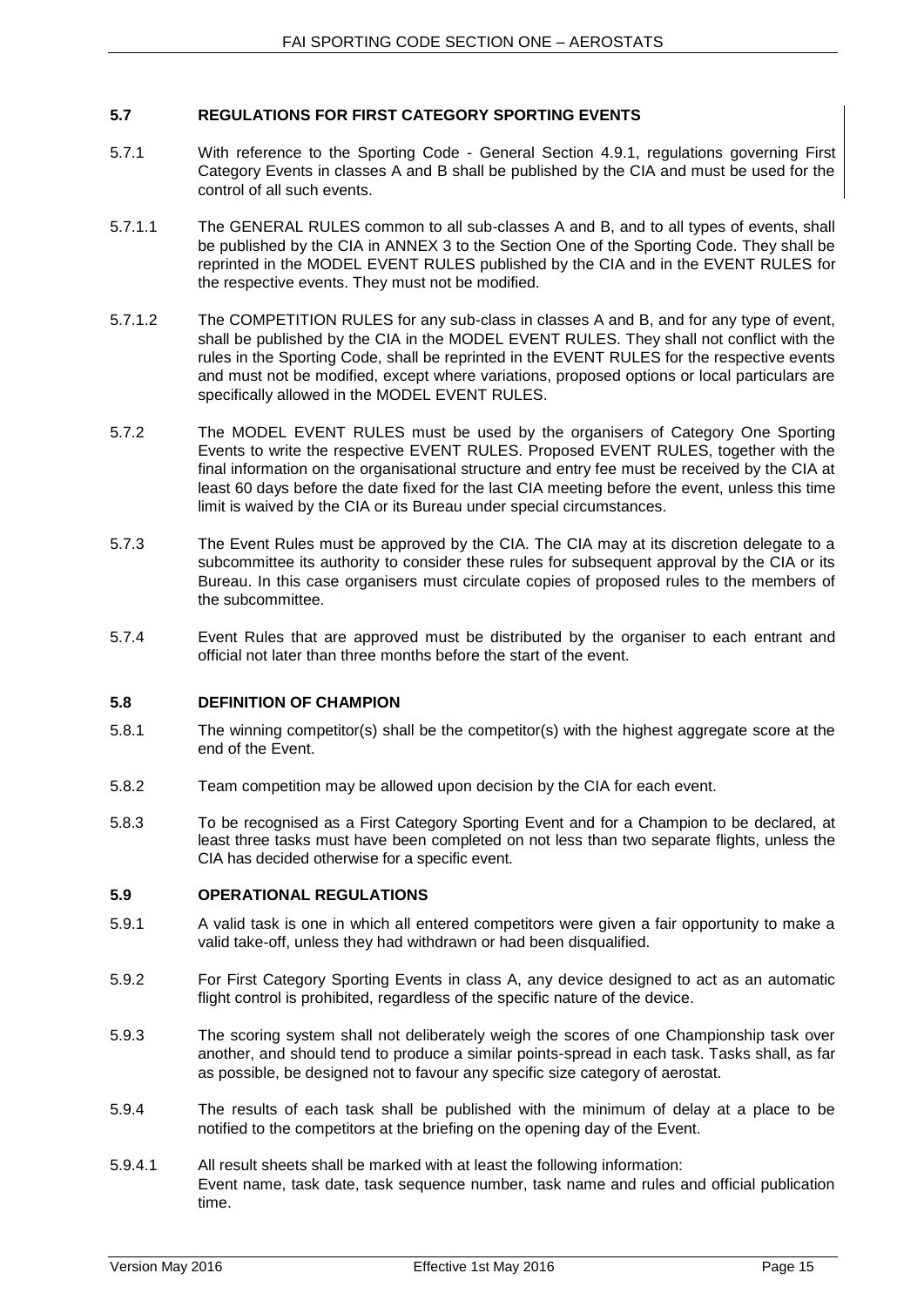- 5.9.4.2 If more than one result sheet version is published for a particular task, the changes from the previous issue shall be marked and the different versions shall be numbered in sequence.
- 5.9.4.3 The fixed data used in the scoring formulas, for a given task, e.g. P, M, RM, W and SM, shall be printed and penalties given should be followed by a rule reference and a brief description.

#### **5.10 INTERNATIONAL JURY**

- 5.10.1 The International Jury is nominated. The President of the Jury is appointed by the CIA and may not be of the same nationality as the organising NAC.
- 5.10.2 The Jury members may consist of two or four members based upon the request of the organising NAC. All Jury members are appointed by the CIA.
- 5.10.3 Qualifications and operational procedures for jury members are contained in a handbook approved by the CIA. The requirements of this handbook are compulsory at all First Category Events.

#### **5.11 OPERATIONAL OFFICIALS**

Event Director, Deputy Event Director, Safety Officer and Stewards shall be appointed by the organisers and approved by the CIA

#### **5.11.1 SAFETY OFFICER**

The Safety Officer shall give advice to the Event Director on any matters regarding safety. Operational procedures for the Safety Officer are contained in the "*Safety Officer Handbook*" approved by the CIA

#### **5.12 COMPETITION OBSERVERS**

Requirements concerning observer qualifications, observing procedures and the selection process may be published by the CIA.

### **END OF CHAPTER 5**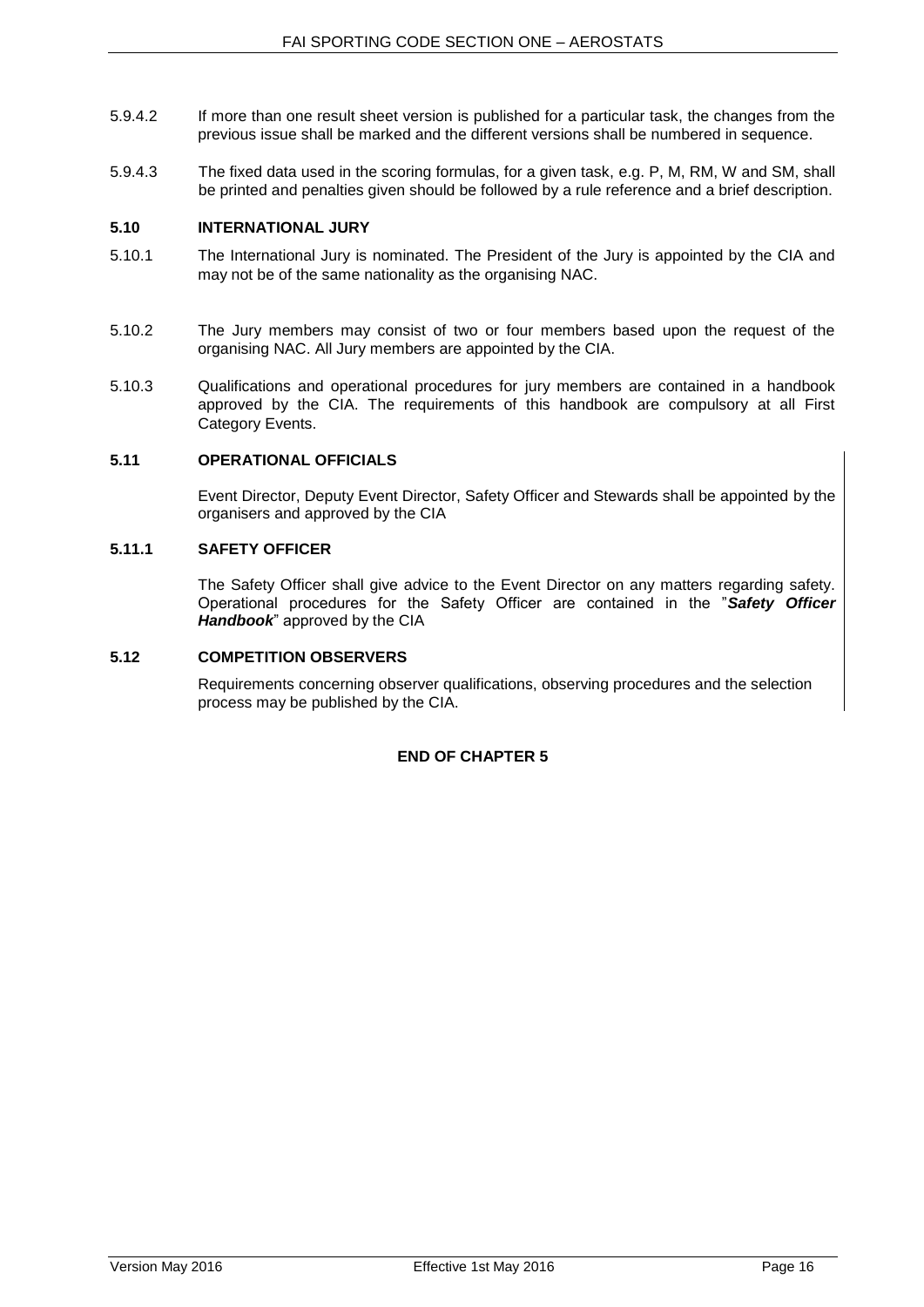## **CHAPTER 6 - THE COUPE AERONAUTIQUE GORDON BENNETT**

- 6.1 The FAI controls competition for this trophy. It is a First Category International Competition for distance in gas balloons.
- 6.2. Regulations and detailed model rules are maintained by the CIA.

**END OF CHAPTER 6**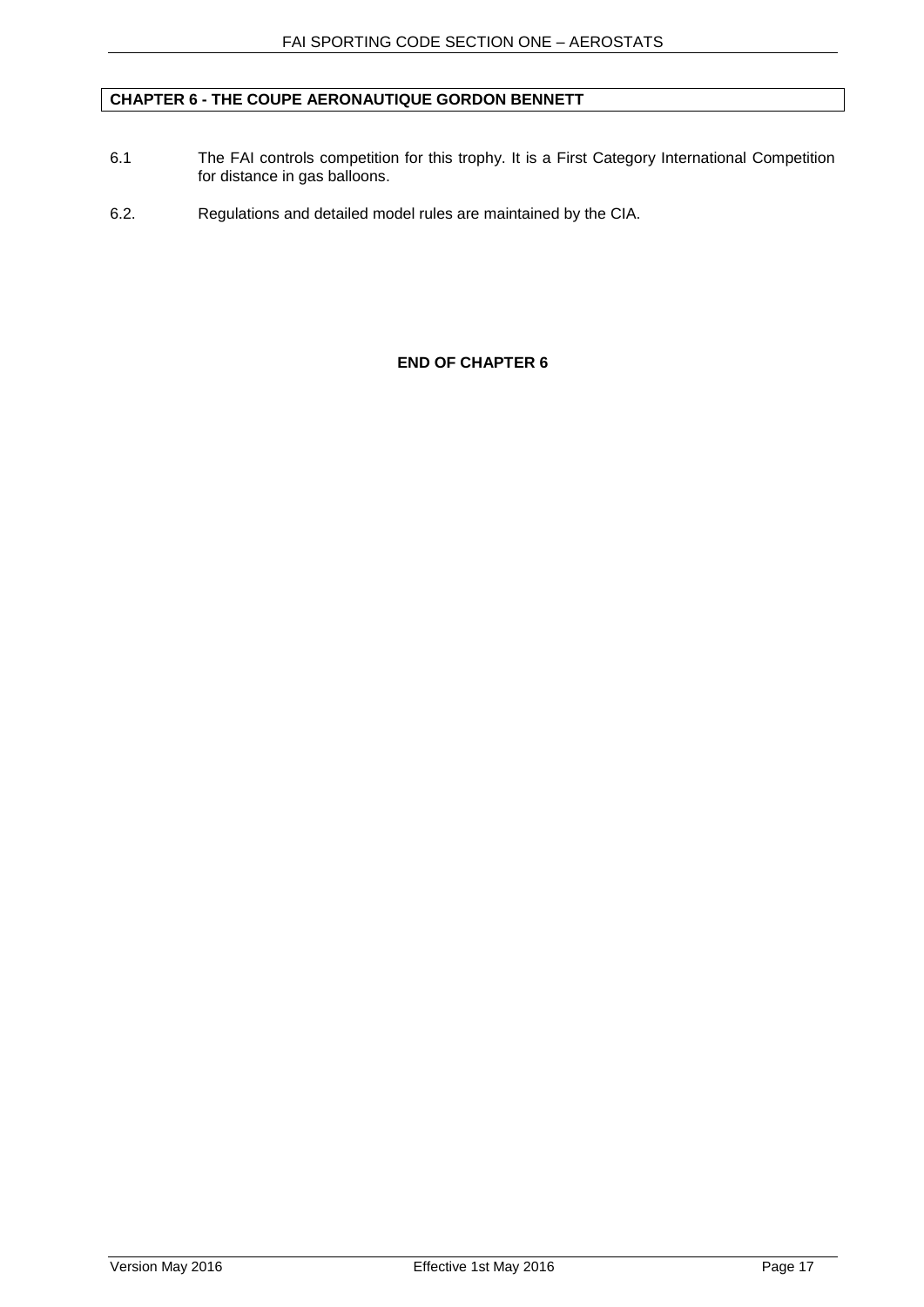### **CHAPTER 7 - OTHER FAI AIR SPORT ACTIVITIES**

#### **7.1. CIA SPORTING EVENT**

#### 7.1.1 DEFINITIONS

In accordance with the Sporting Code General Section, a CIA Sporting Event is defined as an International Sporting Event in aerostation,

- organised by or on behalf of an NAC or the CIA in compliance with the Sporting Code and the rules and regulations published by the CIA for this type of event,
- approved and sanctioned by the FAI Ballooning Commission in accordance with the rules and regulations published by the CIA,
- classified as an FAI Category II event,
- and in which pilots of all abilities may take part using simplified organisational structures and basic CIA competition rules to compete in a safe and fair way.

#### 7.1.2 OBJECTIVES

The objectives of a CIA Sporting Event are to promote the aims and objectives of FAI by particularly:

- encouraging participation in international events in which pilots of all abilities can take part,
- facilitating fair "entry level" competition using simplified rules that apply equally to all CIA Sporting Events and participants, and that are based, as far as appropriate, on those for FAI Category I Events and must not conflict with them in principle,
- promoting physical and moral qualities, technical knowledge and skill as basic to aeronautical activities and air sports,
- reinforcing friendship amongst aeronauts of all nations.

#### 7.1.3 AUTHORITY

The rules, regulations, programmes and all other official documents shall carry the statement of FAI and CIA authority, and display the CIA logo. During the Sanction Application process official documents may carry the statement "CIA sanction pending".

#### 7.1.4 SANCTION APPLICATIONS

- 7.1.4.1 Sanction Applications from a NAC for a CIA SPORTING EVENT, along with proof of payment of the sanction fee, must be received by the CIA at minimum of 90 days before the starting date of the event. Sanction Applications shall not be accepted more than one year before the year of the event.
- 7.1.4.2 Sanction Applications shall be reviewed by the CIA's Event Development Service (EDS) and forwarded with an acceptance/rejection recommendation to the CIA President within 30 days. The CIA Bureau is empowered to accept or reject the Sanction Application. In case of acceptance, a CIA SPORTING EVENT Sanction Certificate will be delivered to the organisers by the CIA Secretary.
- 7.1.4.3 Sanctioned CIA SPORTING EVENTS shall be registered in the FAI Sporting Calendar by the CIA.
- 7.1.4.4 The CIA shall publish a guide on sanction applications and event organisation for CIA SPORTING EVENTS.
- 7.1.5 QUALIFICATION
- 7.1.5.1 In order to qualify as a CIA SPORTING EVENT, a minimum of 2 NACs and, for sub-class AX, at least 15 competitors shall have entered the event. The minimum number of tasks and flights to be completed for a winner to be declared shall be stated in the event rules.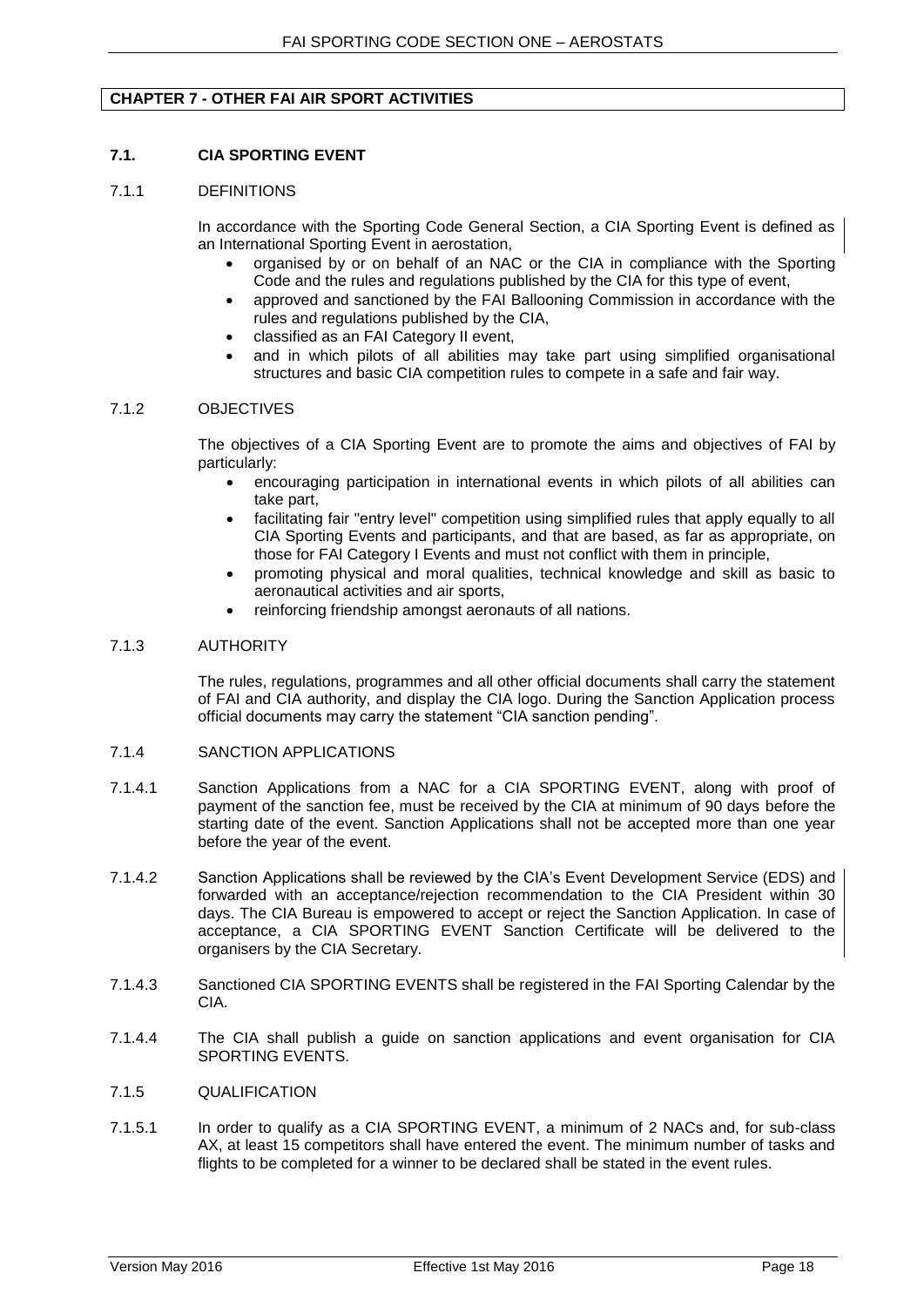#### 7.1.6 CHANGES TO APPROVED EVENT PARTICULARS

The organiser may not change or otherwise modify any of the event particulars approved and sanctioned by the CIA except by CIA authorization.

- 7.1.7 ELIGIBILITY
- 7.1.7.1 A CIA SPORTING EVENT is open to participants from any NAC which has met its obligations to the FAI.
- 7.1.7.2 Official entry forms to a CIA SPORTING EVENT shall be obtained on request by the participant from the organiser.
- 7.1.7.3 Entry applications shall be accepted only if made on an official entry form accompanied, if appropriate, by the entry fee in full and received by the specified closing date.
- 7.1.8 RESPONSIBILITY OF THE ENTRANT
- 7.1.8.1 A competitor entering a CIA SPORTING EVENT must hold a valid FAI Sporting Licence. He represents the FAI Member that issued his FAI Sporting Licence.
- 7.1.8.2 Pilots-in-command shall have been authorised to act as pilot-in-command of that subclass of aerostat for which the CIA SPORTING EVENT is held, at least six months prior to the start of the event, Each pilot-in-command shall have accumulated at least 25 hours as pilot-incommand of aerostats in that subclass by the closing entry date.
- 7.1.8.3 Aerostats flown in a CIA SPORTING EVENT must have current certificates of registration and airworthiness, or in place of the latter, an equivalent document from the recognised authority of the nation concerned. The organisers are empowered to reject any aerostat which in their opinion is not of a reasonable standard of airworthiness.
- 7.1.8.4 After the beginning of the GENERAL BRIEFING of a CIA SPORTING EVENT, no change of competitor or entrant is permitted.
- 7.1.8.5 The entrants and competitors are required to know, understand, accept and abide by the Sporting Code and the rules and regulations for the contest, and by entering are deemed to accept them without reservation.

#### 7.1.9 INVITATIONAL DEADLINES

The entry and selection procedures and the time limit for entry shall be published in the invitation and/or the official entry form.

Organisers must adhere to the published deadlines for entry.

#### 7.1.10 RETURN OF ENTRY FEES

If the contest does not take place, is cancelled or stopped except for reasons of force majeure, entry fees shall be returned in full by the organising NAC. A competitor or team who withdraws shall have no right to the return of any fees.

#### 7.1.11 RESULTS AND PRIZE GIVING

7.1.11.1 The results of a CIA SPORTING EVENT shall be final only after all protests have been dealt with by the Jury and the Jury has ceased its functions.

The final results shall be given in writing to the organising NAC and to all competitors.

7.1.11.2 All prizes, whether trophies or money, which are referred to in the initial application, rules or regulations of a contest, must be presented at the conclusion of the contest. The organising NAC shall be accountable for all prizes.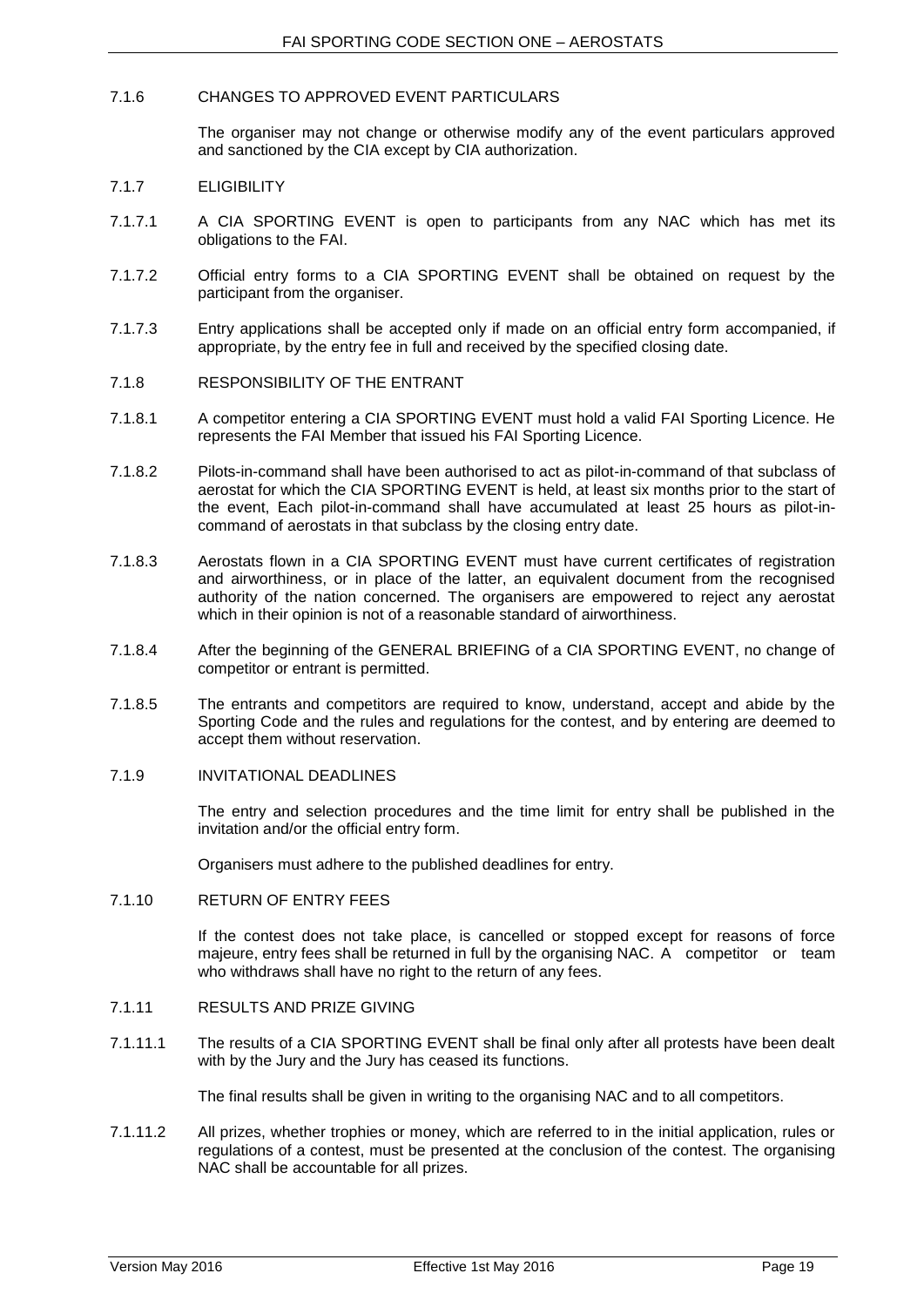#### 7.1.12 RULES FOR CIA SPORTING EVENTS

The rules shall be distributed by the organisers to all entrants as far in advance of the event as possible, but not later than 30 days before the starting date of the event.

#### 7.1.13 DEFINITION OF WINNER

The winning competitor(s) shall be the competitor(s) with the highest aggregate score at the end of the competition. The title of the winner shall not be "World", "Regional", "Continental" or "National" Champion.

#### 7.1.14 OPERATIONAL REGULATIONS

- 7.1.14.1 A valid task is defined as one in which all entered competitors were given a fair opportunity to make a proper start, unless they had withdrawn or had been disqualified.
- 7.1.14.2 The scoring system shall not deliberately weigh the scores of one competition task over another, and should tend to produce a similar points spread in each task. Tasks shall be designed not to favour any specific size category of aerostat.
- 7.1.14.3 The results of each task shall be published with the minimum of delay at a place to be notified to the competitors at the briefing on the opening day of the event.
- 7.1.15 OFFICIALS IN CIA SPORTING EVENTS
- 7.1.15.1 THE JURY
- 7.1.15.1.1 A CIA Sporting Event shall have a Jury to deal with protests and monitor the conduct of the event. The composition of the Jury may be either representative or nominated. The President and the members of the Jury shall be approved by the organising NAC before the start of the first competition task.
- 7.1.15.1.2 The Jury President should represent a different NAC than the organising NAC. Operational procedures for all Jury members, meetings and proceedings are contained in the CIA JURY HANDBOOK approved and published by the CIA. The use of this handbook is compulsory at all CIA SPORTING EVENTS.
- 7.1.15.1.3 In addition to being the Chairman at Jury meetings, the President has the right to require the organisers to abide by the FAI Sporting Code and the published rules and regulations for the event. If the organisers fail to do so, the president has the power to stop the event until a Jury meeting has considered the situation.
- 7.1.15.1.4 The Jury has the right to terminate the contest if the organisers fail to abide by the Sporting Code and published regulations.
- 7.1.15.1.5 Complaints, Penalties, Disqualifications, Protests are handled as set forth in the Sporting Code General Section, Section One, Jury Handbook and Competition Rules.
- 7.1.15.2 OPERATIONAL OFFICIALS
- 7.1.15.2.1 The organising NAC shall approve officials charged with the operational management. These officials include the Event Director and may include other functionaries as required.
- 7.1.15.2.2 The Event Director shall be in overall operational charge of the event. He is responsible for good management and the smooth and safe running of the event. He shall make operational decisions in accordance with the rules of the Sporting Code and competition rules. He can penalise or disqualify a competitor for misconduct or infringement of the rules. He shall attend meetings of the Jury and give evidence if requested.

He shall publish the officially accepted entry list prior to the start of the contest, issue daily results and report the full results and details of protests to his NAC and to the CIA within the specified time limits.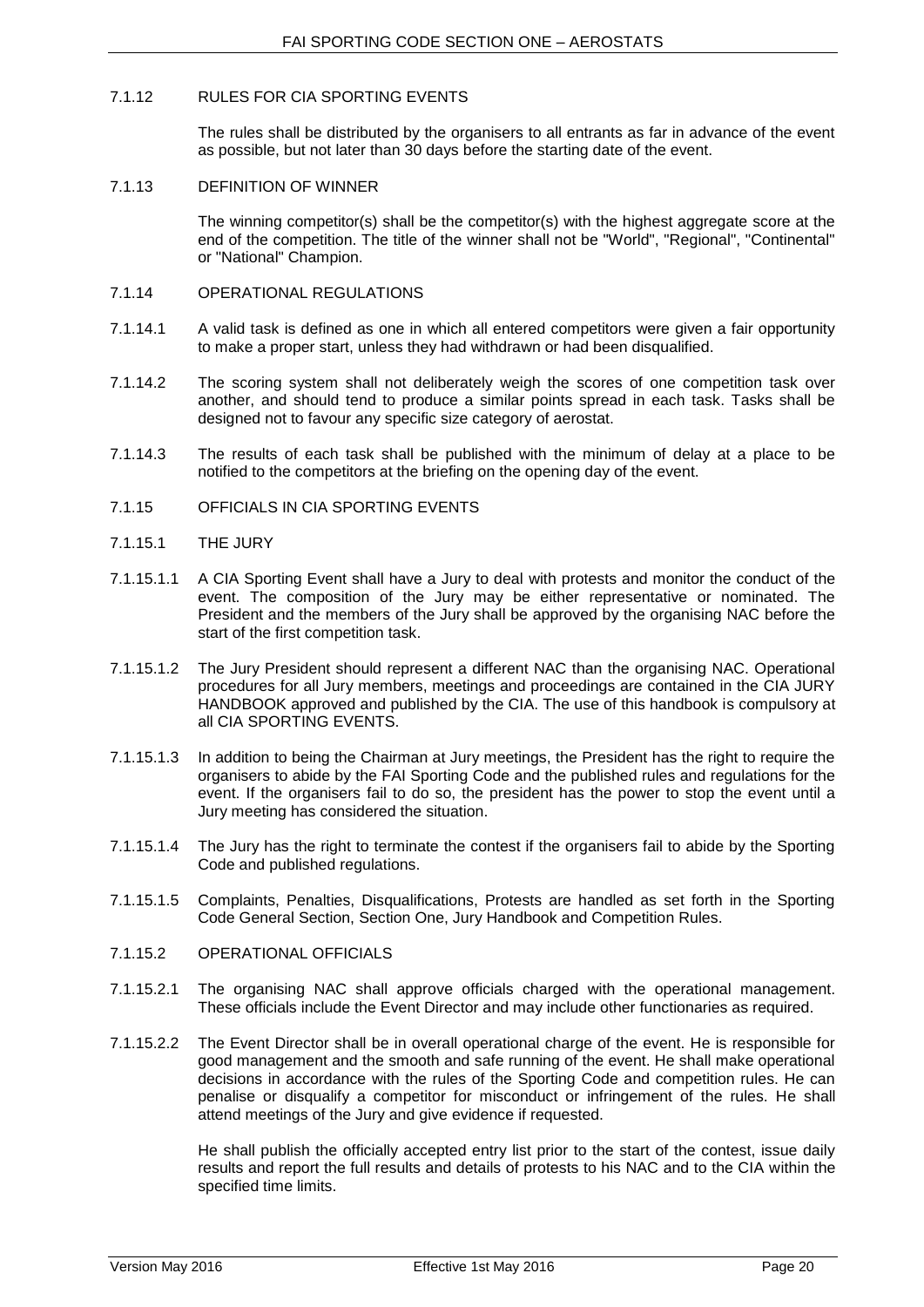## 7.1.16 THE SAFETY OFFICER

- 7.1.16.1 The Safety Officer shall be approved by the organising NAC.
- 7.1.16.2 The Safety Officer shall give advice to the Event Director on any matters regarding safety. Operational procedures for the Safety Officer are contained in the "*Safety Officer Handbook*" approved by the CIA.

#### **END OF CHAPTER 7**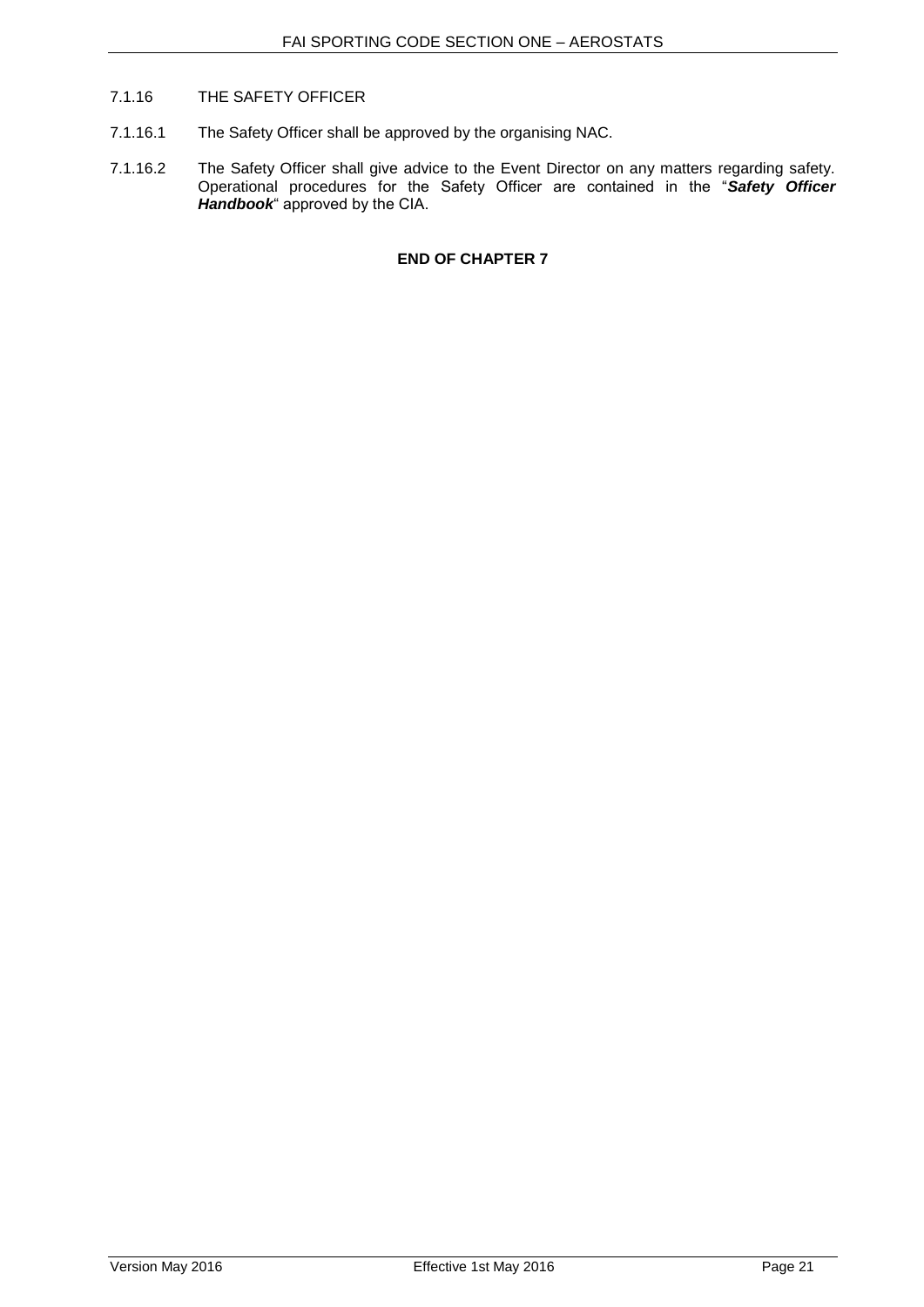#### **CHAPTER 8 - CIA PROFICIENCY CERTIFICATES AND SPORTING BADGES**

#### **8.1 CERTIFICATES OF PROFICIENCY (GS 2.6).**

Certificates of proficiency are documents recognising the level of performance or qualifications of an individual. They may be issued in any of the FAI Sports. The requirements and rights accorded to the holders of proficiency certificates are determined by the CIA.

#### **8.2 CIA SPORTING BADGES**

CIA SPORTING BADGES shall be awarded by the CIA to pilots for achievements, which do not require to be renewed, in FREE BALLOONS (FAI Class A) or AIRSHIPS (FAI Class B). For goal flights only free balloons may be used.

#### 8.2.1 QUALIFICATIONS AND REQUIREMENTS *Note The performance limitations listed below are included in the requirements. Thus "At least 100 km means "100 km or more". "Within 1 metre" means "1 metre or less".*

#### 8.2.1.1 Silver Badge

The following tasks shall have been achieved in one or more flights:

- Distance : A distance of at least 100 km
- Duration : A duration of at least 3 hours
- Altitude : An altitude of at least 3000 metres
	- Goal : A prior declared goal-flight of at least 3 km with a marker drop or landing within 10 metres of the goal

Three gold performances will qualify for a silver badge

#### 8.2.1.2 Gold Badge

The following tasks shall have been achieved in one or more flights:

- Distance : A distance of at least 300 km
- Duration : A duration of at least 6 hours
- Altitude : An altitude of at least 6000 metres
- Goal : A prior declared goal-flight of at least 3 km with a marker drop or landing within 1 metre of the goal

Three diamond performances will qualify for a gold badge.

#### 8.2.1.3 Diamonds

There are four diamonds, which may only be added to a Gold Badge.

- Distance Diamond : A flight of at least 500 km
- **Duration Diamond : Sub-class AX and BX: A flight of at least 12 hours.** All other: A flight of at least 24 hours.
	- Altitude Diamond : A flight to an altitude of at least 9000 metres
	- Goal Diamond : A prior declared goal-flight of at least 3 km with a marker drop within 10 cm of the goal.

*Note: The Gold Badge with 3 Diamonds shall be the highest achievable badge value. No Gold Badge with 4 Diamonds shall be issued.*

#### 8.2.2 GENERAL CONDITIONS

The candidate must be the pilot-in-command on each flight executed towards any Badge or Diamond, and he may not be accompanied by any other licensed aerostat pilot on flights for a Silver Badge performance.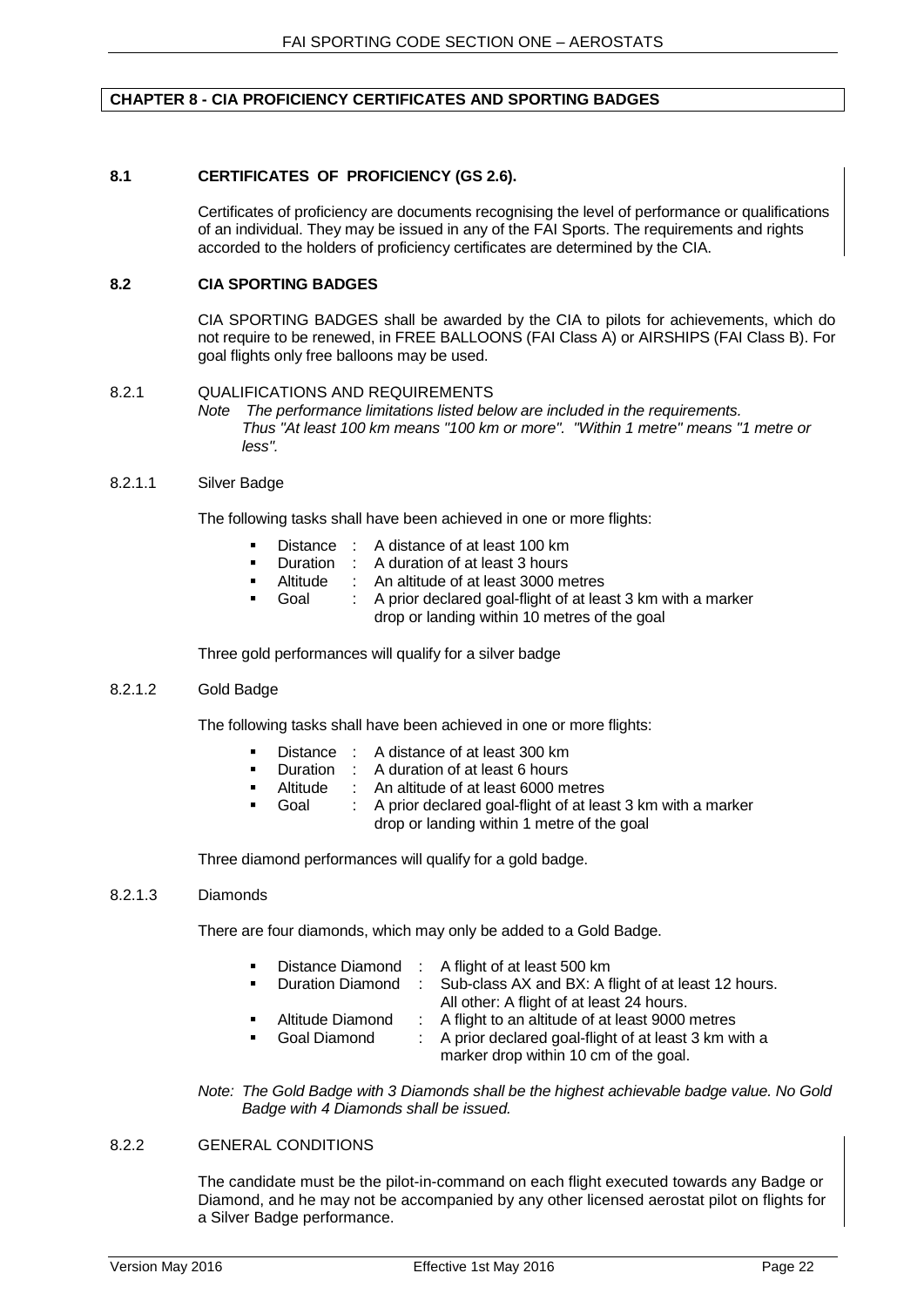On flights for a Gold performance, or a Diamond performance, any accompanying licensed aerostat pilot may not hold whichever badge that the candidate will be claiming. This restriction does not apply to competition observers acting under the control of an Event Director during national or International Championships.

Any flight may count towards any Badge or Diamond for which it fulfils the conditions.

#### 8.2.3 SPECIAL CONDITIONS

#### 8.2.3.1 Marker

The marker used in any goal-task must be a streamer made from coated nylon of less than 100 grams/ $m^2$ .

It must be 170 cm long, 10 cm wide, and weighted with a maximum of 70 grams of ballast.

It must be signed by the Officials Observer and visible to him at take-off.

Any marker supplied by the organisers of an FAI or National Balloon Federation approved event may be used for badge tasks being attempted during the flight.

#### 8.2.3.2 Goal

A goal declared in any goal-task must be declared in writing to the Official Observer before the flight. The goal must be any precisely identifiable point from which measurements may be made. If possible, the Official observer should set out a target visible from the air and measure from the target.

If no target has been used, and an ambiguity regarding goals is such that reasonable positions for the goal exist beyond the required distance from the marker, the task shall be invalid.

A single goal must be declared on any one flight. During competition tasks to multiple goals in National and International Championships, a candidate may declare one of them to the Official Observer for Badge purposes.

During competition a goal in a Fly-On task may be declared in writing on the marker in a previous task.

#### 8.2.3.3 Altitude

For badge flights the rules in Section 1, 4.8.1 apply

#### 8.2.3.4 Distance

For badge flights the rules in Section 1, 4.8.2 apply

#### 8.2.4 DEFINITIONS AND CONTROL

Flights qualifying for Badges or Diamonds shall be controlled in accordance with the requirements of the Sporting Code, General Section Chapters 2, 5 and 8, and Section One.

#### 8.2.5 CLAIM PROCEDURES

#### 8.2.5.1 Register of Badges

An NAC or delegated Ballooning Authority shall keep a register of badge flights which it has validated, and shall report to the FAI information on awards earned as follows:

- The NAC or delegated Ballooning Authority reporting,
- name of pilot,
- class and Sub-class of aerostat used,
- type of badge or diamond awarded,
- tasks flown, with dates and performance achieved.

#### 8.2.5.2 Awarding Badges

The reporting NAC or delegated Ballooning Authority shall remit to the FAI monetary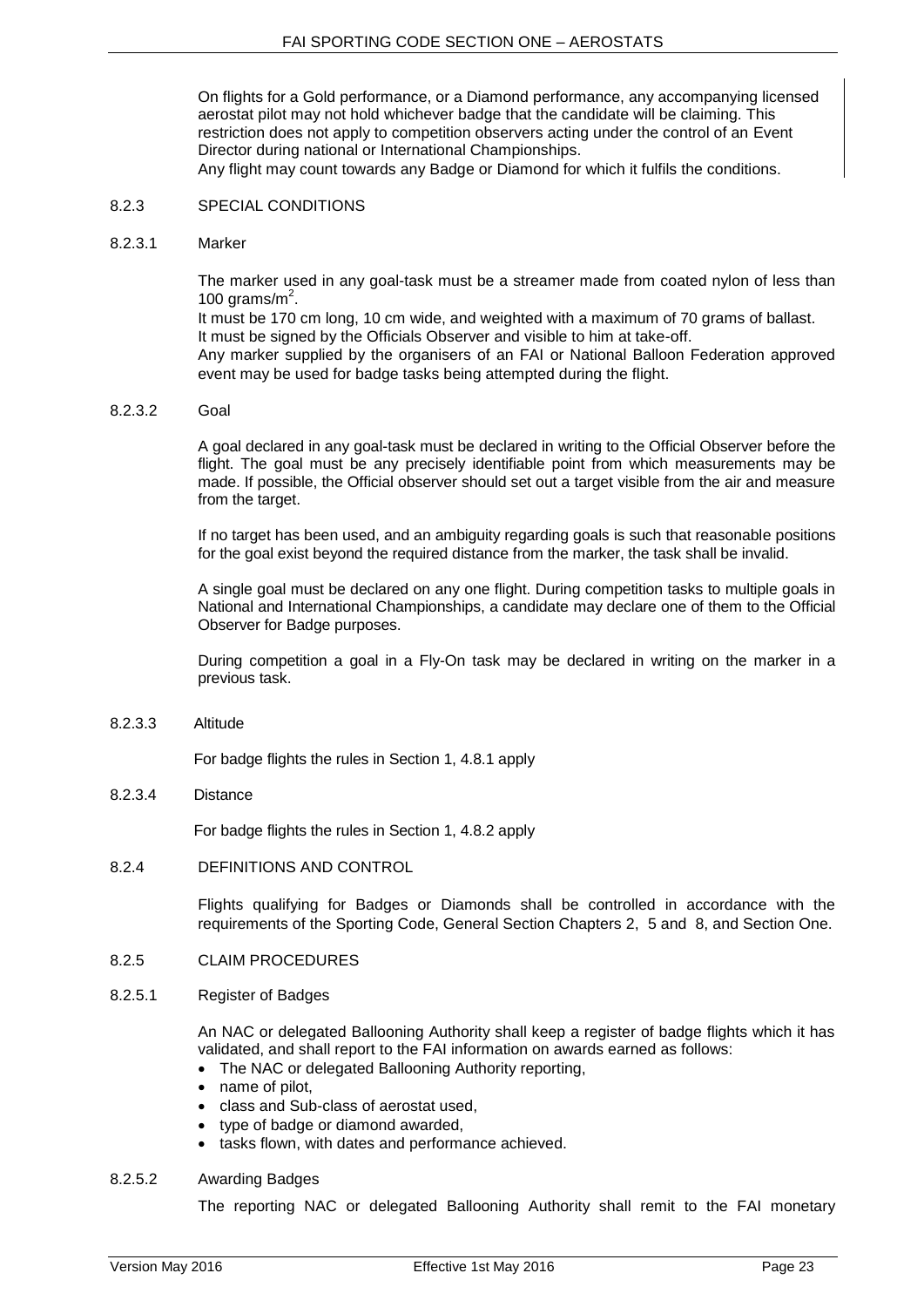instrument covering the cost of the badges.

The Records Review Subcommittee of the CIA shall monitor the operation of the badge system, and maintain a register of all badges awarded.

The PR and Development Subcommittee of the CIA shall make arrangements for design, procurement and delivery of awards to the NAC or delegated Ballooning Authority concerned.

- 8.2.5.3 The CIA Records Review Subcommittee may appoint observers and act as co-ordinator where National Balloon Federation arrangements have not been made.
- 8.2.5.4 Inexpensive badges will be available from the CIA for purchase by NAC/National Balloon Federation. Precious metal badges may be commissioned by winners at their own expense if they wish.

## **END OF CHAPTER 8**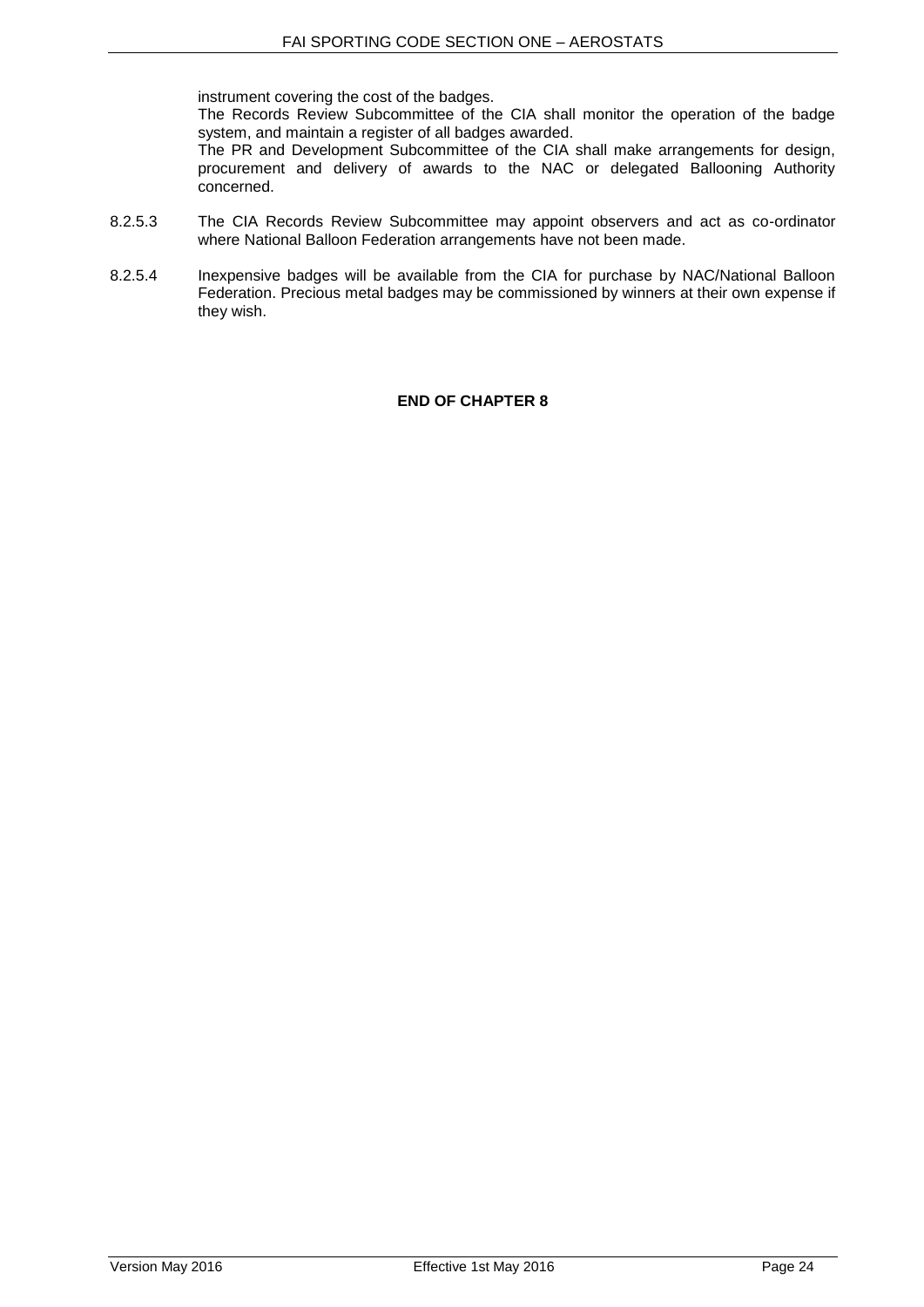#### **ANNEX 1 - BALLOON AND AIRSHIP RECORD CLAIMS**

#### **CONTROLLING OFFICIAL OBSERVER'S CHECKLIST FOR RECORD FLIGHTS**

#### **A. BEFORE THE ATTEMPT:**

1. Study the FAI Sporting Code, General Section and Section 1 Aerostats, and the current list of World Records (Class A or B) obtainable from FAI.

Study the record claim forms.

- 2. Inform the organising NAC and confirm appointment as official observer (GS 5.2.1)
- 3. Organising NAC must inform other NACs over whose territory the flight is likely to pass (GS 7.4.3). When a record attempt originates and terminates in another country, the NAC of that country is the controlling NAC. (GS 7.4.2)
- 4. Time recording equipment, except GPS, should be checked with accurate time over 3 hours.
- 5. Check barographs and other recording equipment. Check sealing materials.
- 6. Inspect FAI Sporting Licence and passport of each crew person.
- 7. If the organising NAC restricts record attempts to permit holders, inspect the permit.
- 8. The volume of the aerostat may be determined by making measurements and appropriate geometric calculations, or, the volume certified by the manufacturer for that specific aerostat may be accepted.

However, measurements such as gore length and circumference should be made by the observer and compared to the manufacturers design measurements to confirm that no modifications to the volume have been made since manufacture.

9. Please ensure that your NAC has authorised you to submit the preliminary claim described in C.7 below.

## **B. ON THE DAY:**

#### **TAKE-OFF**

- 1. Record precise details of take-off location (Form 3).
- 2. Recheck timepiece. Obtain temperature and barometric pressure (QNH or altimeter setting). If altimeter is used for verification of an altitude record attempt, check to be set to 1013.25 hPa (29.92 inches Hg).
- 3. Check barograph, scribe baseline (note time), seal instrument, seal to aerostat and **START IT!**
- 4. Inspect and prepare any other recording equipment.
- 5. Record time and description of take-off.

#### **FLIGHT**

6. If possible observe in flight. Record periodic observations of time, position and apparent height. Make frequent observations if landing is imminent, in case landing is not observed.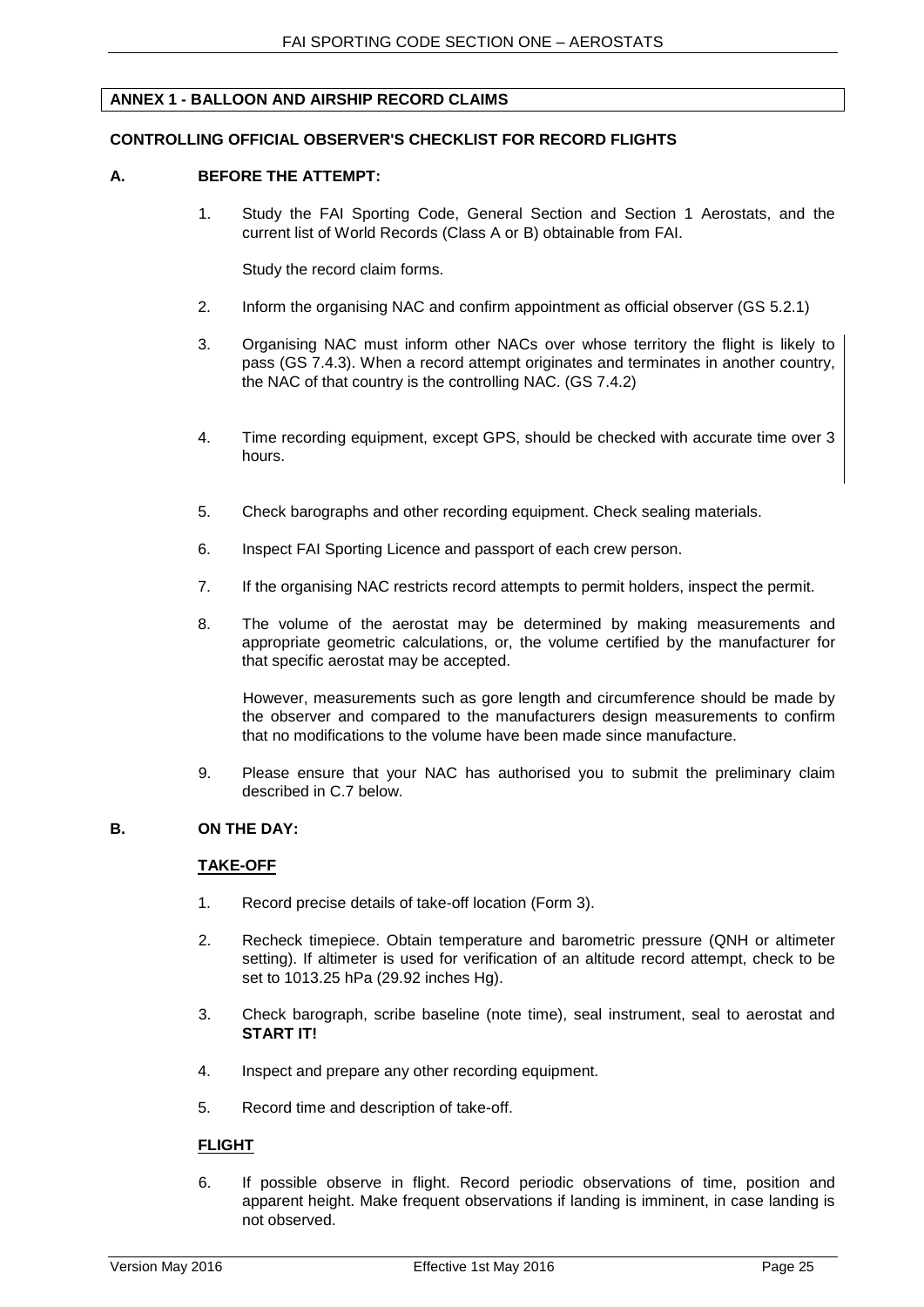#### **LANDING**

- 7. Observe landing and record precise details of time and place.
- 8. Interview witnesses if necessary.
- 9. Remove barograph if used, stop mechanism, and keep with instrument seal unbroken for evaluator.
- 10. For altitude records verified by barograph, obtain temperature and barometric pressure for the landing location and the temperature distribution in the atmosphere from the surface up to the peak altitude.

## **C. AFTER THE EVENT:**

- 1. Write the report of the Controlling Official Observer describing the main narrative of the flight, and the basis on which he/she is satisfied that the claims are proven to be true. (But not unnecessarily repeating information on forms.)
- 2. Complete forms and supplementary reports as applicable.
- 3. Supply a map or plan showing flight track.
- 4. Recheck time recording equipment over 3 hours GPS excepted.
- 5. Arrange for analysis of barograph or other recording equipment.
- 6. Check finished file for completeness and against the Sporting Code.
- 7. ALL DATA THAT ARE IMPORTANT TO PROVING THE RECORD MUST BE AUTHENTICATED BY THE OBSERVER AND BY A TECHNICAL EXPERT WHERE APPROPRIATE.
- 8. If a World Record is possible, file a preliminary claim with FAI within 7 days (GS 7.8.3) and ensure certification by the NAC as a National Record. The full record claim file (GS 7.8.1-2) must be sent within 120 days of the attempt by the NAC to:

The Secretary General Fédération Aéronautique Internationale Maison du Sport International Av. de Rhodanie 54 CH - 1007 Lausanne Switzerland.

| Telephone: | +41-21-3451070 |
|------------|----------------|
| Fax:       | +41-21-3451077 |
| Email:     | record@fai.org |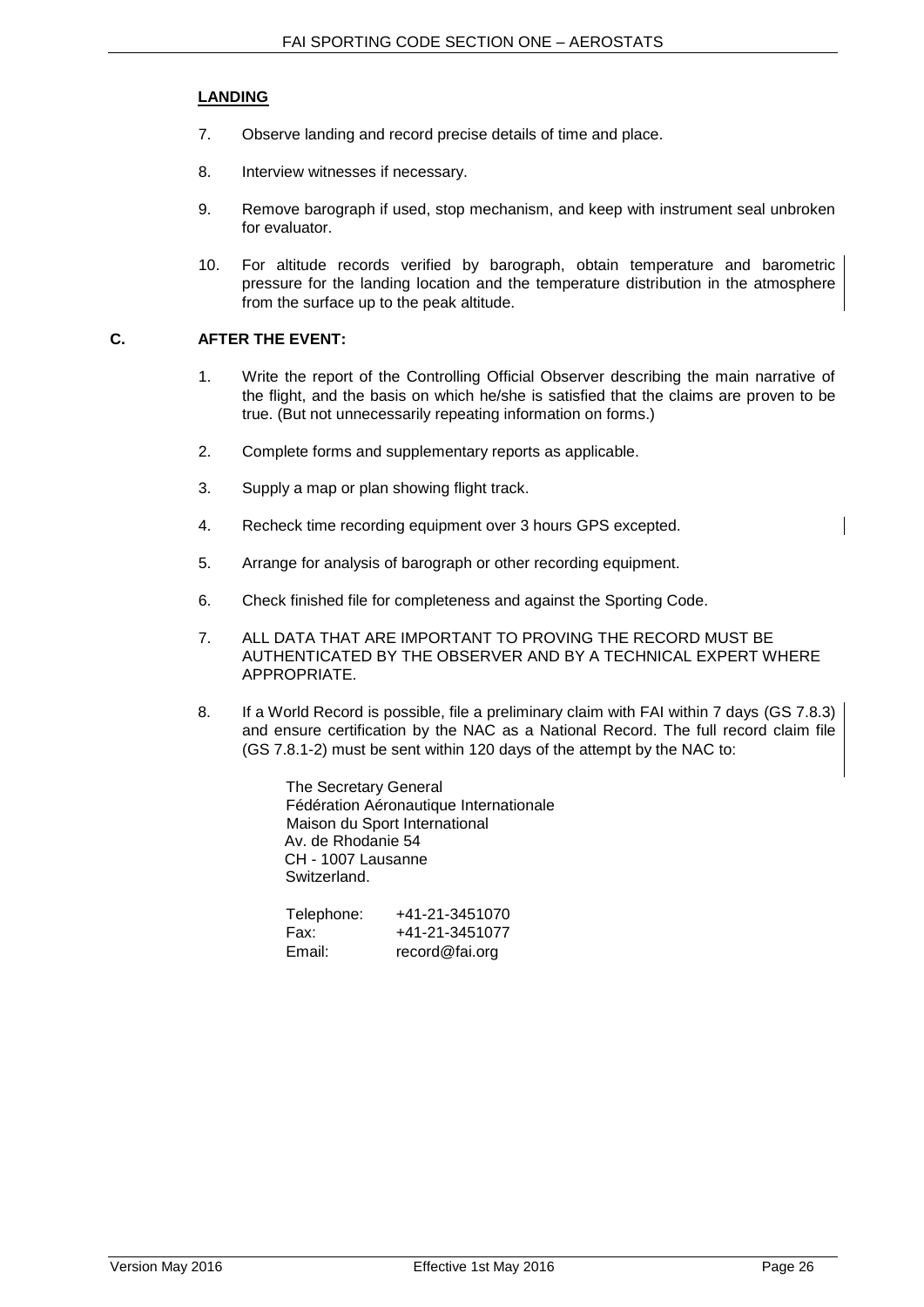#### **D. THE RECORDS HOMOLOGATION FILE (GS 7.8.1 & 7.8.2)**

The aim of the FAI in relation to records is to ensure that no false record claim is taken into the record book, while doing everything possible to ensure that every true and adequately proven record is recognised.

The record homologation file is not a bureaucratic ritual. Controlling Observers must remember that the object is to communicate to the scrutineers the quality of the proof that the claim is true, and this means that the observer's narrative is the core of the document. In particular, it is important to describe the areas in which the information is imperfect (these exist in all record flights) so that a fair judgement can be made.

The forms are supplied as a guide, but will not be appropriate for all cases. They must be modified or substituted when they are not correct and it is absolutely essential that any inappropriate statements are struck out before signing.

Except for copies of certificates and licenses, the language used in the dossier shall be English. Limitations in the validity of certificates and licenses shall be translated to English.

The following is a guide to the contents of the homologation file:

- CONTENTS PAGE
- FORMS 1 to 6 as appropriate
- CONTROLLING OFFICIAL OBSERVER'S NARRATIVE
- PILOT(S) INFORMATION (FAI Sporting Licence, pilot licence, passport or residence evidence, photo.)
- AEROSTAT INFORMATION (Volume calculation, drawing or illustration, technical description, certificates of registration and airworthiness if applicable.
- FLIGHT (Maps of flight and take-off and landing positions sufficiently accurate to show good latitude and longitude figures, and to show scales, layout of speed course.)
- CALIBRATIONS, REPORTS etc. (Barograph calibration, barogram report with barogram, timing report, calculation of results and accuracies, other calibrations, photographic evidence, for altitude records also verification of the temperature in the atmosphere, etc.)
- ASSISTANT OBSERVER AND WITNESS REPORTS
- NARRATIVE BY PILOT (Optional, for interest only. Information supplied by the pilot has very little status as evidence.)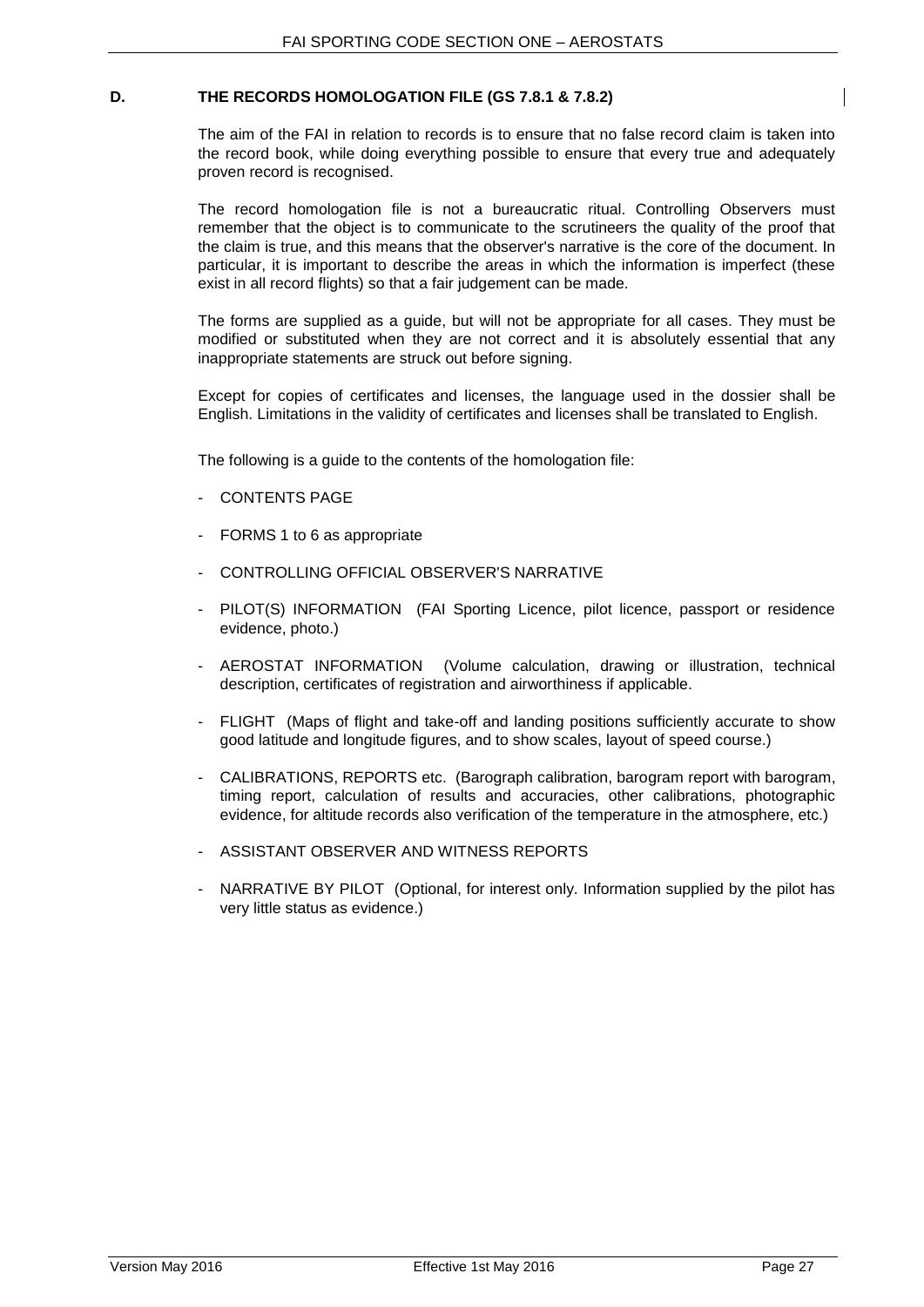## **BALLOON AND AIRSHIP RECORD CLAIM FORMS**

#### **FORM 1 RECORD CLAIM FORM**

|             | SUB-CLASS AND CATEGORY OF PERFORMANCE |
|-------------|---------------------------------------|
|             | DATE OF PERFORMANCE                   |
|             |                                       |
| Gender: M/F | PILOT IN CHARGE                       |
|             | FAI LICENCE NUMBER & EXPIRY DATE      |
|             | NATIONALITY & PASSPORT NUMBER         |
|             |                                       |
| Gender: M/F | CO-PILOT(S)                           |
|             | FAI LICENCE NUMBER & EXPIRY DATE      |
|             | NATIONALITY & PASSPORT NUMBER         |

AIRCRAFT TYPE & REGISTRATION MARKS

**CONTROLLING NAC**

|                      | <b>CONTROLLING OFFICIAL OBSERVER</b> |  |
|----------------------|--------------------------------------|--|
| NAME:                |                                      |  |
| ADDRESS:             |                                      |  |
|                      |                                      |  |
| <b>EMAIL ADDRESS</b> |                                      |  |
| APPOINTING NAC       |                                      |  |

|                      | <b>RECORD</b> | SUB-CLASS AND CATEGORIES CLAIMED |
|----------------------|---------------|----------------------------------|
| <b>ALTITUDE</b>      | ÷             |                                  |
| <b>DISTANCE</b>      | $\cdot$       |                                  |
| <b>DURATION</b>      | ÷             |                                  |
| SPEED (CLASS B ONLY) | $\sim$ 10     |                                  |
| SHORTEST TIME AROUND |               |                                  |
| THE WORLD            |               |                                  |

I certify that the record claims above are, in my opinion, satisfactorily proven, and that the performance was made in accordance with the regulations of the Sporting Code.

CONTROLLING OFFICIAL OBSERVER: PLACE AND DATE OF SIGNATURE: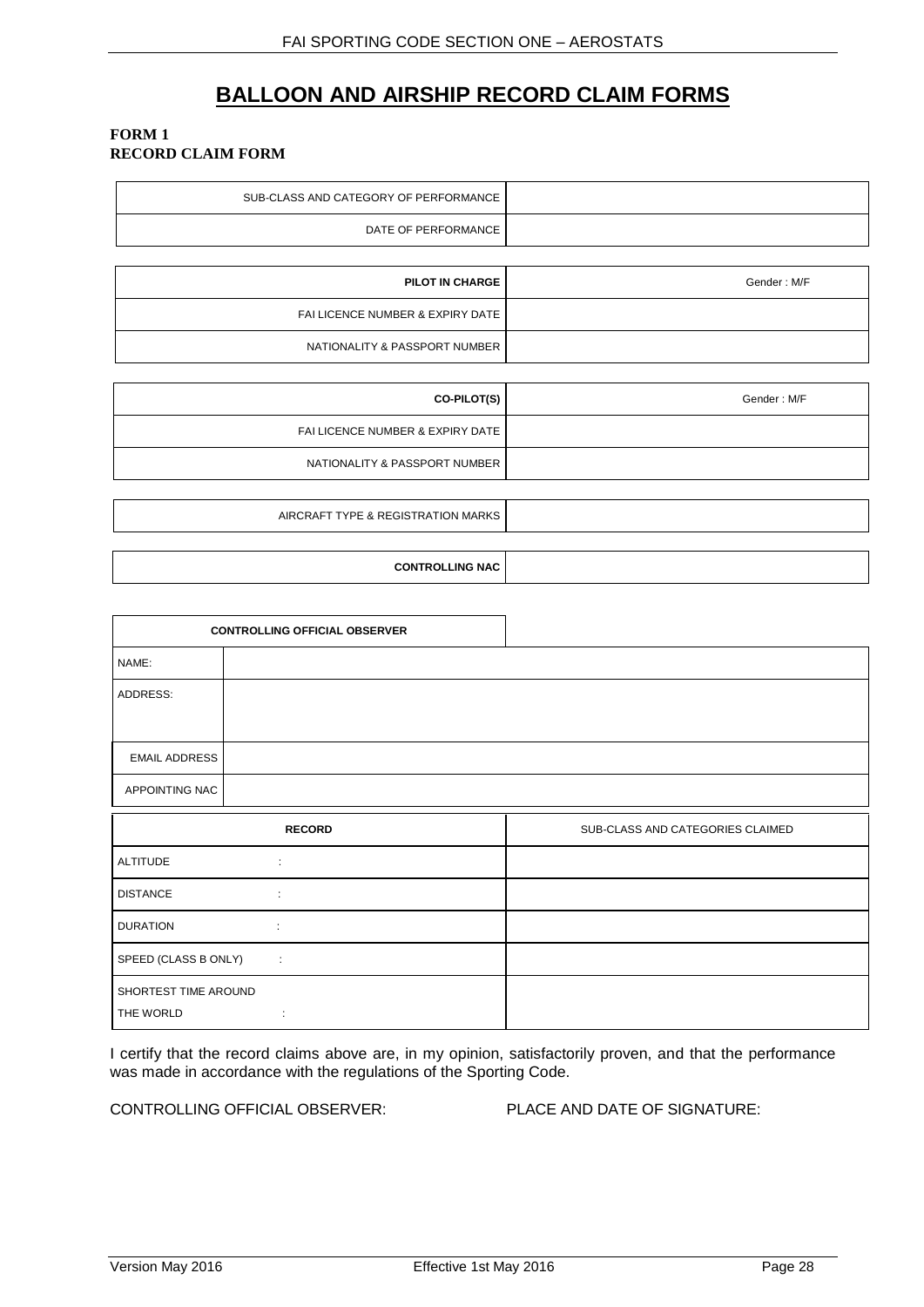## **CERTIFICATE OF BALLOON OR AIRSHIP PARTICULARS**

| I MANUFACTURER               |  |
|------------------------------|--|
| MODEL DESIGNATION            |  |
| <b>REGISTRATION MARKS</b>    |  |
| MANUFACTURER'S SERIAL NUMBER |  |

| DECLARATION OF VOLUME (SPORTING CODE SECTION 1, 2.1.3 & 2.2.3) : |  |  |
|------------------------------------------------------------------|--|--|
| I certify that the total volume of the aerostat is               |  |  |
|                                                                  |  |  |
| calculated by means of                                           |  |  |
| The lifting gas is                                               |  |  |
| Volume verification is enclosed as attachment                    |  |  |
|                                                                  |  |  |
| SIGNATURE TO DECLARATION OF VOLUME :                             |  |  |
| <b>QUALIFICATION OF SIGNATORY:</b>                               |  |  |
| PLACE AND DATE OF SIGNING :                                      |  |  |

## EQUIVALENCE CALCULATION (SUB-CLASS AA ONLY)

## SUB-CLASS AND CATEGORY OF AEROSTAT :

## CONTROLLING OFFICIAL OBSERVER

PLACE AND DATE OF SIGNATURE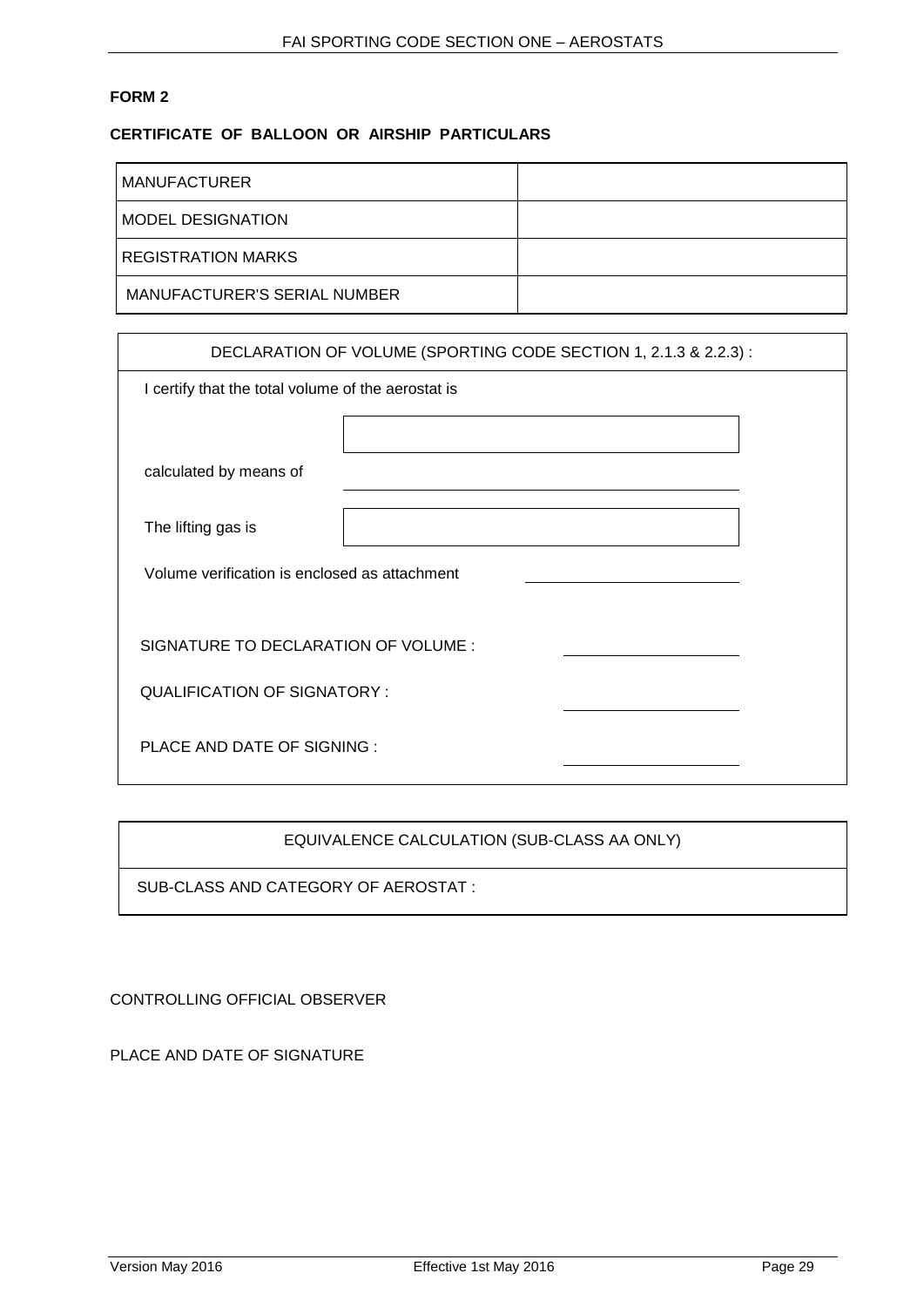## **DEPARTURE CERTIFICATE**

| AEROSTAT MAKE AND MODEL   |  |
|---------------------------|--|
| <b>REGISTRATION MARKS</b> |  |
| OTHER DESCRIPTIVE DETAILS |  |
| PILOT IN COMMAND          |  |
| OTHER CREW ON BOARD       |  |

I certify that a take-off was accomplished as follows:

| <b>PLACE</b>                         |  |
|--------------------------------------|--|
| <b>MAP REFERENCE</b>                 |  |
| LATITUDE / LONGITUDE                 |  |
| ELEVATION (AMSL)                     |  |
| <b>DATE</b>                          |  |
| TIME OF LAST CONTACT WITH THE GROUND |  |
| OFFICIAL TIME SOURCE USED            |  |

CONTROLLING OFFICIAL OBSERVER

PLACE AND DATE OF SIGNATURE

Additional description of take-off place: Sketch plan, distances and bearings to identifiable landmarks etc.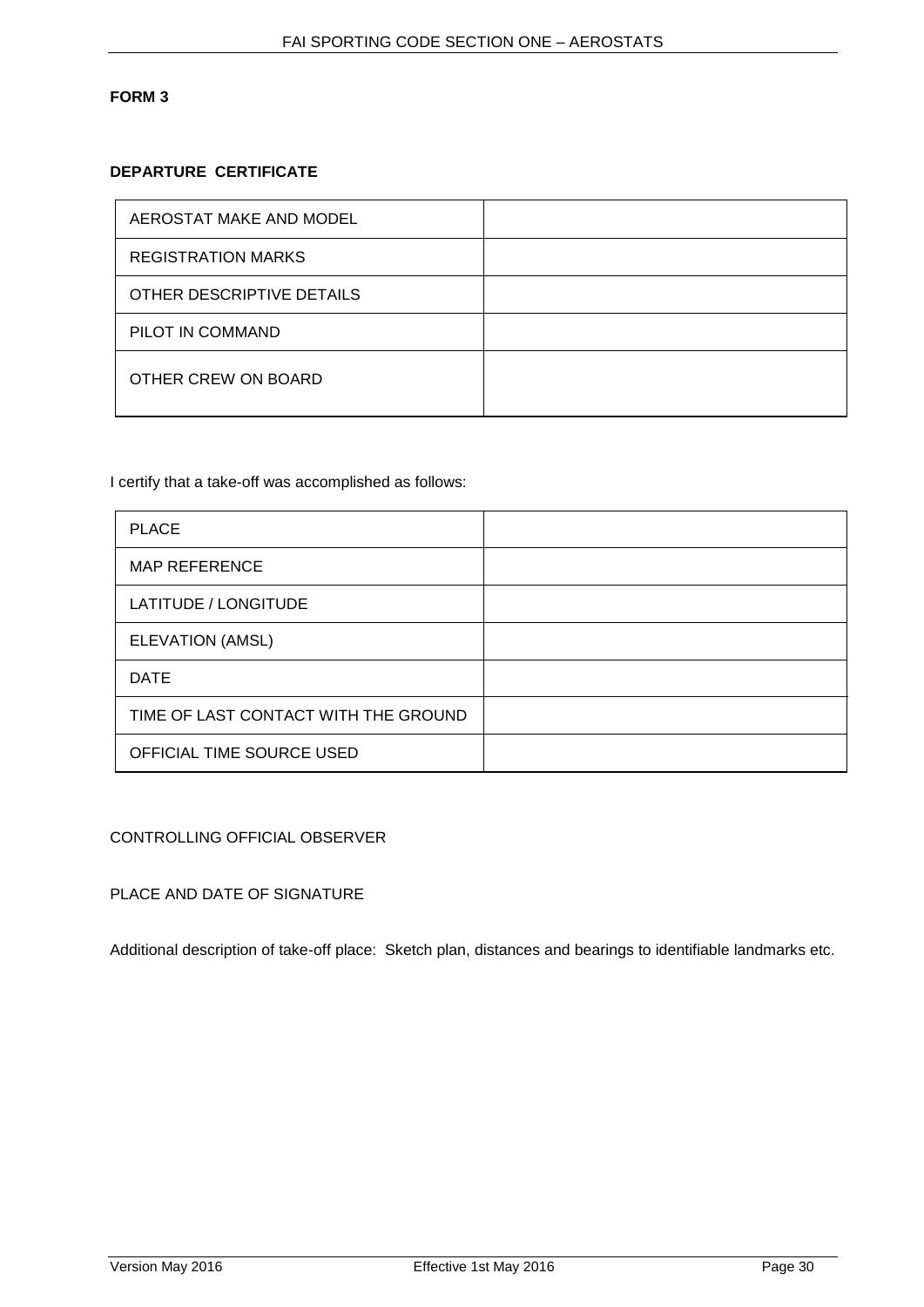## **INSTALLATION OF BAROGRAPH**

I certify that the barograph was sealed, sealed to the aerostat, and started as follows:

| <b>BAROGRAPH MANUFACTURER</b>        |          |
|--------------------------------------|----------|
| <b>BAROGRAPH SERIAL NUMBER</b>       |          |
| <b>METHOD OF SEALING INSTRUMENT</b>  |          |
| <b>METHOD OF SEALING TO AEROSTAT</b> |          |
| <b>ALTITUDE OF BASELINE</b>          |          |
| TIME OF BASELINE :                   |          |
| <b>TEMPERATURE</b>                   | AT TIME: |
| <b>BAROMETRIC PRESSURE</b>           | AT TIME: |
| SOURCE OF METEOROLOGICAL DATA        |          |
| TIME OF STARTING BAROGRAPH           |          |

CONTROLLING OFFICIAL OBSERVER

PLACE AND DATE OF SIGNATURE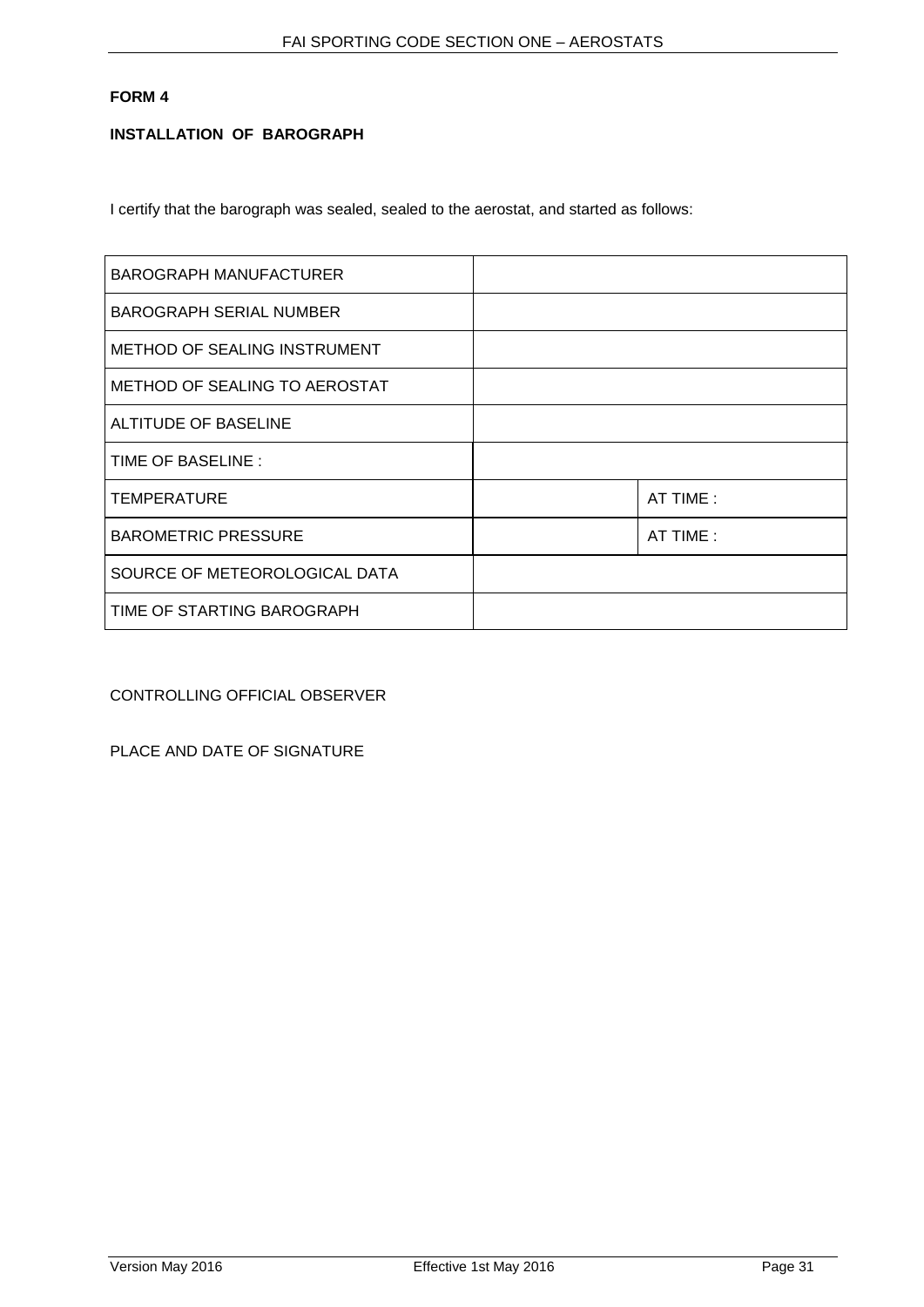#### **FORM 5 LANDING CERTIFICATE**

| AEROSTAT MAKE AND MODEL   |  |
|---------------------------|--|
| <b>REGISTRATION MARKS</b> |  |
| OTHER DESCRIPTIVE DETAILS |  |
| PILOT IN COMMAND          |  |
| OTHER CREW ON BOARD       |  |

## I certify that a landing took place as follows

| <b>DATE</b>                                         |  |
|-----------------------------------------------------|--|
| <b>PLACE</b>                                        |  |
| <b>MAP REFERENCE</b>                                |  |
| LATITUDE / LONGITUDE                                |  |
| <b>ELEVATION</b>                                    |  |
| TIME OF LAST VISUAL CONTACT WITH AEROSTAT IN FLIGHT |  |
| TIME OF LANDING CLAIMED BY CREW                     |  |
| EARLIEST TIME ESTABLISHED BY WITNESS AFTER LANDING  |  |
| OFFICIAL TIME SOURCE USED                           |  |

| <b>WITNESS</b>   |  | <b>WITNESS</b>   |
|------------------|--|------------------|
| <b>ADDRESS</b>   |  | <b>ADDRESS</b>   |
|                  |  |                  |
|                  |  |                  |
| <b>TELEPHONE</b> |  | <b>TELEPHONE</b> |

| <b>WITNESS</b>   |  |
|------------------|--|
| <b>ADDRESS</b>   |  |
|                  |  |
|                  |  |
| <b>TELEPHONE</b> |  |

CONTROLLING OFFICIAL OBSERVER:

PLACE AND DATE OF SIGNATURE:

Additional description of landing place : Sketch plan, distances and bearings to identifiable landmarks etc.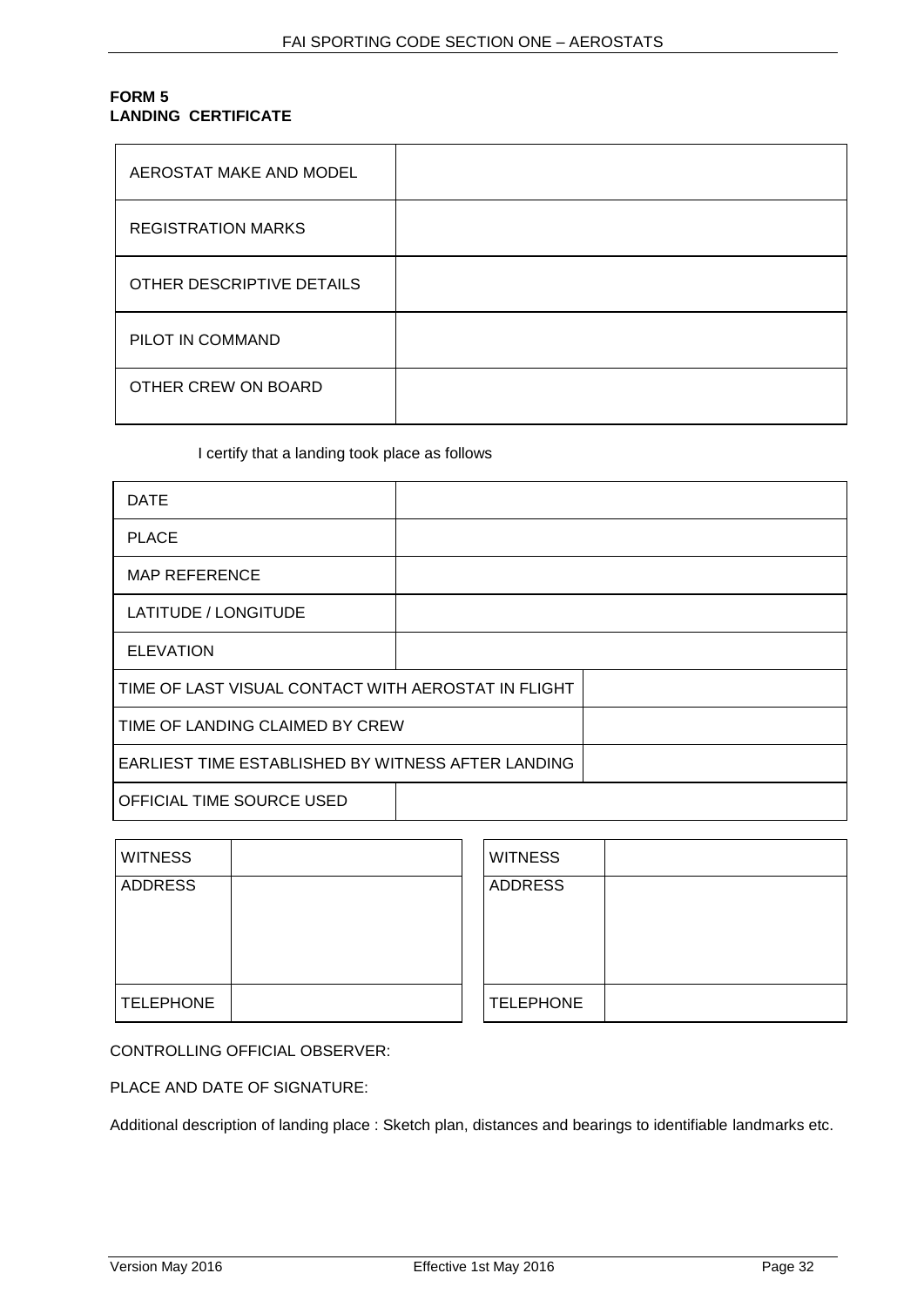#### **REMOVAL OF BAROGRAPH**

I certify that I found the seals unbroken before I removed the barograph from the aerostat and stopped its mechanism. I have maintained it in my possession with the instrument seal unbroken, until it was passed to the appropriate person for evaluation and calibration.

| <b>BAROGRAPH MANUFACTURER</b>  |          |
|--------------------------------|----------|
| <b>BAROGRAPH SERIAL NUMBER</b> |          |
| METHOD OF SEALING INSTRUMENT   |          |
| METHOD OF SEALING TO AEROSTAT  |          |
| DATE AND TIME OF STOPPING      |          |
| <b>TEMPERATURE</b>             | AT TIME: |
| <b>BAROMETRIC PRESSURE</b>     | AT TIME: |
| SOURCE OF METEOROLOGICAL DATA  |          |
| DELIVERED TO (DATE)            |          |

Note: The observer may decide to extract the barogram, evaluate it and perform the calibration, or to use expert help to do all or part of this, at his/her discretion.

CONTROLLING OFFICIAL OBSERVER

PLACE AND DATE OF SIGNATURE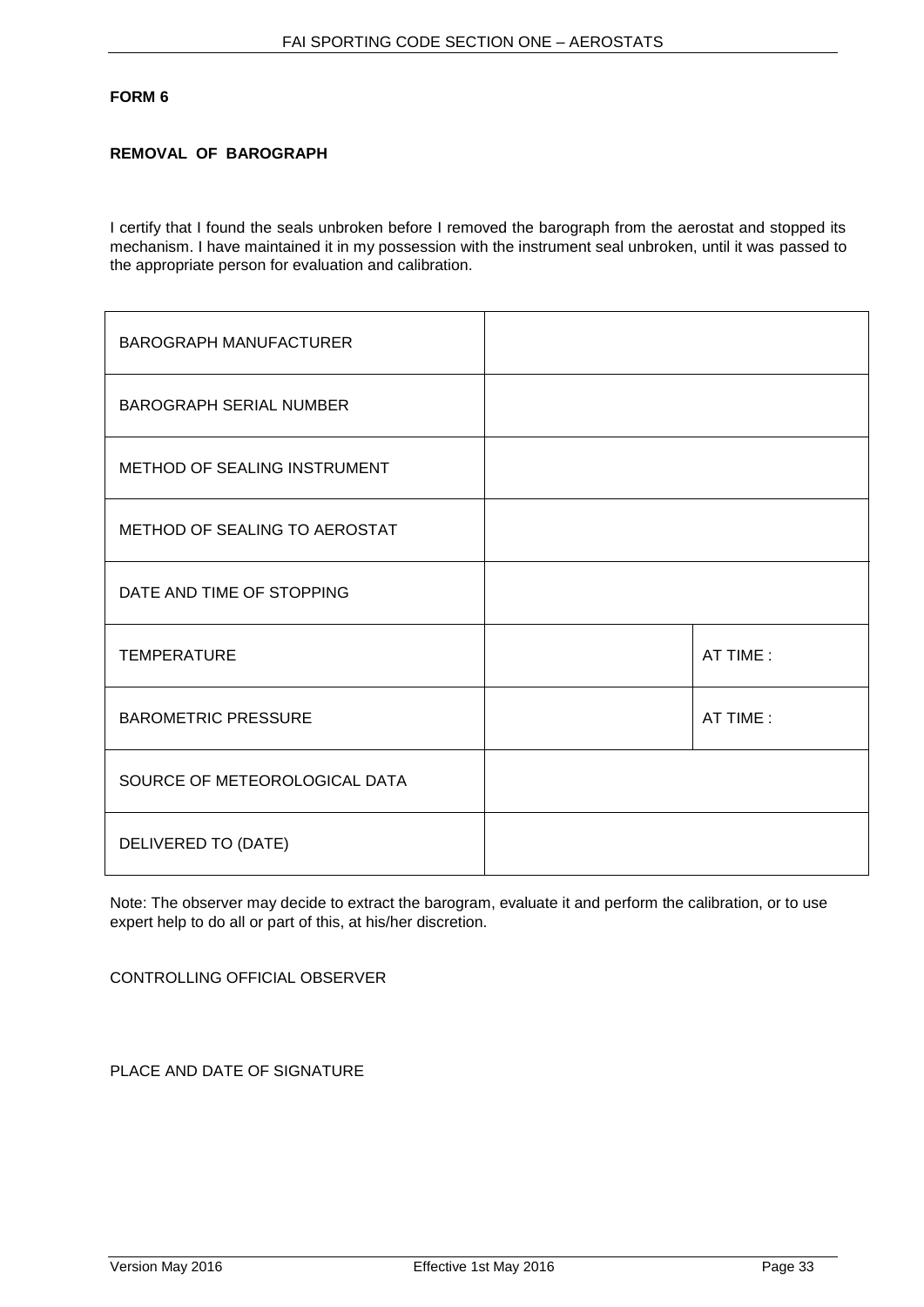#### **ANNEX 2 – CALCULATION OF GEOMETRIC ALTITUDE FROM BAROMETRIC ALTITUDE**

1. Metric units (SI) are used for calculations (GS 8.1.1 - FAI UNITS OF MEASUREMENT). If other units are used, the following conversion factors should be applied:

| - Feet to metres:                                           | multiply by 0.3048            |
|-------------------------------------------------------------|-------------------------------|
| - Inches mercury to hecto Pascal (hPa): multiply by 33.8639 |                               |
| - Fahrenheit to Celsius:                                    | reduce by 32, multiply by 5/9 |
| - Celsius to Kelvin:                                        | add 273.15                    |

- 2. The instrument (barograph or altimeter) used must be designed for the altitude achieved. It must be calibrated for instrument error and the necessary correction applied to the result. Compensation must also be applied for instrument temperature if the instrument has been used outside the manufacturer's operating limits.
- 3. Meteorological information must be obtained for a position and time as close as possible to that of the flight. The surface pressure should be obtained together with temperature and (optionally) humidity for a range of heights up to the height being measured. If meteorological information is not available the air must be assumed dry, the temperature the coldest possible at each height for that location and season, and the surface pressure the lowest that could have been possible.
- 4. The claimed altitude must be adjusted for the effect of the atmospheric data by a method which can be shown to be correct. Calculations have been accepted using the following methods:
	- 1) CALCULATION OF CORRECTED ABSOLUTE ALTITUDE by Hans Akerstedt (Version 2/95 June 1995 effective date) - a method of manual calculation.
	- 2) CAMERON BALLOONS PROGRAM FOR FAI RECORDS (CBFAI version 97.3 and later). This is a program which gives a result which is as precise as the data used, calculating the atmosphere layer by layer.
	- 3) Direct interpolation is possible using certain types of meteorological data. The result must usually be converted from geopotential to geometric metres.

Altitude calculations are very complex and procedures can differ for different types of instrument and available meteorological data. It is recommended that specialist help be obtained.

5. The CIA Secretary can advise how to obtain the correction methods in paragraph 3 above.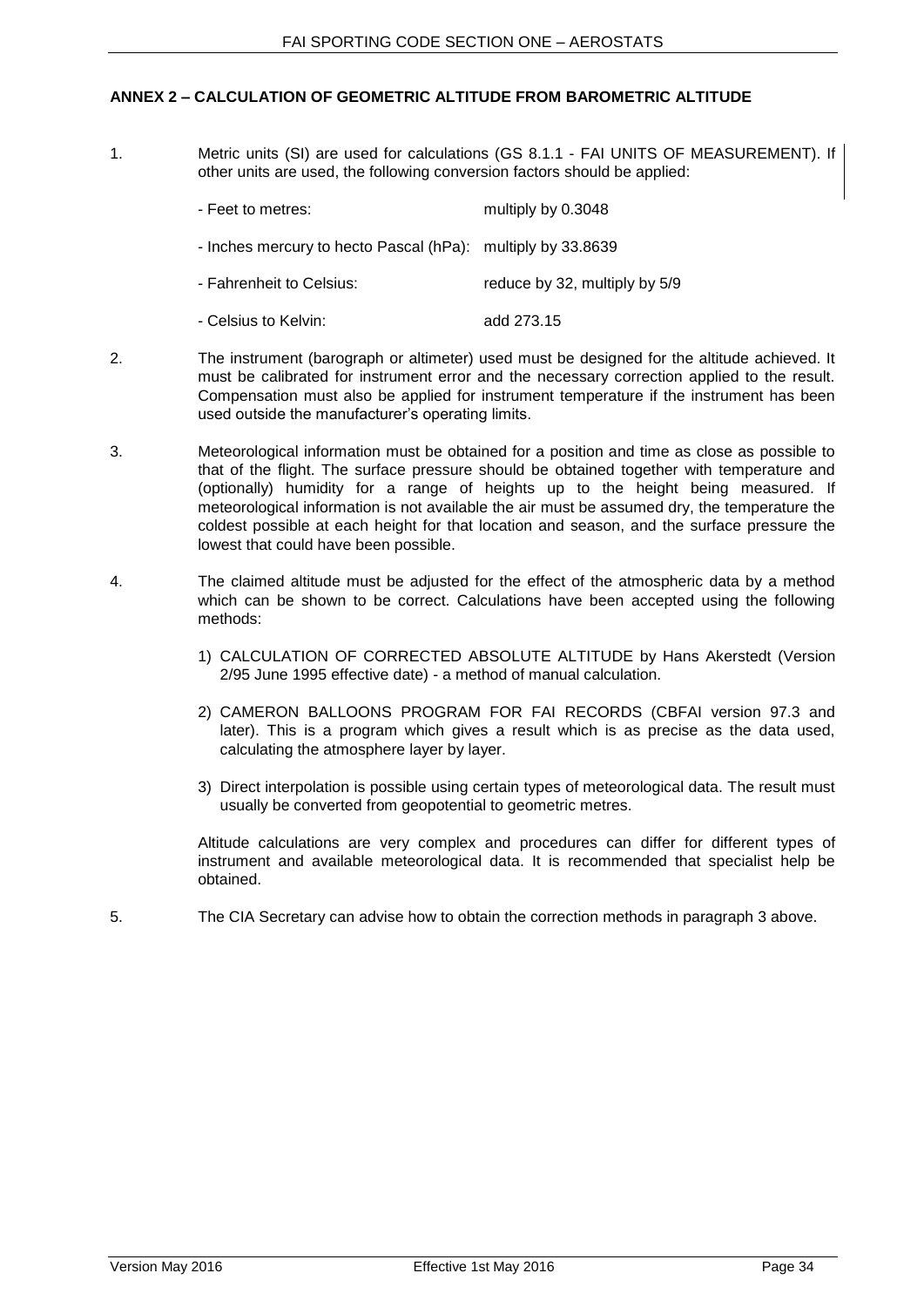#### **ANNEX 3 – GENERAL REGULATIONS FOR FIRST CATEGORY SPORTING EVENTS**

With reference to the Sporting Code

- General Section, para. 4.9 GENERAL REGULATIONS FOR FAI SPORTING EVENTS, and
- Section 1, Chapter 5 RULES FOR FIRST CATEGORY SPORTING EVENTS, para. 5.7.1.1,

the General Regulations below, common to all sub-classes in classes A and B and to all types of events, are published by the CIA in this Annex to the Sporting Code Section 1.

They shall be reprinted in the MODEL EVENT RULES for the respective events and they must not be modified.

#### **GENERAL REGULATIONS FOR FIRST CATEGORY SPORTING EVENTS**

#### **1. SCOPE**

In combination with the Sporting Code GENERAL SECTION and SECTION ONE, this document contains the rules and regulations that apply to this event.

#### **2. SANCTION**

The event is an approved FAI First Category Sporting Event sanctioned by the FAI Ballooning Commission (CIA).

#### **3. RESPONSIBILITY**

Entrants and competitors remain completely responsible for the safe operation of their aerostats at all stages of inflation, launch, flight and landing. They must ensure that their equipment, their crew and their own level of skill and experience are suitable for the conditions in their own judgement. A competitor is responsible for all the actions of his crew during the event.

#### **4 CONDUCT**

Entrants and Competitors and their crews are required to behave in a sportsmanlike manner, and to comply with the directions of the Event officials. In considerate behaviour or airspace violations shall be penalised by the Event Director.

#### **5. DISHONESTY**

An entrant or competitor who deliberately attempts to deceive or mislead the observers, officials or stewards or who interferes with another entrant or competitor or his property, shall be disqualified from the Event.

#### **6. GENERAL BRIEFING**

A General Briefing on the rules, regulations and major aspects of the Event shall be held before the start of the Event. Attendance at the General Briefing is compulsory for all entrants, observers and other officials. The official competitors list, compiled from the roll call of the entrants taken at the General Briefing, shall be published as soon as practicable after the General Briefing but before the first Task Briefing. Where a justifiable reason exists, a late entry may be accepted by the director in consultation with the Jury, but not after publication of the first scores.

## **7. COMPLAINTS**

7.1 **Assistance:** A competitor who is dissatisfied on any matter should first ask the appropriate official to assist him. He may ask for his result or points score to be checked, or the calculation to be explained.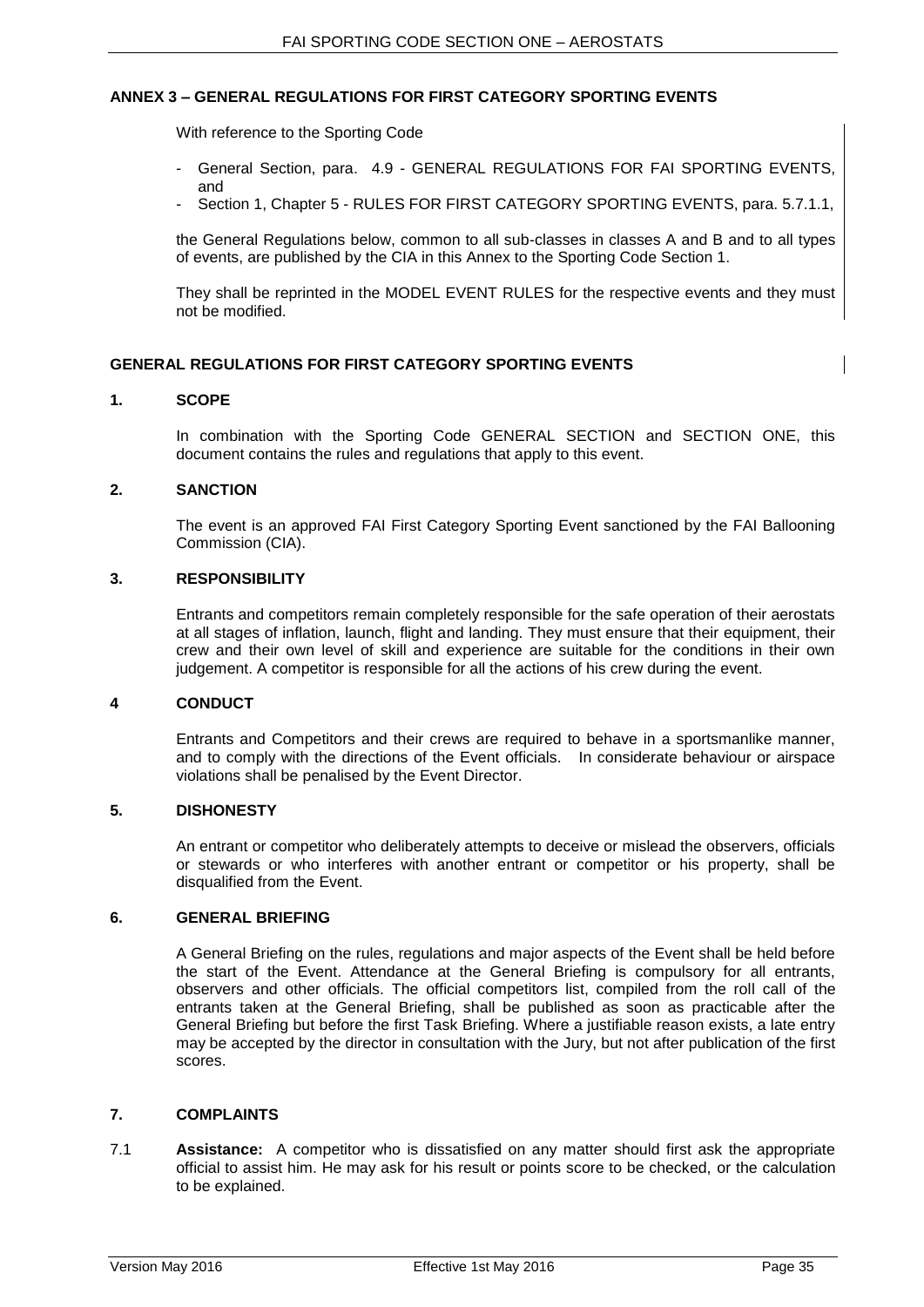- 7.2 **Complaint:** A complaint is a request by a competitor to the Director to investigate any matter in which the competitor is dissatisfied.
- 7.3 **Complaint Form:** A formal complaint must be submitted in English and in writing and will receive a written reply.
- 7.4 **Complaint Procedure:** Complaints shall be handed or transmitted by the competitor to the Event Director or his designated official, who will acknowledge receipt and record the time of receipt.
- 7.5 **Time Limits:** Complaints must be submitted as soon as possible after the event giving rise to the complaint and must be dealt with expeditiously.
- 7.6 **Shortened Time Limits:** Complaints made on or after the last day of the Event, must be submitted within set time limits announced at and published after the General Briefing.
- 7.7 **Communication and Publication:** Replies to Complaints shall be posted on the Official Notice Board at fixed times, announced in advance by the Director. The Director may at his discretion publish the text of any formal complaint together with his reply. If requested by the competitor, he must do this.

#### **8. PROTESTS**

8.1 **Protest:** If dissatisfied with the decision on a complaint made during the event, a competitor has the right of protest.

#### 8.2 **Protest Form:**

- 1. Within a set time limit of the reply to his complaint, the competitor shall declare his intention to protest to the Event Director.
- 2. Within a set time limit of the reply to his complaint, the competitor shall submit his protest in English and in writing accompanied by the protest fee.
- 8.3 **Deposit Fee**: The amount of the deposit fee to accompany a protest shall be EUR 100 or its equivalent in any locally rated currency.
- 8.4 **Protest Procedure**: Declarations of intention to protest, and protests with deposits, shall be handed or transmitted by the competitor to the Event Director, who will acknowledge receipt and record the time of receipt.

The Event Director must present any protest to the Jury President without delay.

The President shall schedule a meeting of the International Jury within 24 hours of receiving a protest.

- 8.5 **Time Limits:** Declarations of intention to protest and protests must be submitted within set time limits announced at and published after the General Briefing.
- 8.6 **Shortened Time Limits:** Protests made on or after the last day of the Event, must be submitted within set time limits announced at and published after the General Briefing.
- 8.7 **Publication**: The text of all protests and the decisions of the Jury shall be posted on the Official Notice Board.
- 8.8 **Right of Hearing**: A competitor who has made a protest has the right to make a verbal presentation of his case to the Jury. He may be assisted by an interpreter or advisor of his choice during this meeting.
- 8.9 **Proof of Rules Violation:** The production and demonstration of evidence for any alleged infringement by a competitor always rests entirely with the event officials. Rules shall not be written in order to oblige the competitor to prove his compliance with the rules or his innocence in case of alleged infringement.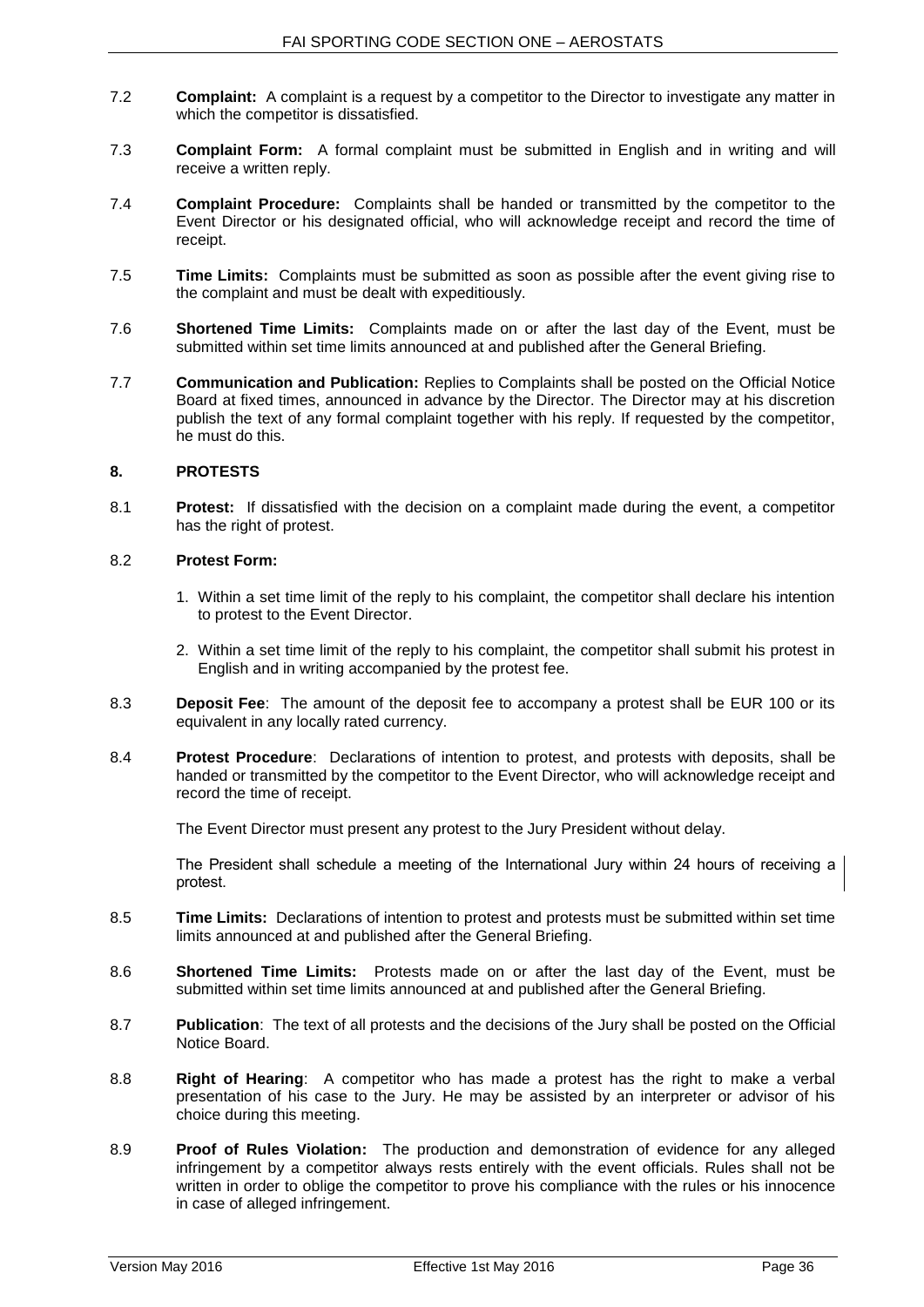#### **9 RESULTS**

The results of the event shall be final only after all Protests have been delt with by the Jury, and the Jury has ceased its functions. The final results must be made public before the prizegiving is held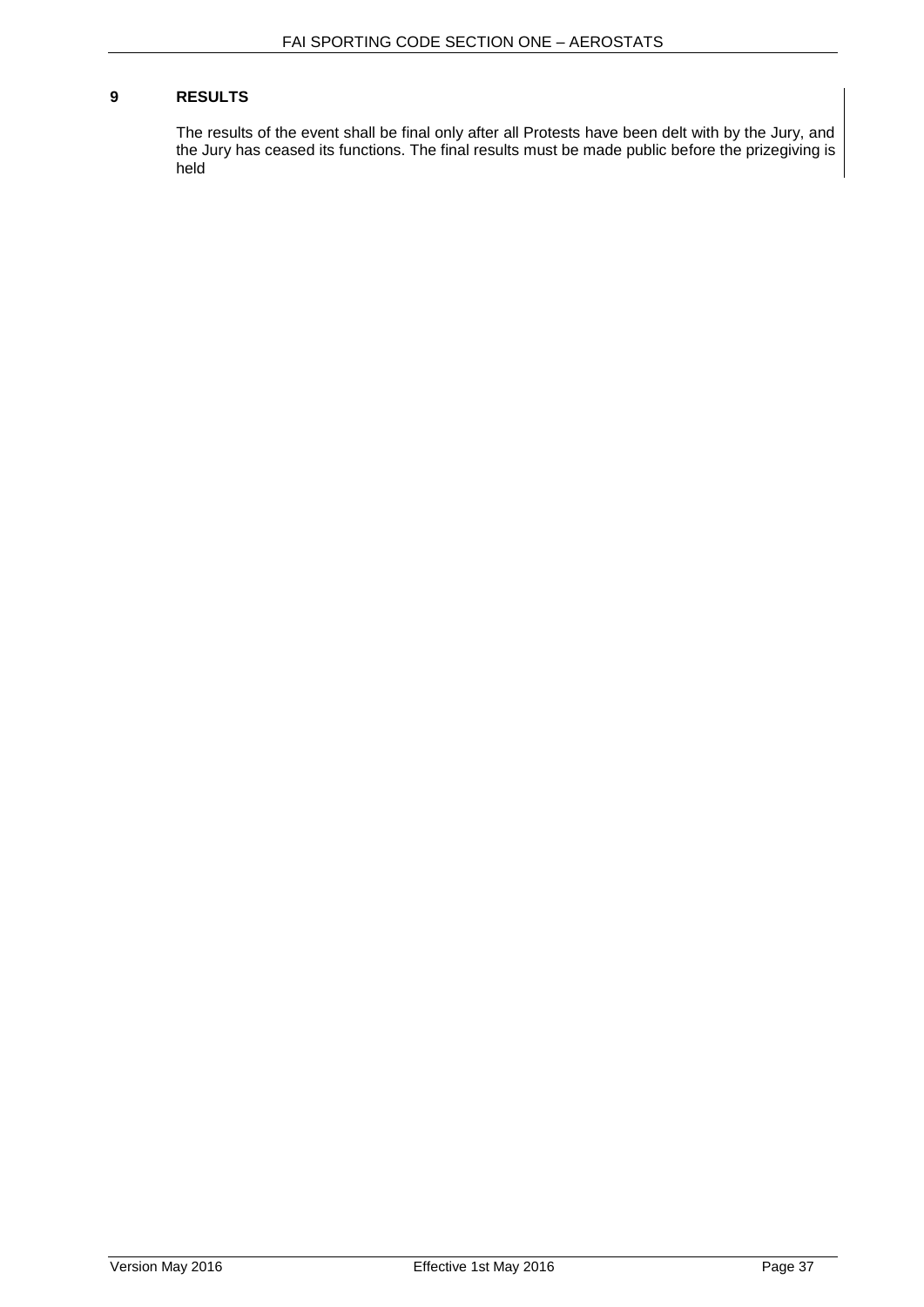## **ANNEX 4 – DISTANCE CALCULATIONS**

- 1. Chapter 3, para 3.8 gives the definition of distance for FAI purposes, for aerostats, and this annex gives the method and formulas to be used in distance calculations.
- 2. **Method:** Each degree of angle at the earth's centre, extended upwards to the surface of the Earth, is equivalent to a distance of  $1/360$ <sup>th</sup> of the circumference based on local earth radius. Taking *π* as 3.141 592 654 and R as 6371 km, each degree is equivalent to the following distance in kilometres:

$$
\frac{2\pi R}{360} = \frac{2 \times 3.141592654 \times R}{360} = \frac{6371}{57.29577951}
$$
 km per degree

= 111.194 926 645 km per degree subtended at the earth's centre to the surface of the sphere.

For an angle a subtended at the Earth's centre between two positions A and B on the Earth's surface which are defined in degrees (and decimal degrees) of Latitude and Longitude, the formula (assuming a constant radius) is:

## **Cos a = (Cos Lat A x Cos Lat B x Cos (Long A - Long B)) + (Sin Lat A x Sin Lat B)**

A computer, spreadsheet programme, or other calculating device should be used which is capable of working to at least 10 significant figures before distances based on the above formula will be considered. Hand-calculators vary but PC spreadsheet programmes generally work to about 15 figures. The above formula uses cosines of very small angles (figures close to 1); it may be converted to the one that follows which uses Sines (figures close to zero) which will generally produce a more accurate result when a calculator is used which has a floating point system :

$$
Sin\frac{\alpha}{2} = \sqrt{Cos\ Lat A \times Cos\ Lat B \times Sin^2 \left(\frac{Long A - LongB}{2}\right) + Sin^2 \left(\frac{Lat A - Lat B}{2}\right)}
$$

A computer, spreadsheet programme, or other calculating device should be used which is capable of working to at least 7 significant figures before distances based on the above formula will be considered. Hand calculators vary but PC spreadsheet programmes generally work to about 15 figures.

3. **PC-based Programmes**. PC-based programmes which use the above formulas are available both commercially and through a number of NACs. Spreadsheet programmes can also be used with one of the above formulas.

A Great Circle calculator is available on Internet:

<http://www.fai.org/how-to-set-a-record/world-distance-calculator> Set units to kilometres and set earth model to FAI Sphere

Lat/Long input format can be degrees and decimals or degrees-minutes-seconds

4. **Geodetic Datums Used for Lat and Long Figures**. To be accurate, the lat and long figures used in the any distance calculation must be derived from the same geodetic datum (GD). For small distances where the maps used in reading the lat and longs of the points to be measured use the same GD, distance calculations using map-derived lat and longs will be accurate for the world model used (for FAI, a sphere of radius 6371 km), but for longer distances where points are on different types of maps, the maps will frequently use different GDs. In this case the lats and longs must be transformed to lats and longs with respect to a common GD before the calculations are performed; the World Geodetic System 1984 (WGS 84) Geodetic Datum shall be used. Transformation programmes between co-ordinates for some 200 local-area GDs and WGS 84 are available on the commercial market and may be used for this purpose. It is emphasised that WGS 84 is only used for the production of accurate lats and longs where this is needed due to differences in maps.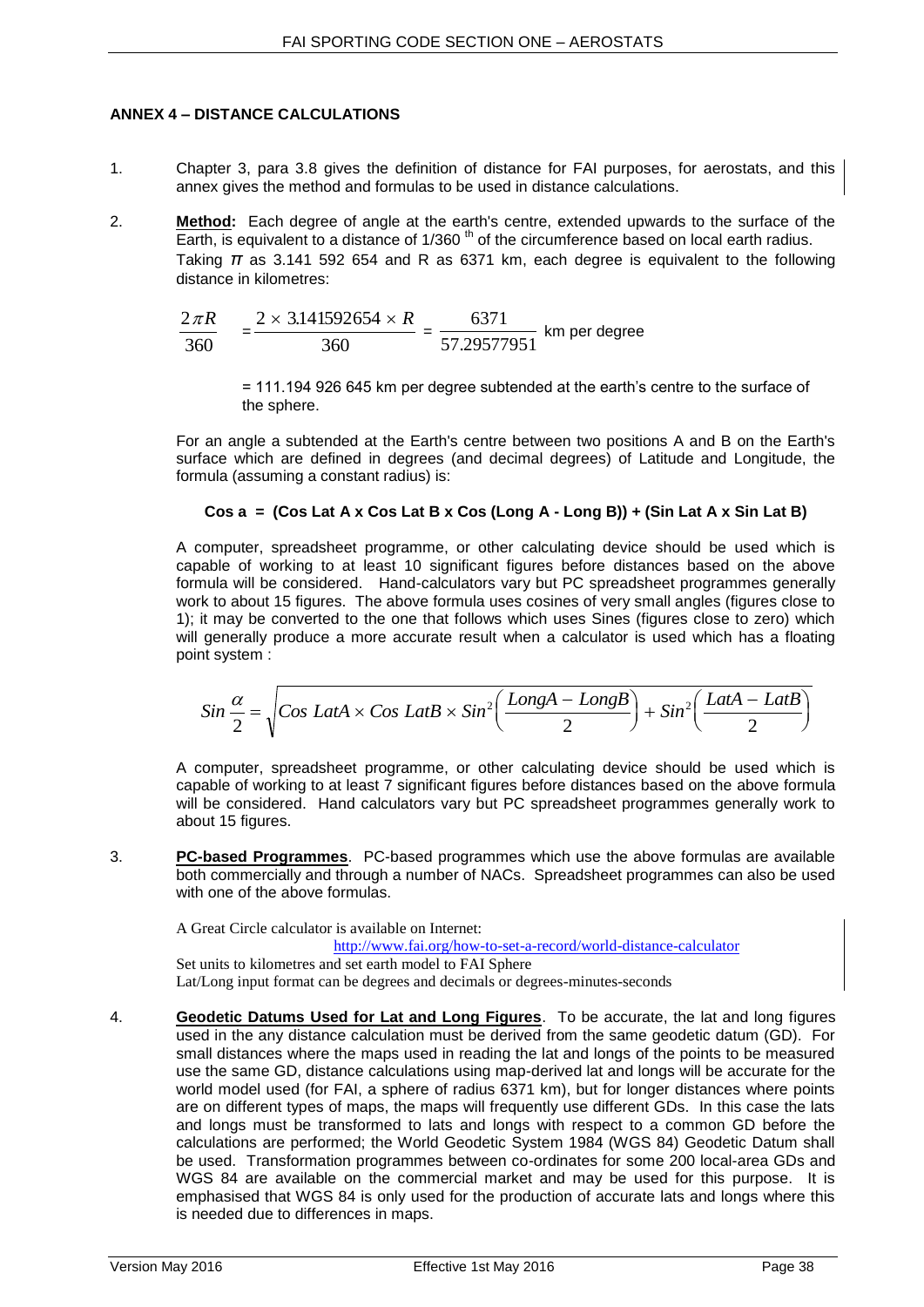- 4.1 **Submission to FAI**. Figures submitted to the FAI must include the original lats and longs before any transformation to WGS 84 lats and longs, together with the Title of the map edition and the Title of the Geodetic Datum appropriate to the map from which the original lats and longs were taken. FAI reserves the right to check all calculations including GD transformations if required.
- 5. **When Exact Calculation of FAI Distance is not Critical**. When calculation of the exact distance by the FAI method is not critical, Air Sport Commissions and NACs may specify how distance calculations may be made. These circumstances include where a distance required for a certificate or badge has been exceeded by an indisputable margin, or in competitions where comparison of distances using the same calculation method is the prime requirement.

These methods may include direct measurements from maps, and the use of Pythagoras' theorem with grid or lat and long co-ordinates.

For areas of the world which have maps with kilometre grids, grid references and Pythagoras produce results in kilometres directly.

For maps with lat & long co-ordinates, Pythagoras may be used on Northings/Southings of Latitude Difference in degrees and decimal degrees, and Eastings/Westings of Longitude Difference in degrees and decimal degrees multiplied by the Cosine of the mean latitude of the leg concerned; this gives a result in degrees subtended at the Earth's centre ( $1^\circ$  = 60 Nautical Miles) which can then be converted to Kilometres by multiplying by the conversion factor 111.194 926 645, derived as shown in para 2. This conversion factor gives kilometres per degree of latitude directly, but for longitude, the longitude difference between two points has to be reduced by multiplying by the Cosine of the mean Latitude of the leg in order to allow for the shortening of the distance between degrees of longitude on the Earth's surface between the equator and the poles, for instance at 60° N or S, the longitude difference would be halved (Cos  $60^\circ$  = 1/2) in order to obtain true degrees of Eastings/Westings subtended at the Earth's centre.

-----------------------------------------------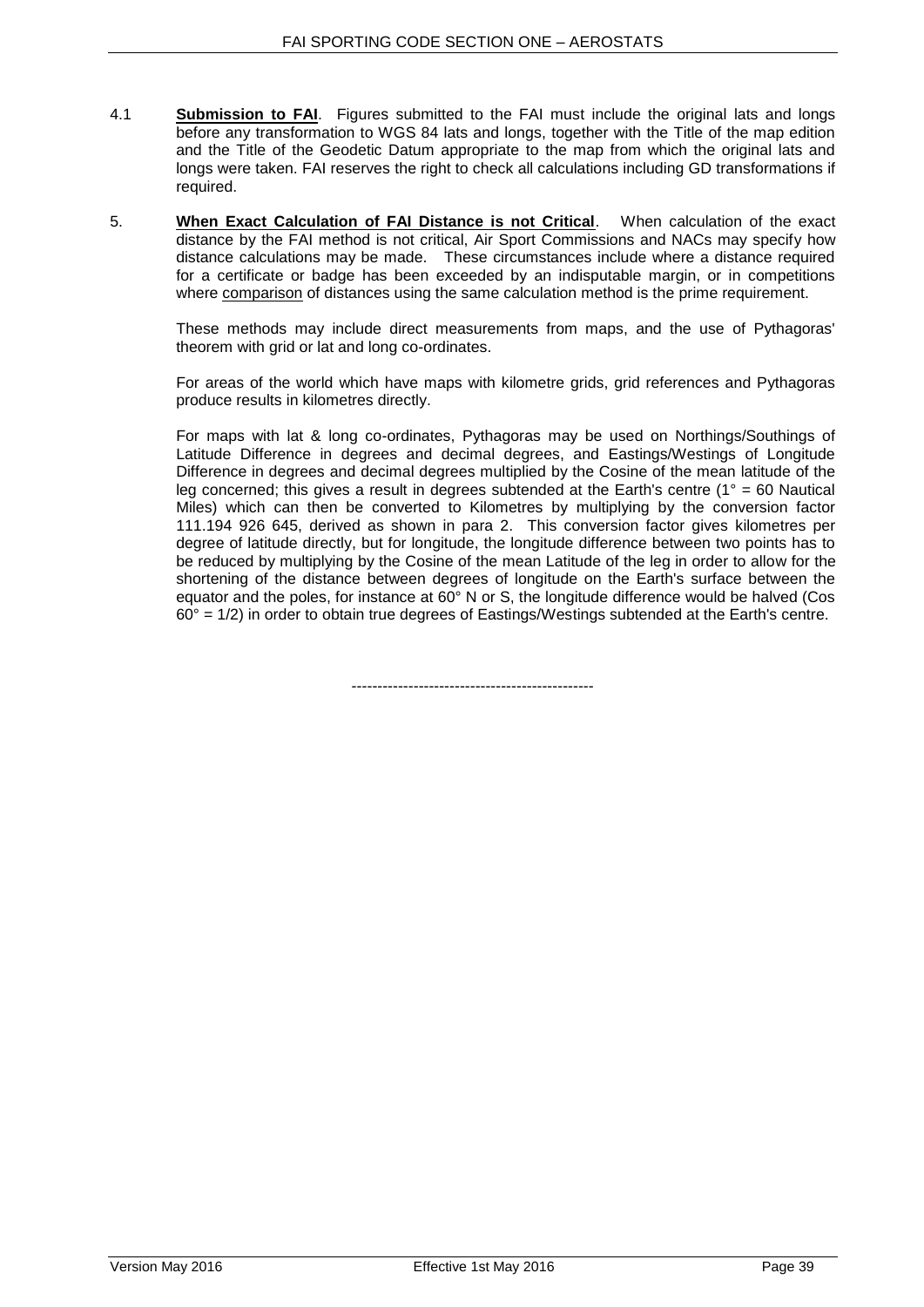#### **ANNEX 5 - PENALTIES AND DISQUALIFICATIONS**

The Director of a Sporting Event may penalise a competitor as described in the rules for the event. These penalties may be in the form of an operational disadvantage, deduction of points, alteration of placing order, disqualification, or any other penalty designated by the Air Sport Commission concerned.

The severity of the penalties which may be imposed may range from a minimum loss of points to disqualification indicated below, as appropriate to the offence..

#### **1 Technical Infringements**

Technical infringements of rules or failure to comply with requirements caused by mistake or inadvertence where no advantage has accrued or could have accrued to the competitor concerned should, as a guide, carry penalties leading to a reduction of not less than 2% of the best score or maximum available score for the task.

#### **2 Serious Infringements**

Serious infringements, including dangerous or hazardous behaviour or actions, repetitions of lesser infringements and violations of airspace, should, as a guide, carry minimum penalties leading to a reduction of not less than 5% of the best score or maximum score for the task.

#### **3 Unsporting Behaviour**

Cheating or unsporting behaviour, including deliberate attempts to deceive or mislead officials, bringing FAI into disrepute. wilful interference with other competitors, falsification of documents, use of forbidden equipment or prohibited drugs, or repeated serious infringements should, as a guide result in disqualification from the Sporting Event.

#### **4 Publication.**

Penalties shall be listed on the score sheet of the day on which the penalty was given.

## **5 SURRENDER OF SPORTING LICENCE**

A competitor who has been disqualified shall surrender his Sporting Licence to the Event Director.

He shall have no right to claim back any part of his entry fee and will not be eligible for any prizes awarded during the event. Any delay in the surrender of the Sporting Licence shall be added to the period of surrender.

During the period of surrender of the Licence, participation in any FAI sporting activity, including attempts on records, is prohibited.

Disqualification will be grounds for disciplinary action by the NAC concerned, and the Event Director shall send the surrendered licence to the disqualified competitor's NAC at the end of the event, with the details of the case.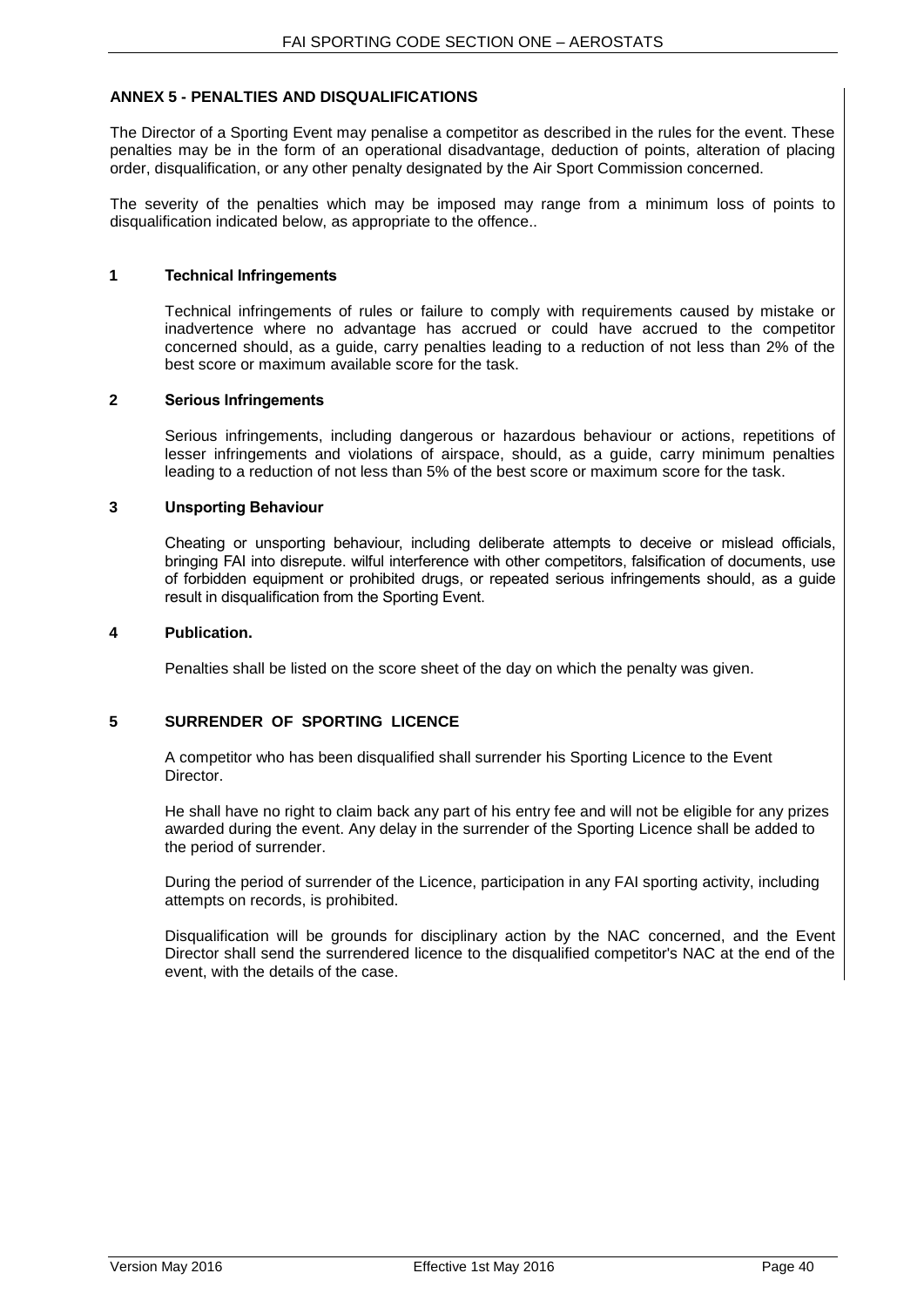## **ANNEX 6 - BALLOON AND AIRSHIP RECORD VERIFICATION**

## **INSTRUMENTS AND PROCEDURES FOR AEROSTAT RECORDS**

## **1. General**

Unlike many other FAI Airsport Commissions, the CIA does not approve specified instruments and does not keep a list of recommended instruments. The reason is that the CIA does not have the capacity to approve a specific instrument and does not want to limit the use of new technology. The CIA approves the documentation rather than the instrument used.

An instrument approved by FAI or by another FAI Air Sport Commission is not automatically accepted for aerostat records.

For aerostat records, the claim file shall be sent by an NAC to FAI. The file shall contain all documents in original.

The CIA Records Subcommittee will appoint a reviewer of a nationality different from the record claimant. FAI will send copies of the record claim file to the reviewer, who will decide if any further documentation is needed. The reviewer will then make a recommendation to FAI who will accept the claim based on the reviewer recommendation.

The reviewer may adjust the claimed record performances if necessary.

## **1.1 Official Observers**

The requirements for official observers (OO) are found in Sporting Code, General Section, chapter 5.2.

Air Traffic Control officials and competition officials may serve as temporary official observers. See GS 5.2.4.

GS 5.2.4.2 gives the procedure to follow in case the the OO is not present, for instance at a landing. In such a case the OO may appoint an assistant observer to witness and record the landing time and position.

In any case, the recordings of a temporary or assistant observer or external witnesses must be verified and signed by the Official Observer.

The Official Observer should keep a log of events during a record attempt with times and positions as applicable. The times used in the log may be local times but when transferred to the claim forms, UTC should be used.

### **1.1.1.Organising NAC. GS 7.4.1**

The NAC which issues the FAI Sporting License of any person attempting an International record or, (the Organising NAC) is responsible for certifying the International Record claim dossier prior to submission to FAI, regardless of where the record attempt took place.

#### **1.1.2.Record attempts in countries other than that of the organising NAC**

In this case General Section rules 7.4.2. and 7.4.3 apply.

## **1.2 Accuracy and margins of error**

The required accuracy limits are found in SC 1, 4.7.3.

The margins by which new records must improve an existing record are listed in SC 1, 4.6.

The accuracy limits and improve margins are established to ensure that a new record really is an improvement. If the acceptable accuracy margins are  $\pm$  1% and the improvement margin is  $\pm$  3 % we can be sure that a new record is at least 1 % better than the existing record.

If a record flight is recorded by more than one instrument, the result will be the average of all acceptable results.

## **1.3 GPS**

All measuring devices have a margin of error. Normally, all performances claimed are based on positions, altitudes and times measured and recorded by separate GPS systems. A GPS has a typical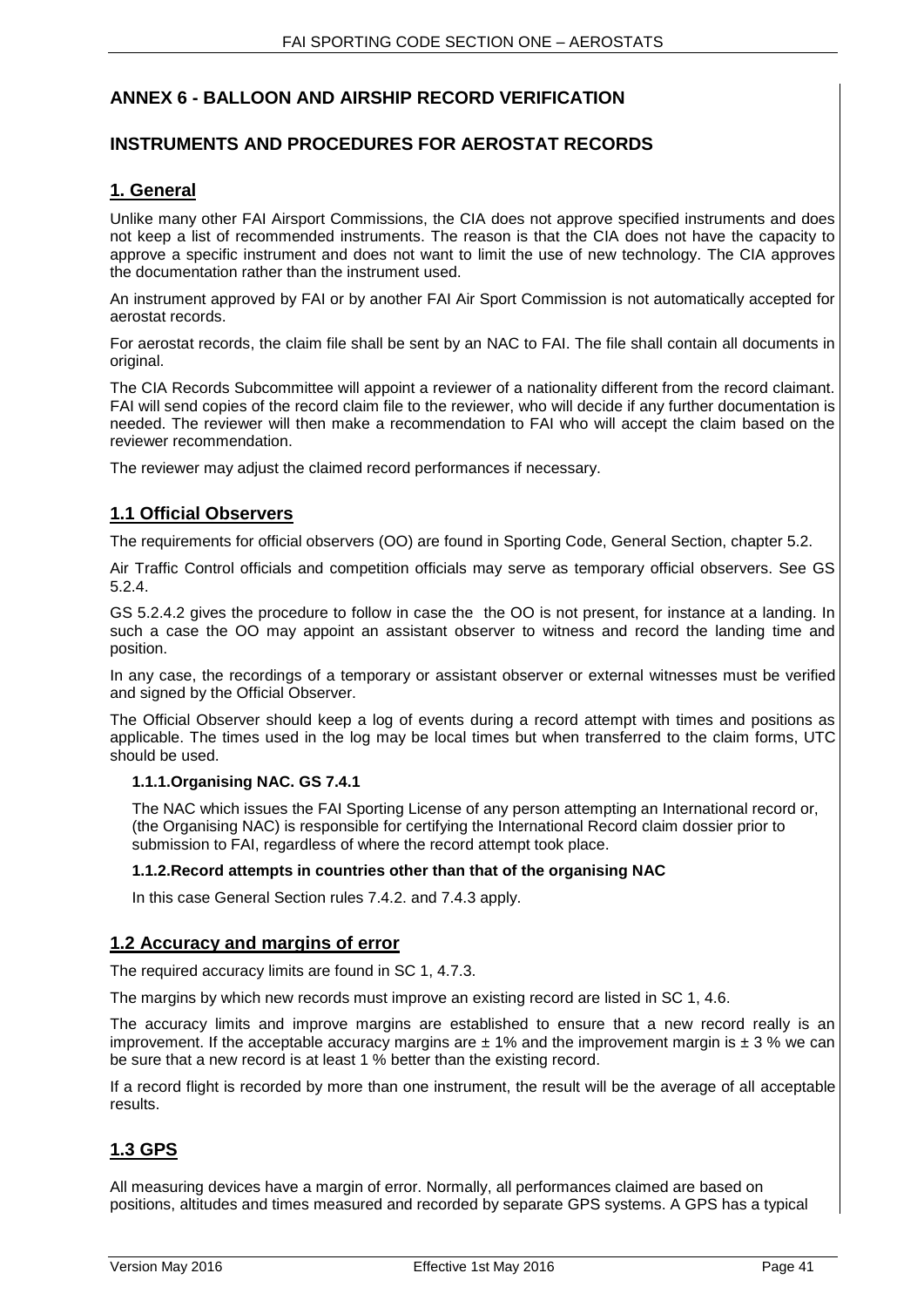margin of error of  $\pm 15$  metres horizontally and about  $\pm 2-3$  times that amount vertically. The difference is, among other factors, that the GPS satellites are more suitably positioned for horizontal position measurements.

#### **1.3.1 CEP**

GPS manufacturers usually use the expression CEP. The accuracy shown on the instrument display is usually also the CEP horizontal accuracy. This looks like the accuracy is very good, but what does it mean?

CEP means Circular Error Probable, or Circle of Equal Probability, and is an expression used in artillery. It means that 50% of artillery shells will hit within a circle of the given radius. It also means that 50% of the shells will fall outside this circle. A few shells will fall far outside the circle and very few will score a direct hit.

For a GPS, the CEP figure gives an illusion of good precision. For Air Sport records, a 50% margin of error is not good enough. We want a 95% probability for our record figures to be reliable. To achieve that, we have to multiply the CEP figure by 2.4.(2.4  $\times$  CEP 5 m = 12 m) (Ref: Normal distribution equation).

#### **1.3.2 SBAS augmentation**

A GPS instrument can be set to receive correction signals from a small number of satellites over some parts of the World. The global system is called SBAS, (Satellite Based Augmentation System) and is sending correction signals for a variety of error sources, enabling a far better accuracy than basic GPS operation. When those signals are received, it is indicated on the GPS display with a d (dGPS).

The system used in the USA is called WAAS (Wide Area Augmentation System). Similar systems are operational in Europe, EGNOS, Japan and eastern Asia, MSAS, and soon also in southern Asia. They are all compatible and parts of the global SBAS system. The system makes corrections for satellite geometry, timing inaccuracies and a number of atmospheric conditions.

The SBAS specification is: Better than  $\pm 25$  ft (7.6 m) accuracy both horizontally and vertically.

Unless clearly stated in the record file, it will be assumed that the GPS was not set to receive correction signals (WAAS/SBAS) and the uncorrected accuracy will apply.

## **1.4 Ballast**

The use and release of ballast is governed by rules established by the local authorities. In some countries, it may be possible to get permission to release ballast under special conditions. It is the responsibility of the pilot to obtain permission.

## **2.1 Take off**

Sporting Code, Section 1, para 3.3 gives the definition: **The point in position and time at which an aerostat first becomes airborne.**

A GPS time is considered to be accurate. If any other timing device is used, it must be checkad against another accurate timing device.

The take-off can also be verified by a GPS recording. The time and position is in this case when the recording first shows that the aerostat is airborne (an altitude above the initial altitude) and moving with a significant speed.

## **2.2 Landing**

Sporting Code, Section 1, para 3.4 gives the definition: **The point in position and time at which the aerostat first ceases to be airborne.**

The landing can be established by the Official Observer, by a temporary observer, by external witnesses or by an assistant observer. A GPS time is considered to be accurate. If any other timing device is used, it must be checked against another accurate timing device.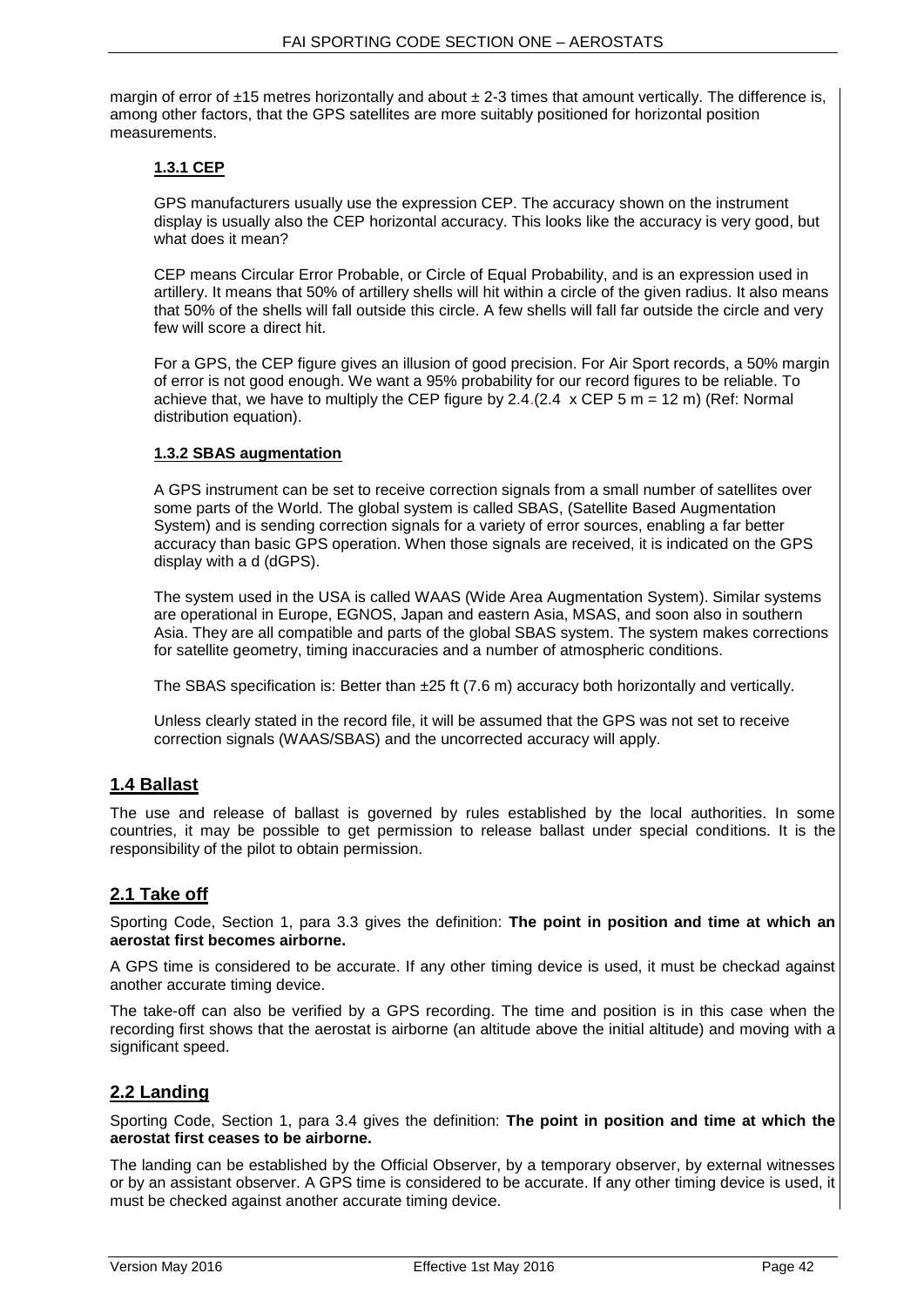The landing can also be verified by a GPS recording. The time and position is in this case when the recording first shows that the altitude is constant is (an altitude below the flight altitude) and moving with a speed close to zero.

## **2.3 Airborne, Ground contact. SC1, 3.2**

Momentary ground contact is allowed. Mooring the aerostat during a record attempt is not permitted..

## **2.4. Recording of flight**

Some GPS instruments will automatically assume take of and landing times and positions. Those have been found to be unreliable. Times and positions shall be recorded by the Official Observer or be calculated from the numerical GPS log. See under 2.1 and 2.2 above.

A diagram produced by a GPS is normally not usable for determining times and positions as such diagrams have insufficient resolution. A diagram can be used to verify that the flight has not been interrupted except momentarily.

The GPS shall be set to record at suitable intervals depending on the intended duration of the flight but should normally not be more than 60 seconds, except for very long distance flights.

## **3. Duration flights**

When the times of take off and landing are both established by the Official Observer or by temporary or assistant observers, the duration will be the time between those events. The duration established by GPS recording will only be used as a further verification. Timings by witnesses are considered to be more accurate.

In case any or both of the events has not been witnessed, the duration will be taken from the GPS recordings. If more than one recording is available, the result will be the average of available recordings.

## **4. Distance flights**

When a distance flight is recorded by GPS, ensure that the instrument settings are the same during the whole flight. The map datum shall be WGS84. The accuracy requirement is the same as that used in the pre-GPS era. Therefore it is usually not difficult to obtain the required accuracy. See Annex 4..

The procedures will be the same as for duration flights.

The record file should contain a large scale map covering the whole flight and more detailed maps for the take off and landing areas.

The distance shall be the Great Circle distance between take off and landing positions, calculated on the FAI sphere (a sphere with a radius of 6 731 km.). For very long distances, special rules apply. See SC1, 4.8.2 and and Annex 4..

## **5. Altitude flights**

In the old days, mechanical barographs were used. Now more modern electronic instruments are used. The results from both must be corrected for temperature distribution in the atmosphere up to peak altitude. The result from the instrument must be supported by a barogram or, for electronic instruments, by a printout. A diagram is normally not sufficient for exact evaluation.

The barometric altitude can then be corrected to geometric altitude with a computer program, or with the method described in Annex 2 in this Sporting Code.

A GPS can also be used for altitude verification. Note that commercially available GPS has an altitude limit that may be below the intended record altitude. In such a case, a professional GPS with a higher altitude range must be used. Make sure to note if the GPS is set to enable WAAS/SBAS correction signals or not.

A GPS does not measure the height over the sea level but rather the height over the WGS84 ellipsoid surface. The GPS reading must therefore be corrected. This can be done on Internet at:

#### <http://sps.unavco.org/geoid/>

The correction varies between about +50 to -50 metres depending on the position on the earth for the peak altitude.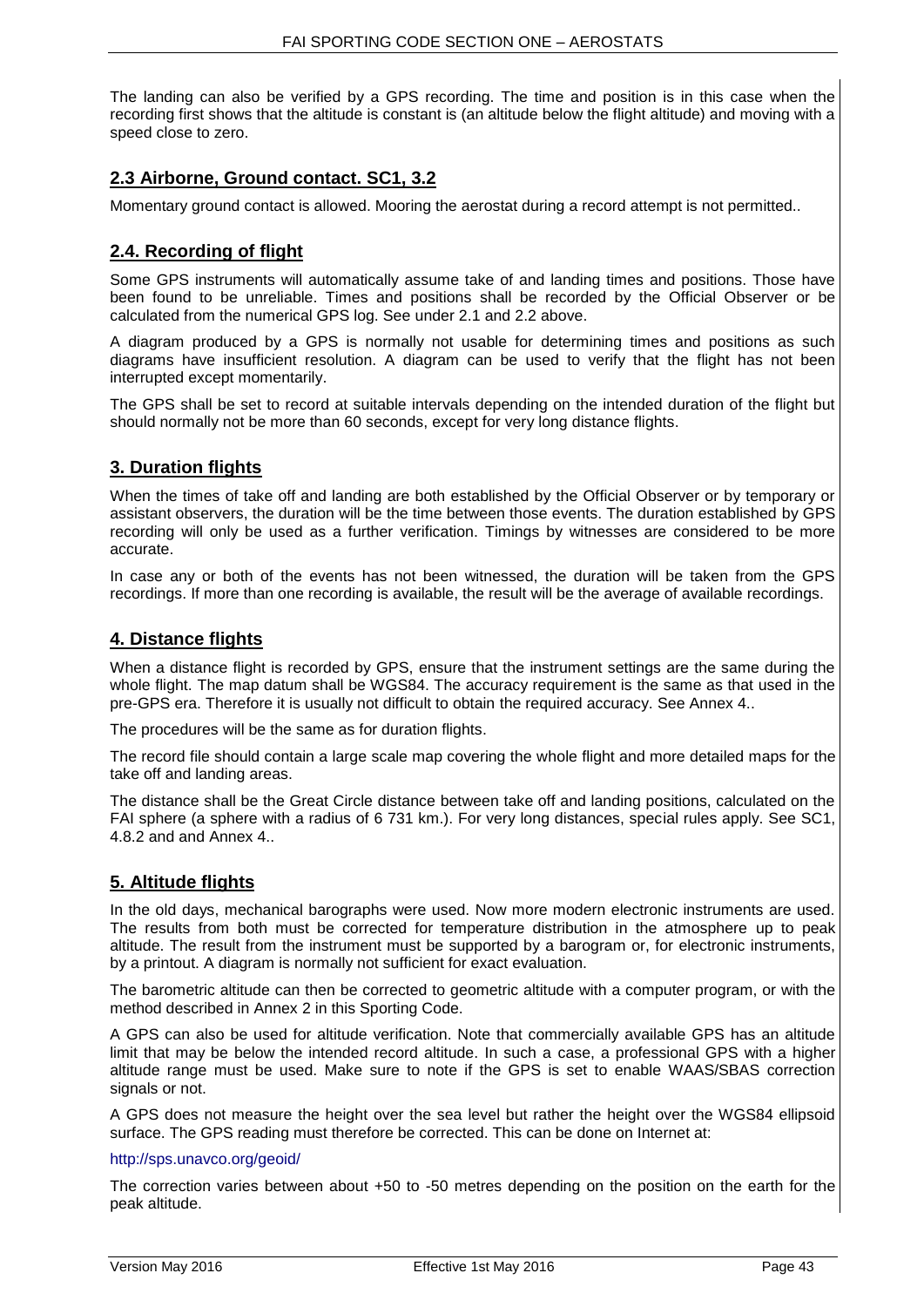## **6. Speed flights**

Both the course and the time over the course must be accurately measured. The total accuracy of the speed depends on the accuracy of both.

If the length is measured by GPS set to WAAS, the accuracy of start and end of the course is  $\pm$  5 m. The distance of the course will then have an accuracy of  $\pm 7$  m or 0,7 % of the 1000 m course.

The measured speed is calculated from the time over the course. There is a timing error at both ends of the course and the timing accuracy adds up like the square root of the sum of both errors squared.

If the accuracy of the measurement of the course length and the airship speed is 60 km/h the timing accuracy must be better than  $\pm$  0.12 sec. At 30 km/h the timing accuracy must be better than  $\pm$  0.25 sec.

If the length of the course can be determined with better accuracy, for instance by a professional surveyor then there will be more margins available for the timing.

Example: If the course is measured with an accuracy of  $\pm 1$  m and the airship speed is 60 km/h, the timing accuracy must be better than  $\pm$  0.36 sec.

The timing at both ends can be made in several ways but the timing devices must be synchronised or be made by the same instrument.

Further calculations of speed accuracy is available from the CIA Records Subcommittee.

## **7. Round the World and very long distances and duration**

Very long flights is usually recorded by on board GPS, transmitting position reports by satellite link to a flight control centre. The transmissions should be automatic at regular intervals, but reports on request from flight control centre are also useful.

## **7.1 Duration**

The take off should be precisely recorded by the Official Observer. For very long duration flights it may be impractical to use short recording intervals on the GPS recorders. Measuring the landing time with sufficient accuracy ( $\pm$  1 minute) may not be possible, using the GPS recordings. Instead an external witness can be used. See GS 5.2 and this Annex, 1.1.

## **7.2. Distance**

Until about 1980, the distance flown was measured from start to landing and it was not possible to split the distance into multiple legs. Thus, a very long distance flight would become shorter as the flight passed half the distance around the world. A perfect round the world flight with a landing at the take off point would be calculated as 0 km. As several teams were planning very long flights, the current rules were developed.

To ensure that a new record really was better than an existing record, certain limitations had to be included. The limitations are that each leg must be at least  $\frac{1}{2}$  Earth radius, 3185.5 km. The average length of all legs must be at least 1 Earth radius, 6371 km. It is not possible to state that a flight over X km may be split into two legs. It has to be calculated with a computer program. See SC1, 4.8.2.

Until recently, the program CBFAI has been used. This is however not compatible with current operative systems. Furthermore the CBFAI can only find the optimum solution for up to 3 legs. A round the world flight can probably be split into 5 or more legs. The CBFAI program was developed around 1992. At that time personal computers did not have the capacity to handle the amount of calculations needed in a reasonable time. Work is in progress to update the program. Until then, own programs may be developed. If in doubt, ask the CIA Records subcommittee for assistance.

## **7.3. Around-the-world record**

This record is for the shortest time around the world in a single flight. For rules and definitions, see SC1, 4.8.3 and 4.8.4.

The time is between a point at or before a starting line, chosen by the pilot after the flight, until the flight passes this line again after having crossed all meridians. The shortest such time may not be from the meridian of the take off, but can be at any point along the flight path, as long as all meridians have been crossed and all criteria in 4.8.3 have been met.